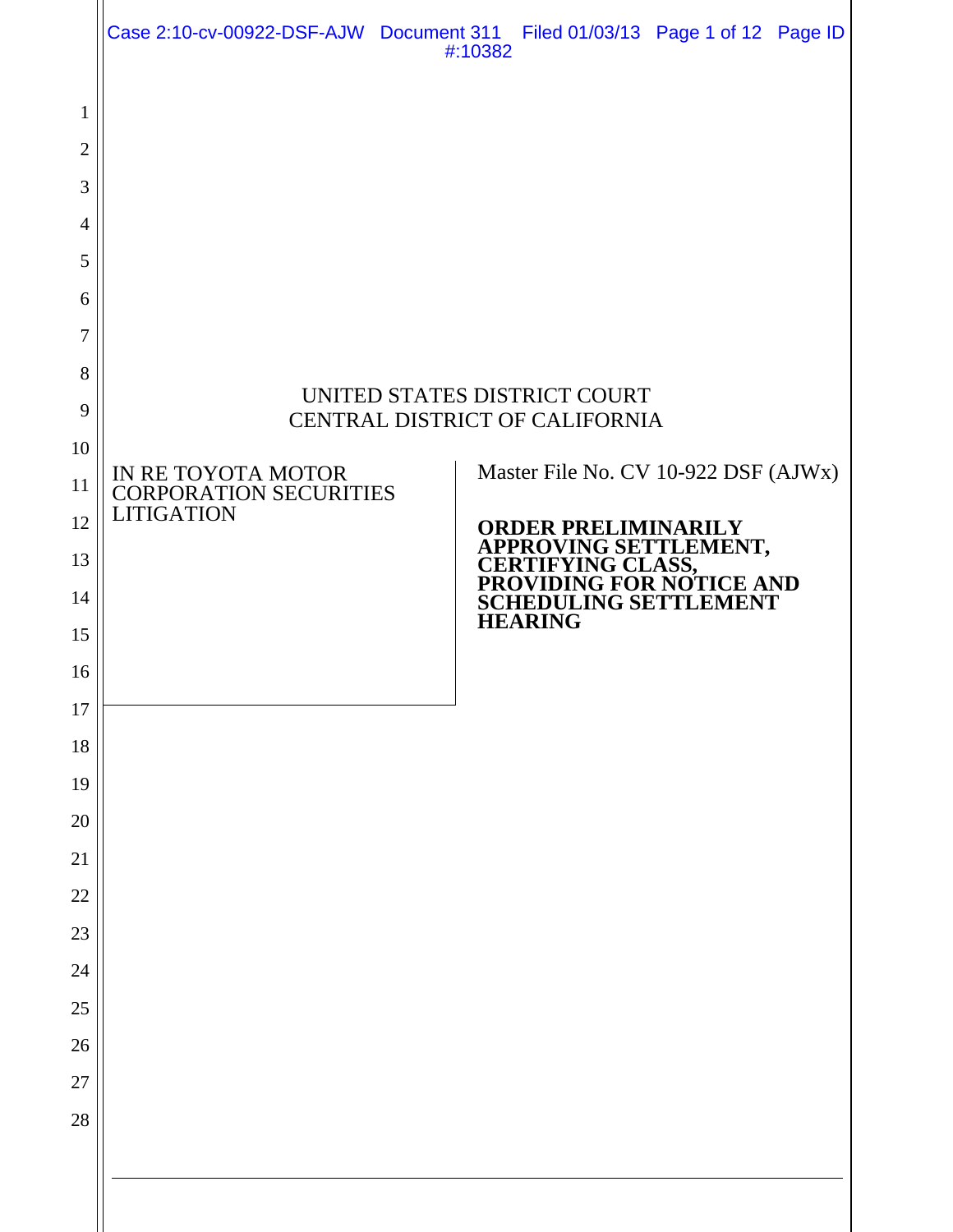#### Case 2:10-cv-00922-DSF-AJW Document 311 Filed 01/03/13 Page 2 of 12 Page ID #:10383

WHEREAS, Lead Plaintiff Maryland State Retirement and Pension System ("Lead Plaintiff"), on behalf of itself and the Class (as hereinafter defined), and Defendants Toyota Motor Corporation, Toyota Motor North America, Inc., Toyota Motor Sales, U.S.A., Inc. ("Toyota"), Katsuaki Watanabe, Fujio Cho, Yoshimi Inaba, James E. Lentz III, Irving A. Miller, Robert S. Carter and Robert C. Daly (the "Individual Defendants" and together with Toyota, the "Defendants") (collectively, the "Settling Parties") have entered into a settlement of the claims asserted in the above-captioned action (the "Action"), the terms of which are set forth in the Amended Stipulation of Settlement dated as of December 19, 2012 (the "Stipulation" or the "Settlement"), which is subject to review under Rule 23(e) of the Federal Rules of Civil Procedure, and which, together with the Exhibits thereto, sets forth the terms and conditions of the proposed Settlement of the claims asserted in the Action with prejudice; and

WHEREAS, the Court having read and considered the Stipulation and Exhibits thereto, including the proposed (i) Notice; (ii) Claim Form; (iii) Summary Notice; and (iv) Judgment, and submissions relating thereto, and finding that substantial and sufficient ground exists for entering this Order.

1

2

3

4

5

6

7

8

9

10

11

12

13

14

15

16

17

18

19

20

21

22

23

24

# NOW, THEREFORE, IT IS HEREBY ORDERED:

1. This order (the "Preliminary Approval Order" or "Notice Order") hereby incorporates by reference the definitions in the Stipulation, and all terms used herein shall have the same meanings as set forth in the Stipulation.

2. The Court hereby preliminarily approves the Settlement as being fair, just, reasonable and adequate to the Class, pending a final hearing on the Settlement.

25 26 27 28 3. Pending further order of the Court, all litigation activity, except that contemplated herein, in the Stipulation, in the Notice or in the Judgment, is hereby stayed and all hearings, deadlines and other proceedings in this Action, except the Settlement Hearing, are hereby taken off calendar.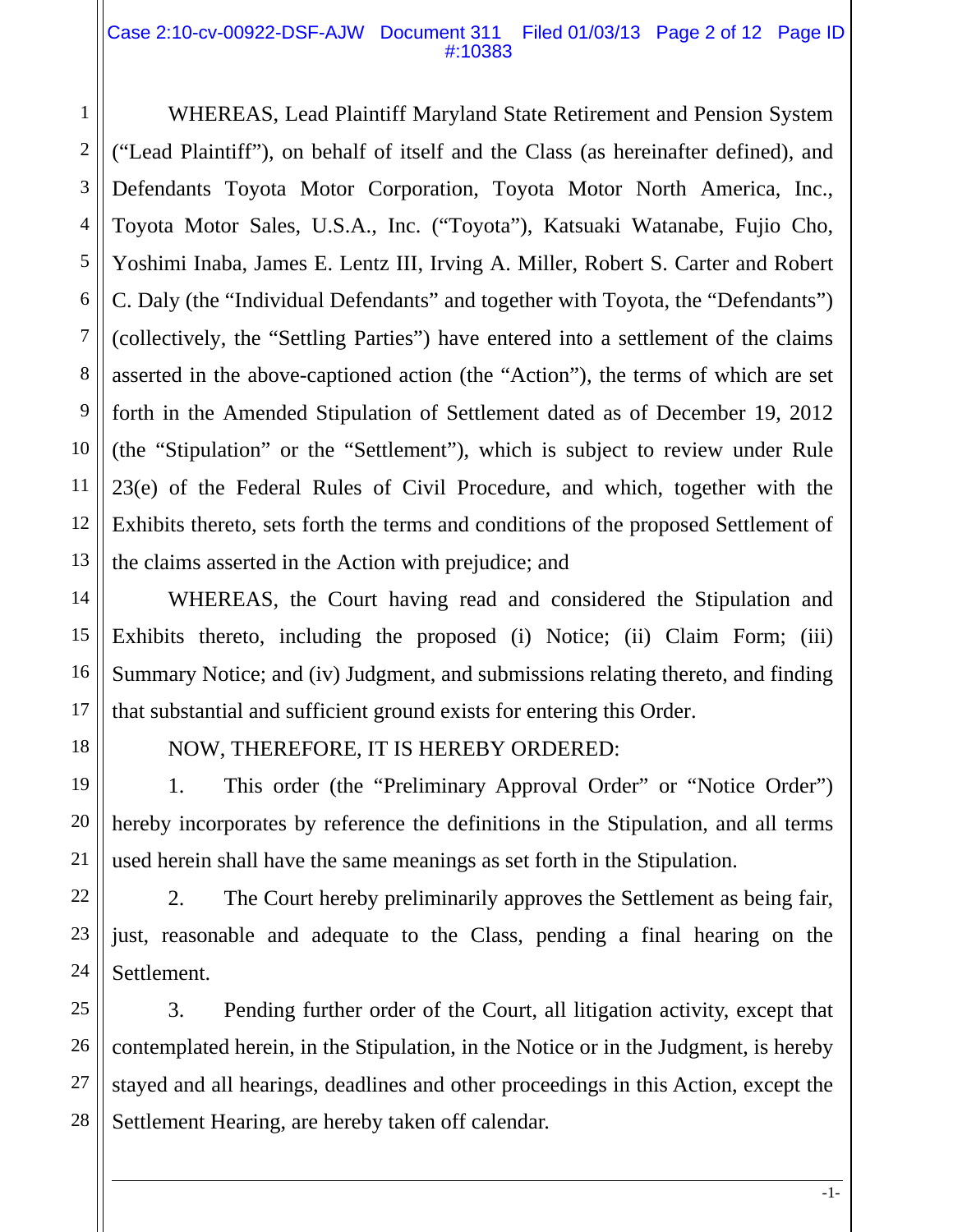# **CLASS CERTIFICATION**

4. The Court hereby certifies, for settlement purposes only, pursuant to Rules 23(a) and 23(b)(3) of the Federal Rules of Civil Procedure, a Class defined as follows:

All Persons (other than those Persons who timely and validly request exclusion from the Class) who purchased or otherwise acquired the American Depositary Shares of Toyota Motor Corporation during the period from May 10, 2005, through and including February 2, 2010, excluding the Defendants and their Related Persons.

5. Pursuant to Rule 23 of the Federal Rules of Civil Procedure, and for the purposes of the Settlement only, Lead Plaintiff is appointed as the Class Representative and Bernstein Litowitz Berger & Grossmann LLP is appointed as Lead Counsel for the Class.

6. Lead Counsel has the authority to enter into the Stipulation on behalf of Lead Plaintiff and the Class, and is authorized to act on behalf of Lead Plaintiff and the Class, with respect to all acts or consents required by or that may be given pursuant to the Stipulation, such as other acts that are reasonably necessary to consummate the Settlement.

7. The Court approves the firm of Epiq Class Action & Claims Solutions, Inc. ("Claims Administrator") to supervise and administer the notice procedure, as well as the processing of claims as more fully set forth below:

a. No later than January 7, 2013, the Claims Administrator shall cause a copy of the Notice and Proof of Claim, annexed hereto as Exhibits A-1 and A-2, respectively, to be mailed by first-class mail, postage prepaid, to all members of the Class at the address of each such person as set forth in the records of Toyota or its transfer agent or who are identified by further reasonable efforts as set forth in the Stipulation (the "Notice Date");

b. A summary notice (the "Summary Notice"), annexed hereto as Exhibit A-3, shall be published once in the national edition of *The*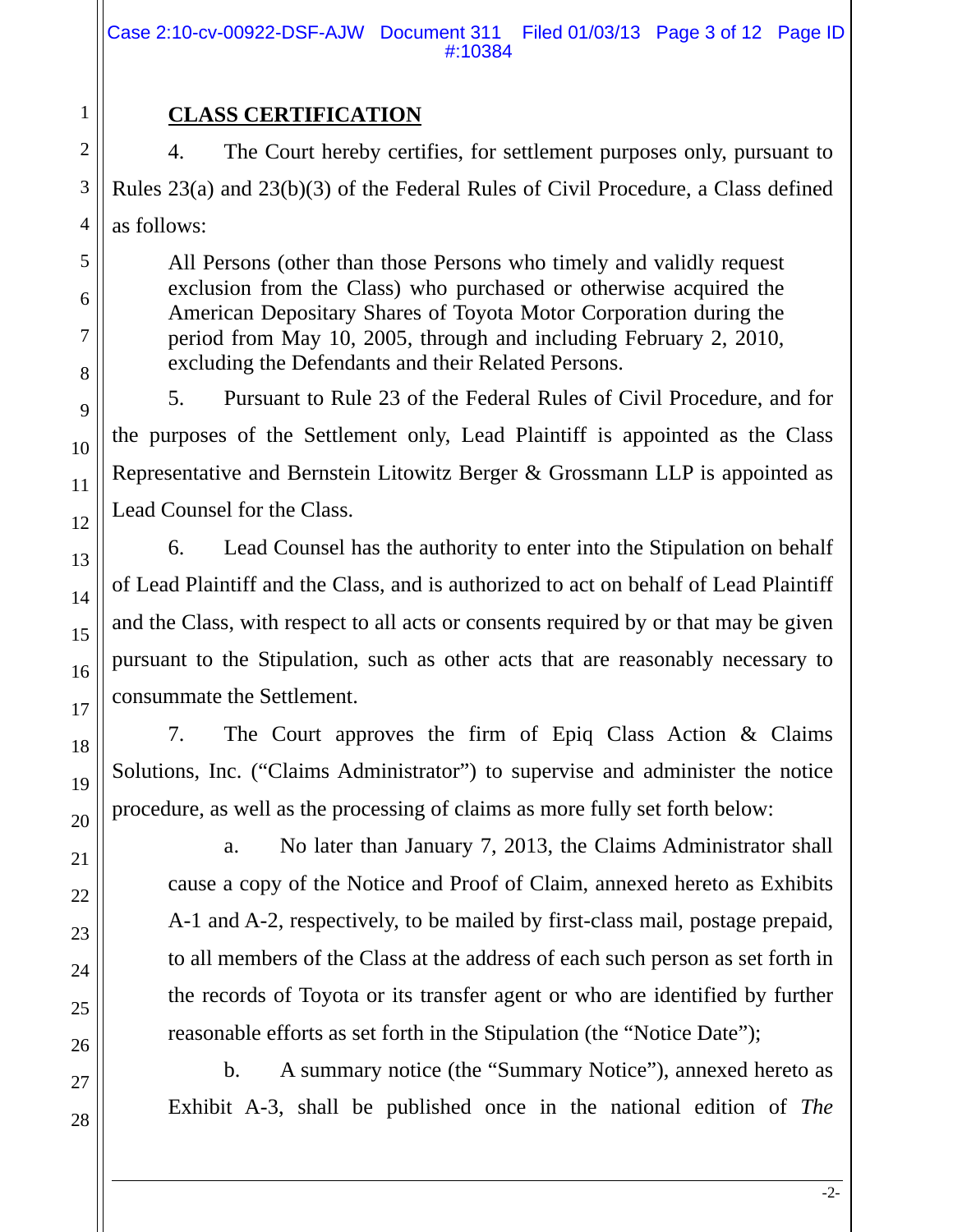*Investor's Business Daily* and over the *PR Newswire* no later than January 22, 2013; and

c. The Notice, the Summary Notice, and the Claim Form shall also be placed on the Claims Administrator's website, on or before the Notice Date.

8. The Court approves the form, substance and requirements of the Notice and Summary Notice (together, the "Notices") and the Claim Form, and finds that the procedures established for publication, mailing and distribution of such Notices substantially in the manner and form set forth in Paragraph 7 of this Order meet the requirements of Rule 23 of the Federal Rules of Civil Procedure, Section 21D(a)(7) of the Securities Exchange Act of 1934 (the "Exchange Act"), as amended by the Private Securities Litigation Reform Act of 1995 (the "PSLRA"), 15 U.S.C. § 78u-4(a)(7), the Constitution of the United States, and any other applicable law, and constitute the best notice practicable under the circumstances.

9. No later than December 28, 2012, Toyota provided or caused to be provided to the Claims Administrator (at no cost to the Settlement Fund, Lead Counsel or the Claims Administrator) any lists it or its agent(s) has that identify potential Class Members (including names and addresses), in electronic form.

10. No later than February 4, 2013, Lead Counsel shall cause to be filed with the Clerk of this Court affidavits or declarations of the person or persons under whose general direction the mailing of the Notice and the publication of the Summary Notice shall have been made, showing that such mailing and publication have been made in accordance with this Order.

11. Nominees who purchased or otherwise acquired Toyota Motor Corporation American Depositary Shares ("ADS's") for beneficial owners who are Class Members are directed to: (a) request within fourteen (14) days of receipt of the Notice additional copies of the Notice and the Claim Form from the Claims Administrator for such beneficial owners; or (b) send a list of the names and

1

2

3

4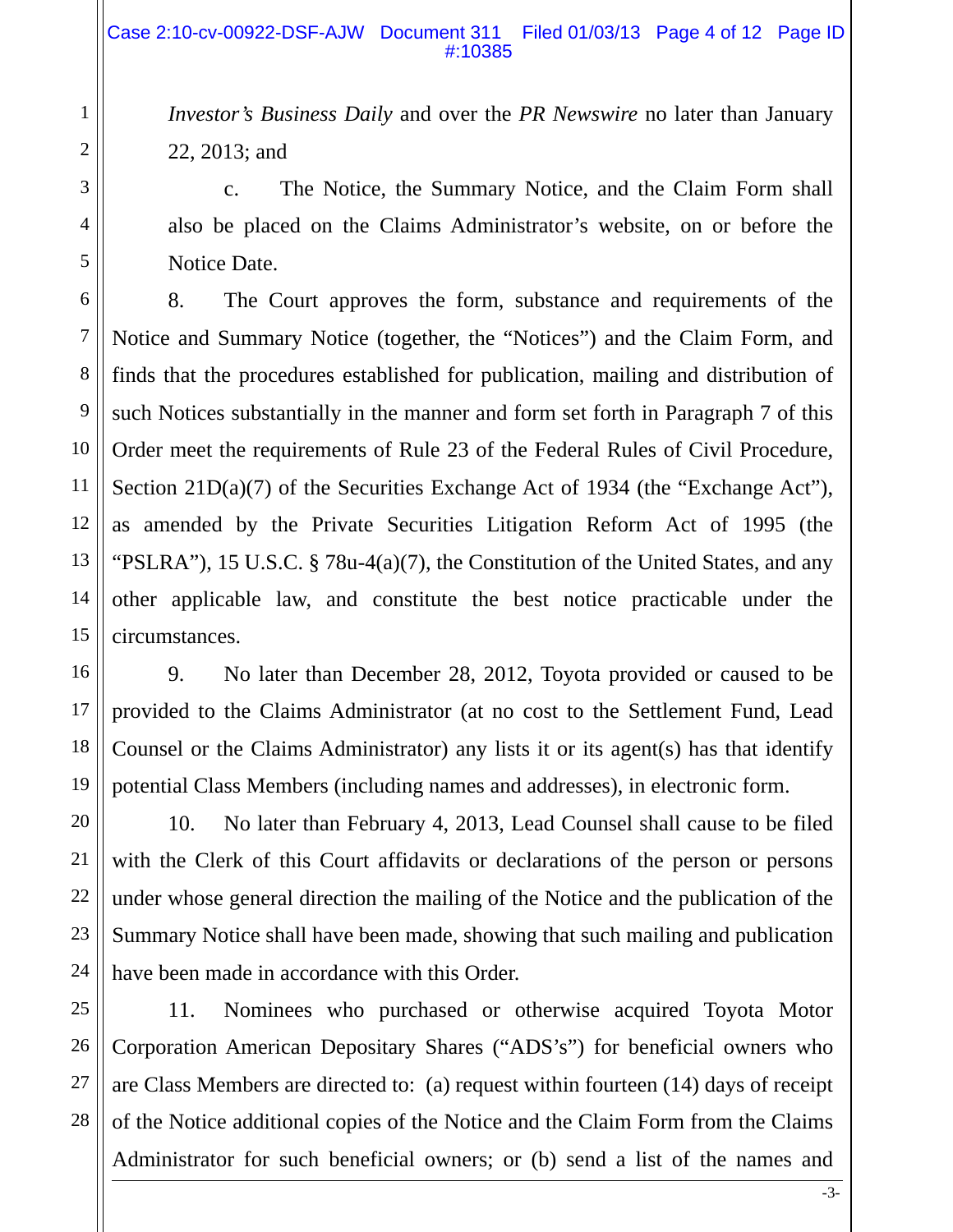#### Case 2:10-cv-00922-DSF-AJW Document 311 Filed 01/03/13 Page 5 of 12 Page ID #:10386

addresses of such beneficial owners to the Claims Administrator within fourteen (14) days after receipt of the Notice. If a nominee elects to send the Notice to beneficial owners, such nominee is directed to mail the Notice within fourteen (14) days of receipt of the additional copies of the Notice from the Claims Administrator, and upon such mailing, the nominee shall send a statement to the Claims Administrator confirming that the mailing was made as directed, and the nominee shall retain the list of names and addresses for use in connection with any possible future notice to the Class. Upon full compliance with this Order, including the timely mailing of Notice to beneficial owners, such nominees may seek reimbursement of their reasonable expenses actually incurred in complying with this Order by providing the Claims Administrator with proper documentation supporting the expenses for which reimbursement is sought and reflecting compliance with these instructions, including timely mailing of the Notice, if the nominee elected or elects to do so. Such properly documented expenses incurred by nominees in compliance with the terms of this Order shall be paid from the Settlement Fund.

1

2

3

4

5

6

7

8

9

10

11

12

13

14

15

16

17

21

# **HEARING: RIGHT TO BE HEARD**

18 19 20 22 23 24 25 26 27 28 12. The Court will hold a settlement hearing (the "Settlement Hearing") on March 11, 2013, at 1:30 p.m., in the United States District Court for the Central District of California, Western Division, 255 East Temple Street, Courtroom 840, Los Angeles, California, for the following purposes: (i) to determine whether the Court should grant final certification of the Class solely for purposes of the Settlement; (ii) to determine whether the proposed Settlement is fair, reasonable, adequate and in the best interests of the Class and should be approved by the Court; (iii) to determine whether the Judgment, in the form attached as Exhibit B to the Stipulation, should be entered dismissing and releasing the Released Claims against the Released Persons; (iv) to rule upon the Plan of Allocation; (v) to rule upon Lead Counsel's application for an award of attorneys' fees and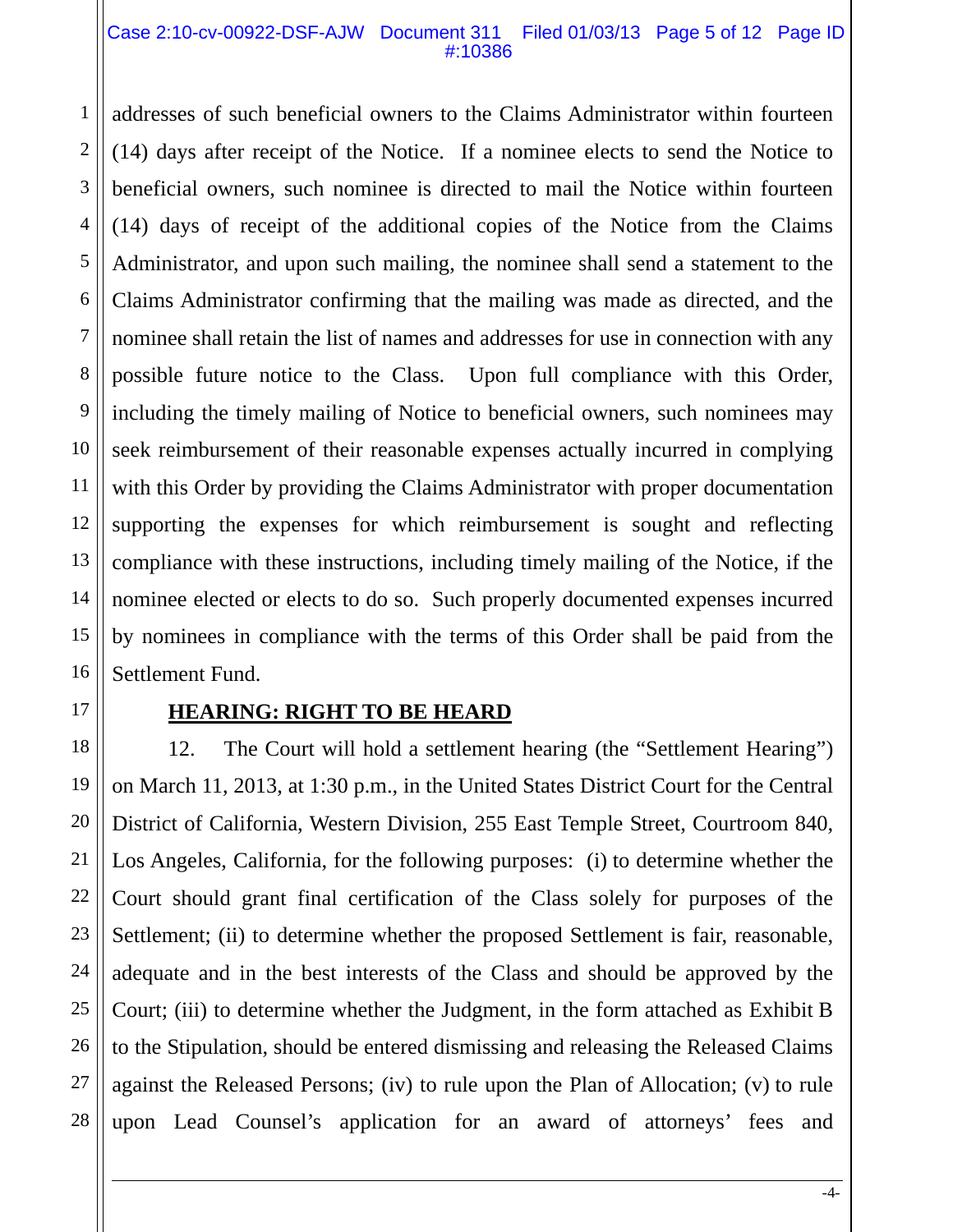reimbursement of litigation expenses; and (vi) to consider any other matters that may properly be brought before the Court in connection with the Settlement.

13. Papers in support of the Settlement, the Plan of Allocation and Lead Counsel's application for attorneys' fees and reimbursement of litigation expenses shall be filed no later than February 4, 2013. Reply papers shall be filed no later than March 4, 2013.

14. Any member of the Class may appear at the Settlement Hearing and show cause why the proposed Settlement embodied in the Stipulation should or should not be approved as fair, reasonable, adequate and in the best interests of the Class, or why the Judgment should or should not be entered thereon, and/or to present opposition to the Plan of Allocation or to the application of Lead Counsel for attorneys' fees and reimbursement of litigation expenses. However, no Class Member or any other person shall be heard or entitled to contest the approval of the terms and conditions of the Settlement, the Judgment, the terms of the Plan of Allocation or the application by Lead Counsel for an award of attorneys' fees and reimbursement of litigation expenses, unless that Class Member or Person (i) has served written objections, by hand or first-class mail, including the basis therefor, as well as copies of any papers and/or briefs in support of his, her or its position upon the following counsel for receipt no later than February 19, 2013:

# **Lead Counsel for the Class:**

BERNSTEIN LITOWITZ BERGER & GROSSMANN LLP Blair A. Nicholas Niki L. Mendoza 12481 High Bluff Drive, Suite 300 San Diego, California 92130-3582

1

2

3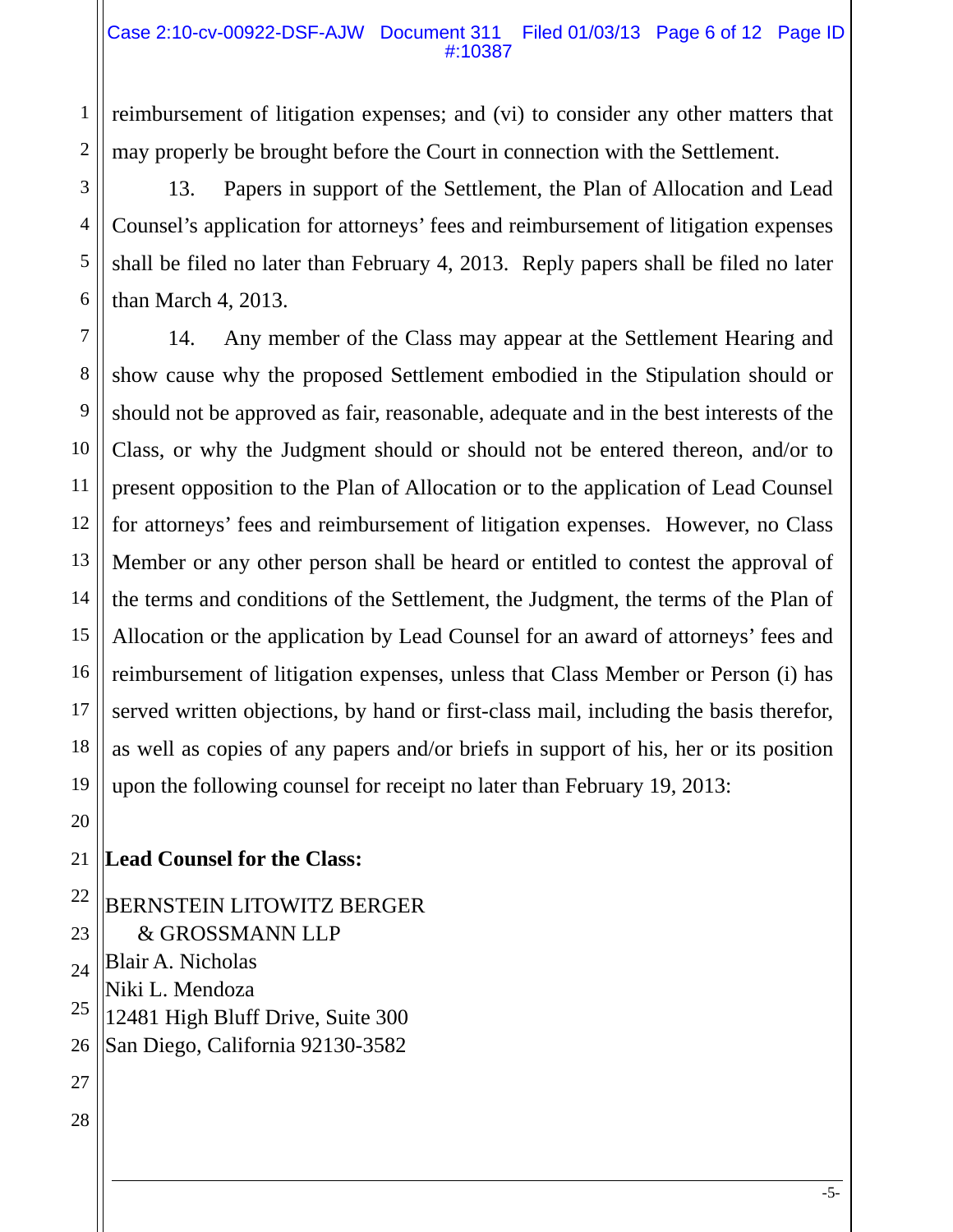Case 2:10-cv-00922-DSF-AJW Document 311 Filed 01/03/13 Page 7 of 12 Page ID #:10388

#### 1 **Counsel for Defendants:**

2 GIBSON, DUNN & CRUTCHER LLP

3 Kay E. Kochenderfer

4 Gareth Evans

333 South Grand Avenue

5 Los Angeles, California 90071

6

7 8 9 10 11 12 13 14 15 16 17 18 19 20 21 22 23 24 25 26 27 28 and (ii) filed said objections, papers and briefs with the Clerk of the United States District Court for the Central District of California, Western Division. Any objection must include: (a) the full name, address, and phone number of the objecting Class Member; (b) a list of all of the Class Member's Class Period transactions in Toyota ADS's, including dates and prices paid and received, and including brokerage confirmation receipts or other competent documentary evidence of such transactions; (c) a written statement of all grounds for the objection accompanied by any legal support for the objection; (d) copies of any papers, briefs or other documents upon which the objection is based; (e) a list of all persons who will be called to testify in support of the objection; (f) a statement of whether the objector intends to appear at the Settlement Hearing; and (g) a list of other cases in which the objector or the objector's counsel have appeared either as settlement objectors or as counsel for objectors in the preceding five years. If the objector intends to appear at the Settlement Hearing through counsel, the objection must also state the identity of all attorneys who will appear on his, her or its behalf at the Settlement Hearing. Pursuant to the Court's Standing Order For Cases Assigned To Judge Dale S. Fischer, a member of the Class who wishes to object may file an application to file such objection under seal so that, if the application is granted, personal or private information is not made publicly available. An application to file documents under seal must meet the requirements of Local Rule 79-5. Documents that are not confidential or privileged in their entirety should not be filed under seal if the confidential portions can be redacted and filed separately with a reasonable amount of effort.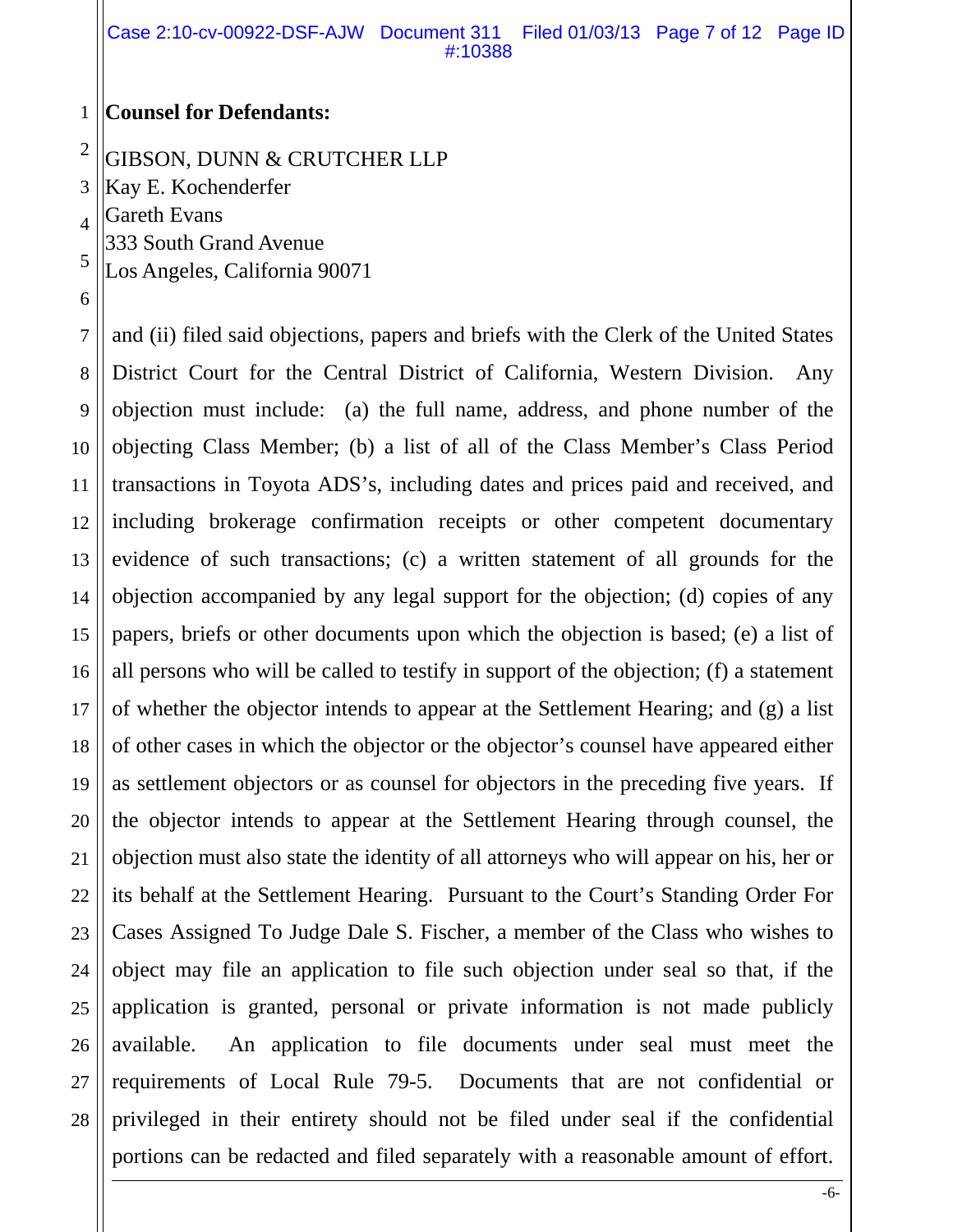#### Case 2:10-cv-00922-DSF-AJW Document 311 Filed 01/03/13 Page 8 of 12 Page ID #:10389

1

11

21

22

2 3 4 5 6 7 8 9 10 12 13 14 15 16 The objecting Class member should file both a complete version of the objection and supporting documents under seal, and a redacted version for public viewing, omitting only such portions as the Court has ordered may be filed under seal. Any Class Member who does not make his, her or its objection in the manner provided for herein shall be deemed to have waived such objection and shall forever be foreclosed from making any objection to the fairness or adequacy of the Settlement as reflected in the Stipulation, to the Plan of Allocation or to the application by Lead Counsel for an award of attorneys' fees and reimbursement of litigation expenses. The manner in which a notice of objection should be prepared, filed and delivered shall be stated in the Notice. By objecting to the Settlement, the Plan of Allocation and/or the application by Lead Counsel for an award of attorneys' fees and reimbursement of litigation expenses, or otherwise requesting to be heard at the Settlement Hearing, a person or entity shall be deemed to have submitted to the jurisdiction of the Court with respect to the person's or entity's objection or request to be heard and the subject matter of the Settlement.

17 18 19 20 15. If approved, all Class Members will be bound by the proposed Settlement provided for in the Stipulation, and by any judgment or determination of the Court affecting Class Members, regardless of whether or not a Class Member submits a Claim Form.

23 24 16. Any member of the Class may enter an appearance in the Action, at his, her or its own expense, individually or through counsel of his, her or its own choice. If they do not enter an appearance, they will be represented by Lead Counsel.

25 26 27 28 17. The Court reserves the right to (a) adjourn or continue the Settlement Hearing, or any adjournment or continuance thereof, without further notice to Class Members and (b) approve the Stipulation, the Plan of Allocation, or an award of attorneys' fees and reimbursement of litigation expenses with modification and without further notice to Class Members. The Court retains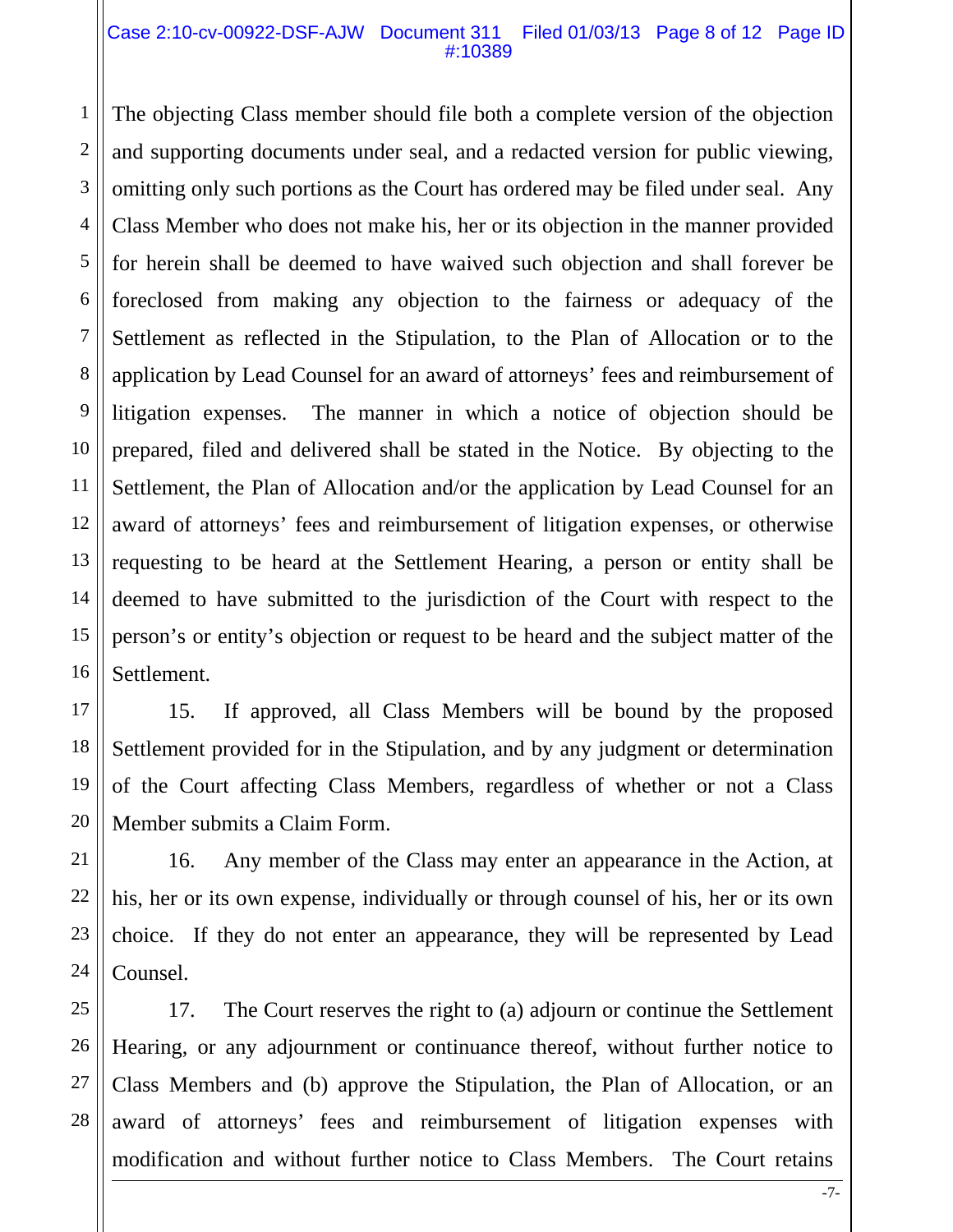jurisdiction of this Action to consider all further applications arising out of or otherwise relating to the proposed Settlement, and as otherwise warranted.

18. All Class Members shall be bound by all determinations and judgments in the Action concerning the Settlement, whether favorable or unfavorable to the Class.

**CLAIMS PROCESS** 

19. In order to be entitled to potentially participate in the Settlement, a Class Member must complete and submit a Claim Form in accordance with the instructions contained therein. To be valid and accepted, Claim Forms submitted in connection with this Settlement must be postmarked no later than May 7, 2013.

20. Any Class Member who does not timely submit a valid Claim Form shall not be eligible to share in the Settlement Fund, unless otherwise ordered by the Court, but nonetheless shall be barred and enjoined from asserting any of the Released Claims against the Released Persons and shall be bound by any judgment or determination of the Court affecting the Class Members.

# **REQUEST FOR EXCLUSION FROM THE CLASS**

21. Any requests for exclusion must be submitted for receipt no later than February 19, 2013. Any Class Member who wishes to be excluded from the Class must provide (a) the name, address and telephone number of the person or entity requesting exclusion; (b) the person's or entity's transactions in Toyota ADS's during the Class Period, including the dates, the number of Toyota ADS's purchased, acquired and/or sold or disposed of, the date of each purchase, acquisition or sale or disposal and the price paid and/or received; and (c) a statement that the person or entity wishes to be excluded from the Class. The Claims Administrator (or other person designated to receive exclusion requests) shall provide to Lead Counsel and Defendants' counsel copies of any request for exclusion from the Class within three (3) business days of receipt thereof. All persons who submit valid and timely requests for exclusion in the manner set forth in this paragraph shall have no rights under the Stipulation, shall not share in the

1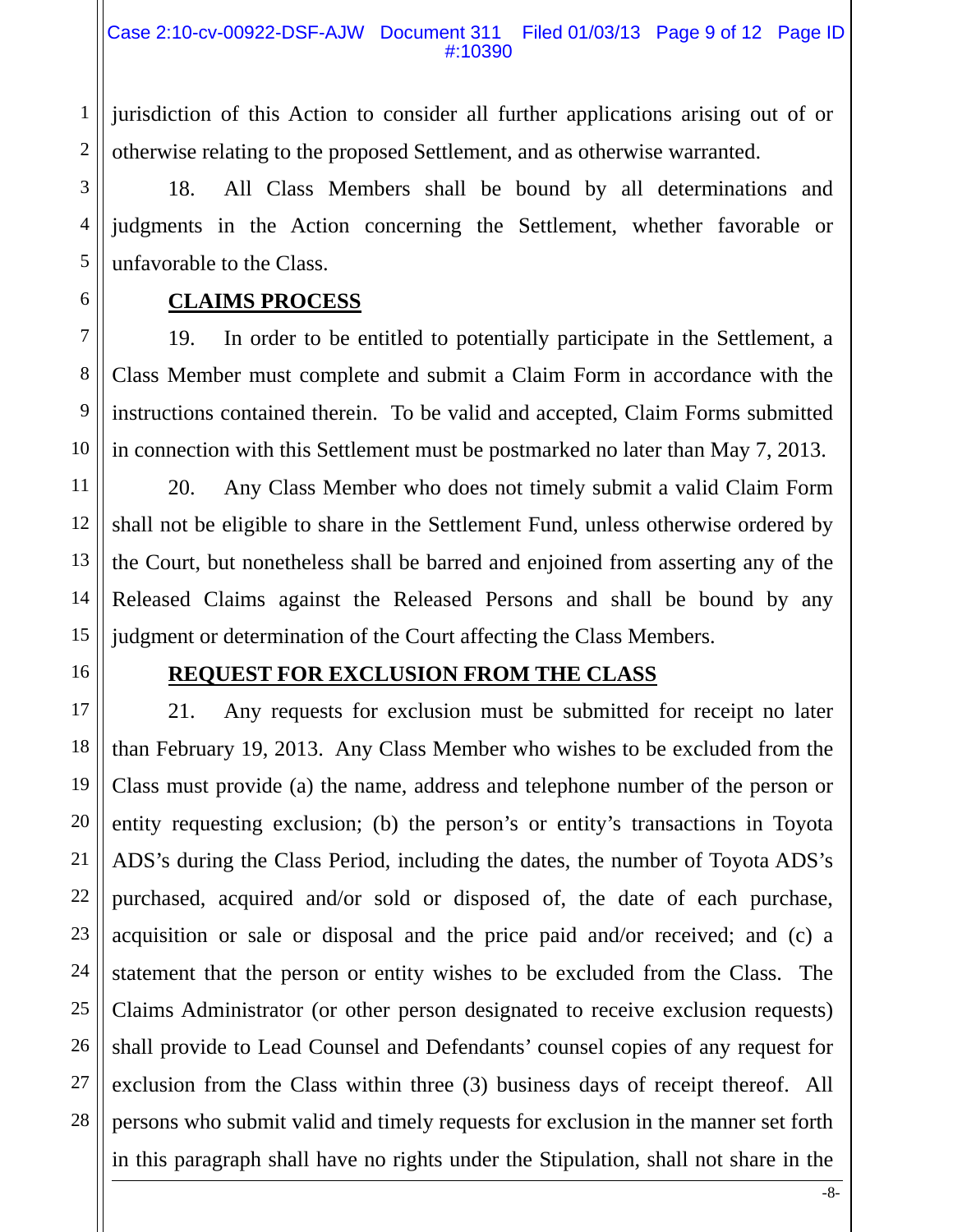distribution of the Net Settlement Fund, and shall not be bound by the Stipulation or any Final Judgment.

1

2

3

4

5

6

7

8

9

23

24

25

22. Any member of the Class who does not request exclusion from the Class in the manner stated in this Order shall be deemed to have waived his, her or its right to be excluded from the Class, and shall forever be barred from requesting exclusion from the Class in this or any other proceeding, and shall be bound by the Settlement and the Judgment, including, but not limited to the release of the Released Claims against the Released Persons provided for in the Stipulation and the Judgment, if the Court approves the Settlement.

10 11 12 13 14 15 16 17 18 19 20 21 22 23. The Released Persons shall have no responsibility or liability whatsoever with respect to the Plan of Allocation or Lead Counsel's application for an award of attorneys' fees and reimbursement of litigation expenses. The Plan of Allocation and Lead Counsel's application for an award of attorneys' fees and reimbursement of litigation expenses will be considered separately from the fairness, reasonableness and adequacy of the Settlement. At or after the Settlement Hearing, the Court will determine whether Lead Plaintiff's proposed Plan of Allocation should be approved, and the amount of attorneys' fees and litigation expenses to be awarded. Any appeal from any orders relating to the Plan of Allocation or Lead Counsel's application for an award of attorneys' fees and litigation expenses, or any reversal or modification thereof, shall not operate to terminate or cancel the Settlement, or affect or delay the finality of the Judgment approving the Stipulation and the settlement of the Action set forth therein.

24. Only Class Members and Lead Counsel shall have any right to any portion of, or any rights in the distribution of, the Settlement Fund, unless otherwise ordered by the Court or otherwise provided in the Stipulation.

26 27 28 25. All funds held by the Escrow Agent shall remain subject to the jurisdiction of the Court until such time as such funds shall be distributed pursuant to the Stipulation and/or further order of the Court.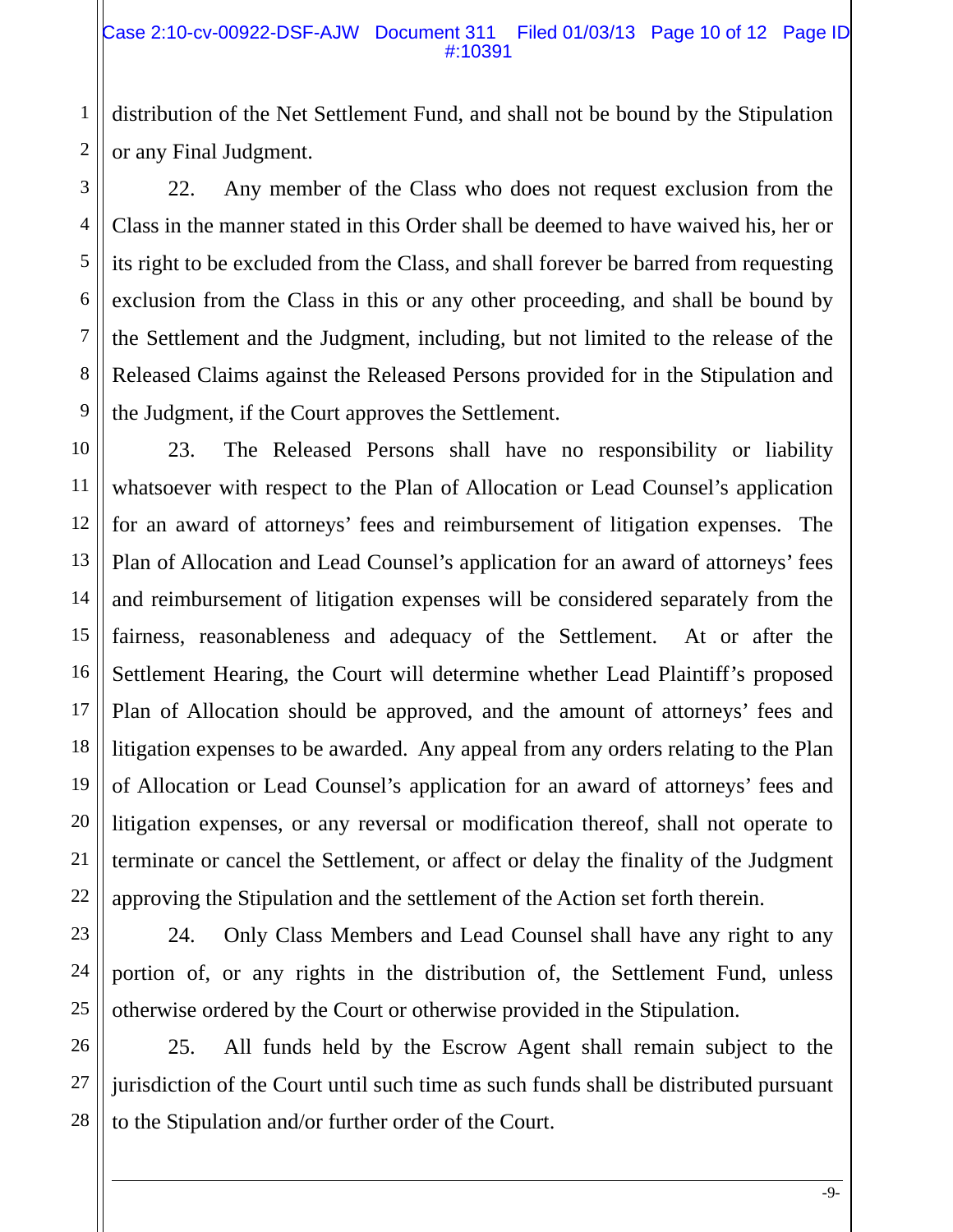#### Case 2:10-cv-00922-DSF-AJW Document 311 Filed 01/03/13 Page 11 of 12 Page ID #:10392

1

2

3

4

5

6

7

8

9

10

11

12

13

14

15

16

17

18

19

20

21

22

23

24

25

26

26. As set forth in the Stipulation, pursuant to the terms of the Escrow Agreement between Lead Counsel and the Escrow Agent, Valley National Bank, dated December 17, 2012, the Escrow Agent may pay from the Settlement Fund the costs and expenses reasonably and actually incurred in connection with providing notice to the Class, locating Class Members, soliciting Class claims, assisting with the filing of claims, administering and distributing the Net Settlement Fund to Authorized Claimants, processing Proof of Claim forms, and paying Taxes or Tax Expenses, escrow fees and costs, if any. In the event the Court does not approve the Settlement, or if the Settlement otherwise fails to become effective, neither Lead Plaintiff nor Lead Counsel shall have any obligation to repay any amounts actually and properly incurred or disbursed for such purposes. Such payments, however, will be subject to Court approval and any amounts not approved by the Court must be refunded to the Settlement Fund.

27. Neither the Stipulation nor the settlement contained therein, nor any act performed or document executed pursuant to or in furtherance of the Stipulation or the settlement: (a) is or may be deemed to be or may be used as an admission of, or evidence of, the validity or invalidity of any Released Claim or of any wrongdoing or liability of the Defendants and the Released Persons; or (b) is or may be deemed to be or may be used as an admission of, or evidence of, any fault or omission of any of the Defendants and the Released Persons in any civil, criminal or administrative proceeding in any court, administrative agency or other tribunal. Defendants and the Released Persons may file the Stipulation and/or the Judgment in any action that may be brought against them in order to support a defense or counterclaim based on principles of res judicata, collateral estoppel, release, good faith settlement, judgment bar or reduction, or any other theory of claim preclusion or issue preclusion or similar defense or counterclaim.

27 28 28. Unless otherwise ordered by the Court and as set forth in the Stipulation, there shall be no payment of attorney's fees or expenses, until the Court has: (1) entered an order awarding attorney's fees expenses; and (2) entered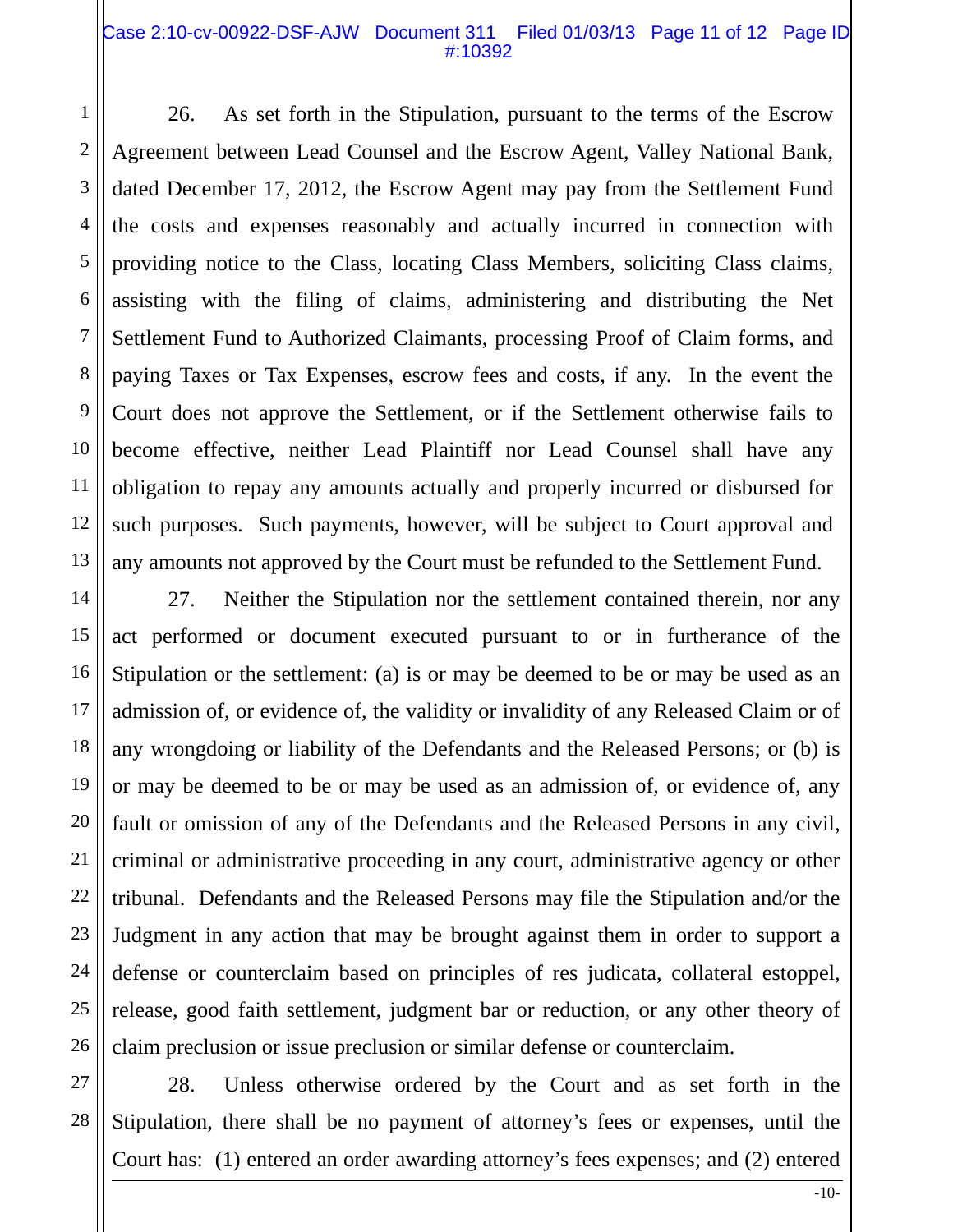#### Case 2:10-cv-00922-DSF-AJW Document 311 Filed 01/03/13 Page 12 of 12 Page ID #:10393

an order granting final approval of the Settlement, both of which orders must have become final and affirmed on appeal or *certiorari* or no longer be subject to review by appeal or *certiorari* and the time for any petition for rehearing, appeal or review, whether by *certiorari* or otherwise, must have expired before any payment of attorney's fees and expenses may be made. Furthermore, unless otherwise ordered by the Court, there shall be no distribution of any of the Net Settlement Fund to any Class Member until a Plan of Allocation is finally approved and is affirmed on appeal or *certiorari* or is no longer subject to review by appeal or *certiorari* and the time for any petition for rehearing, appeal or review, whether by *certiorari* or otherwise, has expired.

12 13 14 16 29. In the event that the Settlement fails to become effective in accordance with its terms, or if the Judgment is not entered or is reversed, vacated or materially modified on appeal (and, in the event of material modification, if any party elects to terminate the Settlement), this Order (except Paragraphs 26 and 28) shall be null and void, the Stipulation (except as otherwise provided therein) shall be deemed terminated, and the parties shall return to their positions without prejudice in any way, as provided for in the Stipulation.

 $\overline{\phantom{a}}$  , which is a set of the set of the set of the set of the set of the set of the set of the set of the set of the set of the set of the set of the set of the set of the set of the set of the set of the set of th

19 IT IS SO ORDERED.

1/3/13

DATED:

1

2

3

4

5

6

7

8

9

10

11

15

17

18

20

21

22

23

24

25

26

27

28

Dale S. Lischer

# HONORABLE DALE S. FISCHER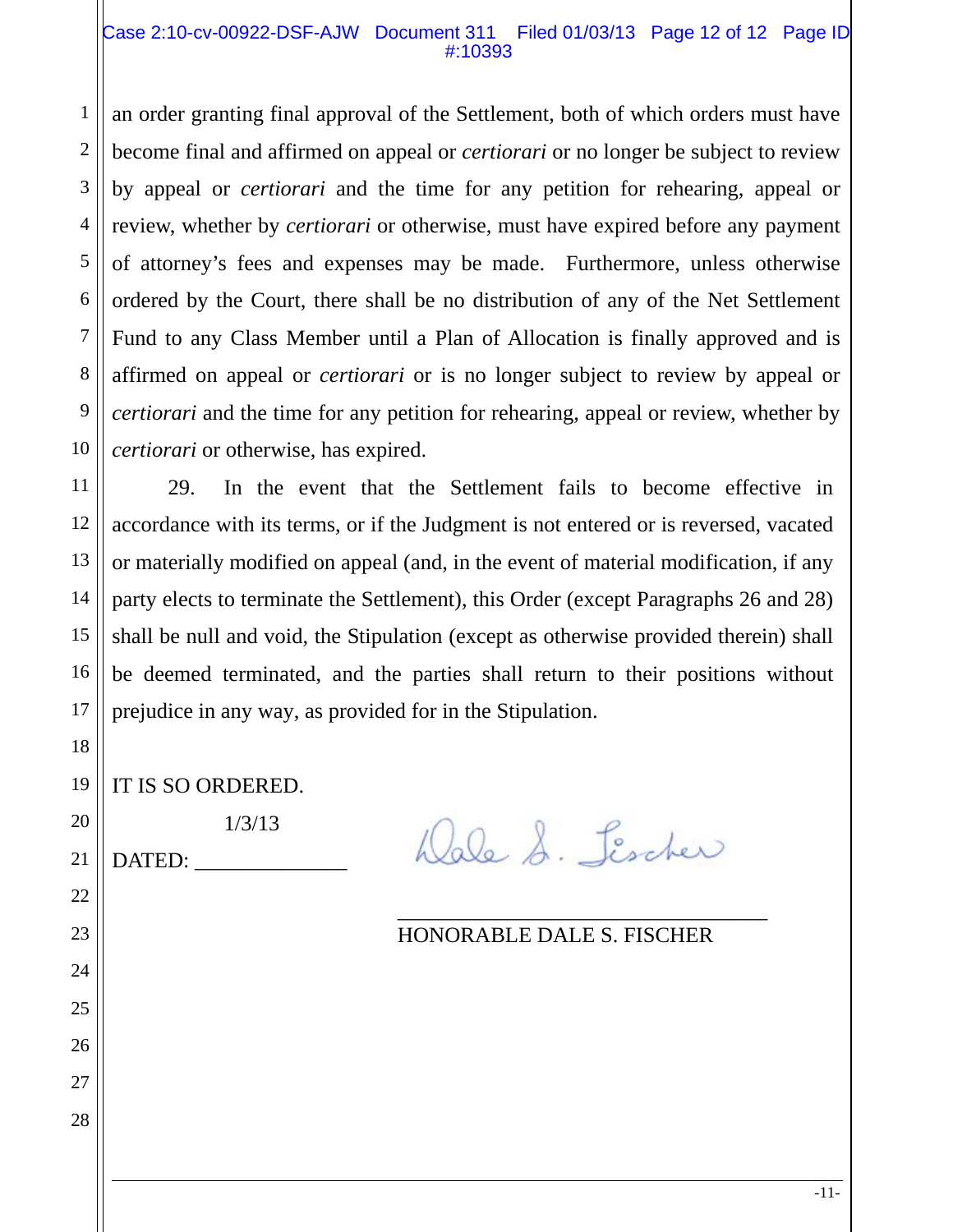Case 2:10-cv-00922-DSF-AJW Document 311-1 Filed 01/03/13 Page 1 of 36 Page ID #:10394

# UNITED STATES DISTRICT COURT CENTRAL DISTRICT OF CALIFORNIA

#### IN RE TOYOTA MOTOR CORPORATION SECURITIES LITIGATION

Master File No. CV 10-922 DSF (AJWx)

#### **NOTICE OF PENDENCY OF CLASS ACTION AND PROPOSED SETTLEMENT, SETTLEMENT HEARING, AND MOTION FOR ATTORNEYS' FEES AND REIMBURSEMENT OF LITIGATION EXPENSES**

### **EXHIBIT A-1**

Courtroom: 840<br>Judge: Dale Dale S. Fischer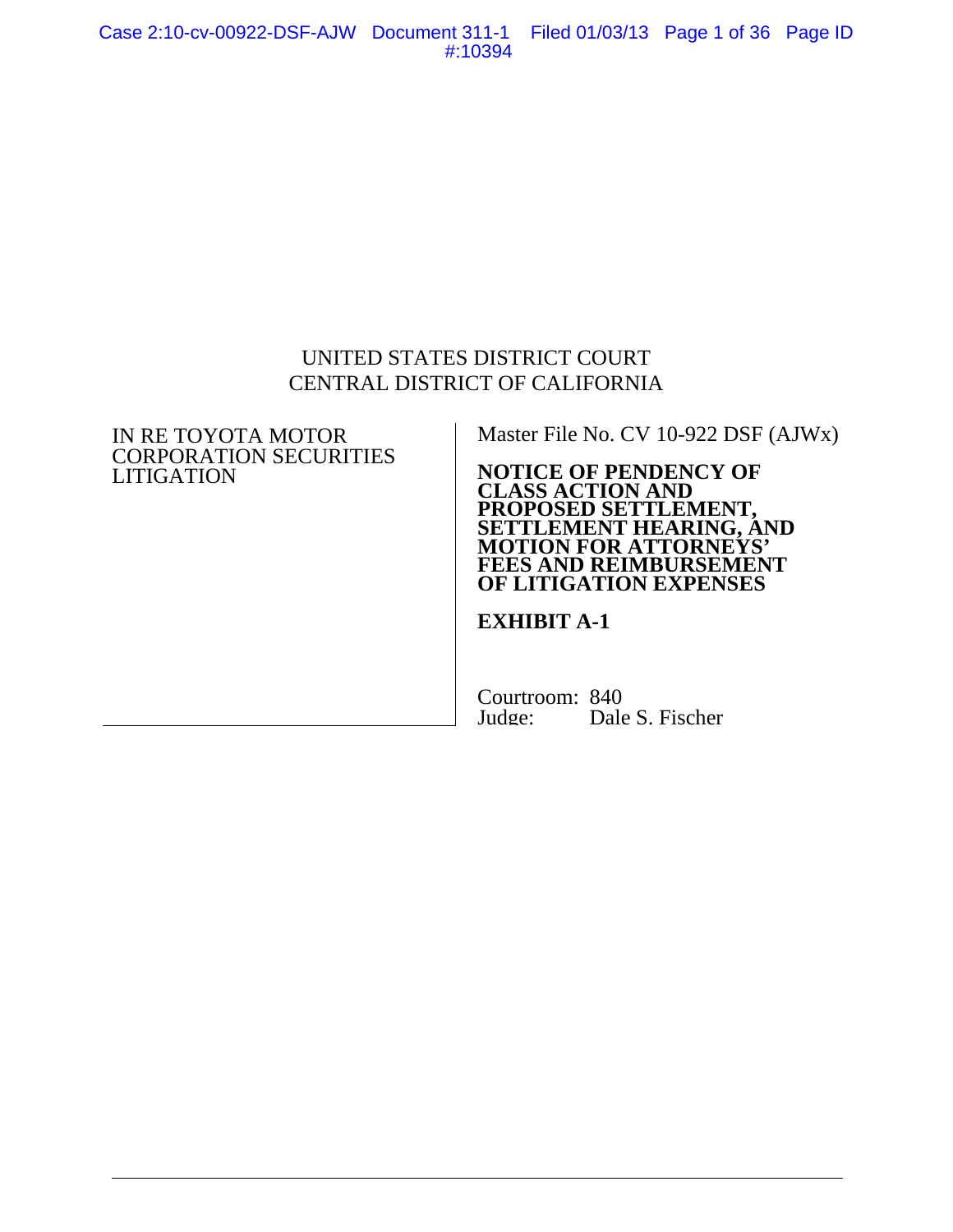# *A Federal Court authorized this Notice. This is not a solicitation from a lawyer.*

**NOTICE OF PENDENCY OF CLASS ACTION: Please be advised that your rights may be affected by a class action lawsuit pending in this Court (the "Action" or "Litigation") if, during the period between May 10, 2005, and February 2, 2010, inclusive, you purchased or otherwise acquired the American Depositary Shares ("ADS's") of Toyota Motor Corporation.** 

**NOTICE OF SETTLEMENT: Please also be advised that the Court-appointed Lead Plaintiff, Maryland State Retirement and Pension System ("Lead Plaintiff"), on behalf of the Class (as defined in ¶1 below), has reached a proposed settlement of the Action for a total of \$25.5 million in cash that will resolve all claims in the Action (the "Settlement").** 

**This Notice explains important rights you may have, including your possible receipt of cash from the Settlement. Your legal rights will be affected whether or not you act. Please read this Notice carefully and in its entirety!** 

1. **Description of the Litigation and Class**: This Notice relates to the pendency and proposed settlement of a class action lawsuit against Toyota Motor Corporation, Toyota Motor North America, Inc., Toyota Motor Sales, U.S.A., Inc. ("Toyota"); and Katsuaki Watanabe, Fujio Cho, Yoshimi Inaba, James E. Lentz III, Irving A. Miller, Robert S. Carter and Robert C. Daly (collectively, the "Individual Defendants"). Toyota and the Individual Defendants are collectively referred to as the "Defendants." Defendants and Lead Plaintiff are collectively referred to as the "Settling Parties." The proposed Settlement, if approved by the Court, will settle certain claims of all persons and entities who purchased or otherwise acquired Toyota Motor Corporation ADS's ("Toyota ADS's") between May 10, 2005, and February 2, 2010, inclusive (the "Class Period") (the "Class"). For clarification, in order to be Class Member, you must have purchased Toyota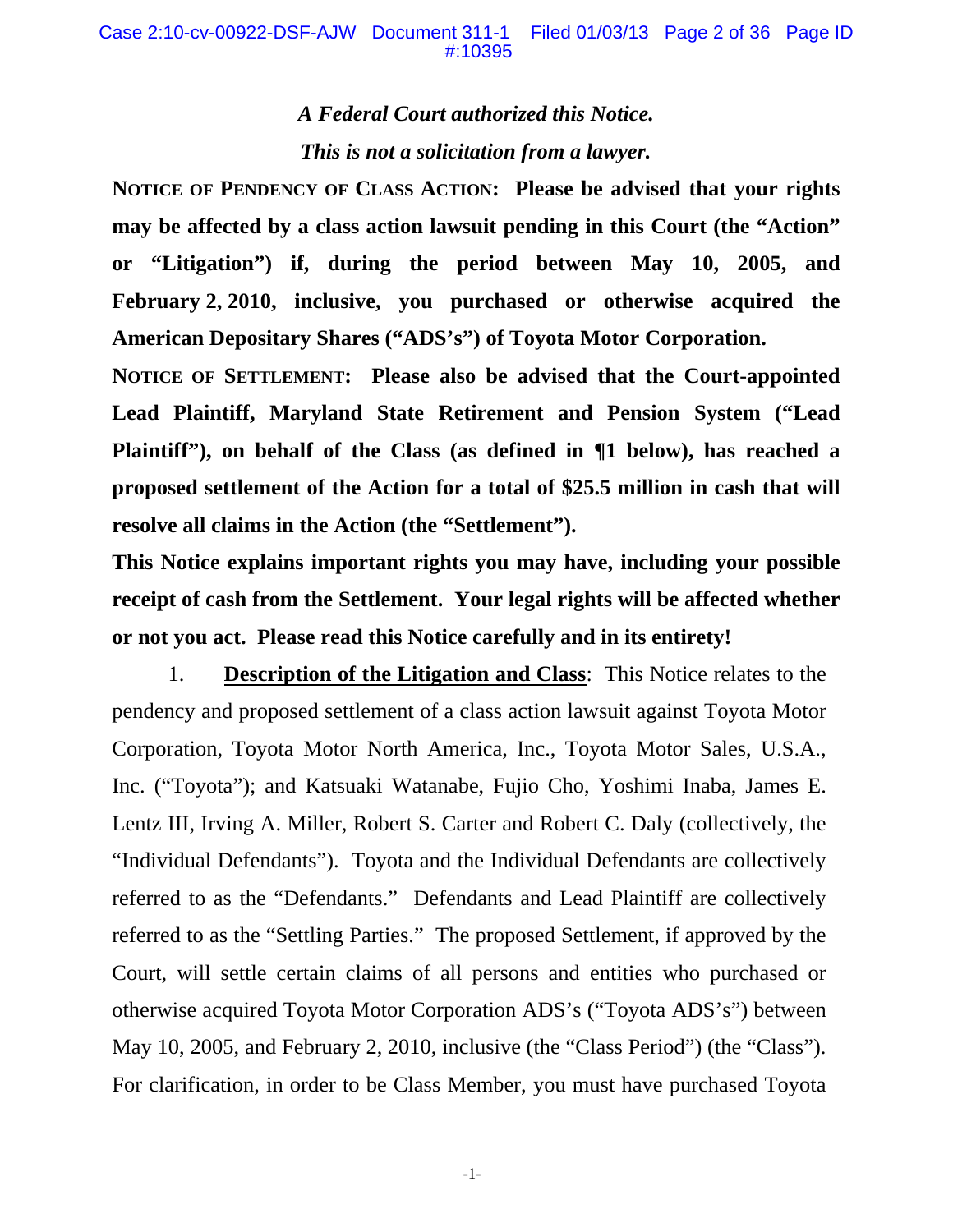ADS's, CUSIP 892331307, during the Class Period. Purchases of Toyota common stock are not included in the Class definition.

2. **Statement of Class' Recovery**: Subject to Court approval and, as described more fully below, Lead Plaintiff, on behalf of the Class, has agreed to settle all claims related to the purchase or other acquisition of Toyota ADS's that were or could have been asserted against Defendants and their Related Persons (as defined in ¶44 below) in the Action in exchange for a settlement payment of \$25.5 million to be deposited into an interest-bearing escrow account (the "Settlement Fund"). The designated escrow agent is Valley National Bank. The Net Settlement Fund (the Settlement Fund less taxes, notice and administration costs, and attorneys' fees and certain litigation expenses awarded to Lead Counsel) will be distributed in accordance with a plan of allocation (the "Plan of Allocation") that will be approved by the Court and will determine how the Net Settlement Fund shall be allocated to the members of the Class. The proposed Plan of Allocation is included in this Notice, and may be modified by the Court without further notice.

3. **Statement of Average Amount of Recovery Per ADS**: The Settlement Fund consists of \$25.5 million plus interest earned. Your recovery will depend on the number of Toyota ADS's you purchased or otherwise acquired, and the timing of those transactions. It will also depend on the number of valid claim forms that members of the Class submit and the amount of such claims. Assuming that all of the investors who purchased or otherwise acquired Toyota ADS's during the Class Period and were damaged thereby participate in the Settlement, Lead Counsel estimates that the estimated average distribution will be approximately \$0.77 per damaged Toyota ADS before the deduction of Court-approved fees and litigation expenses, as described below, and the cost of notice and claims administration. Historically, less than all eligible investors submit claims, resulting in higher average distributions per security.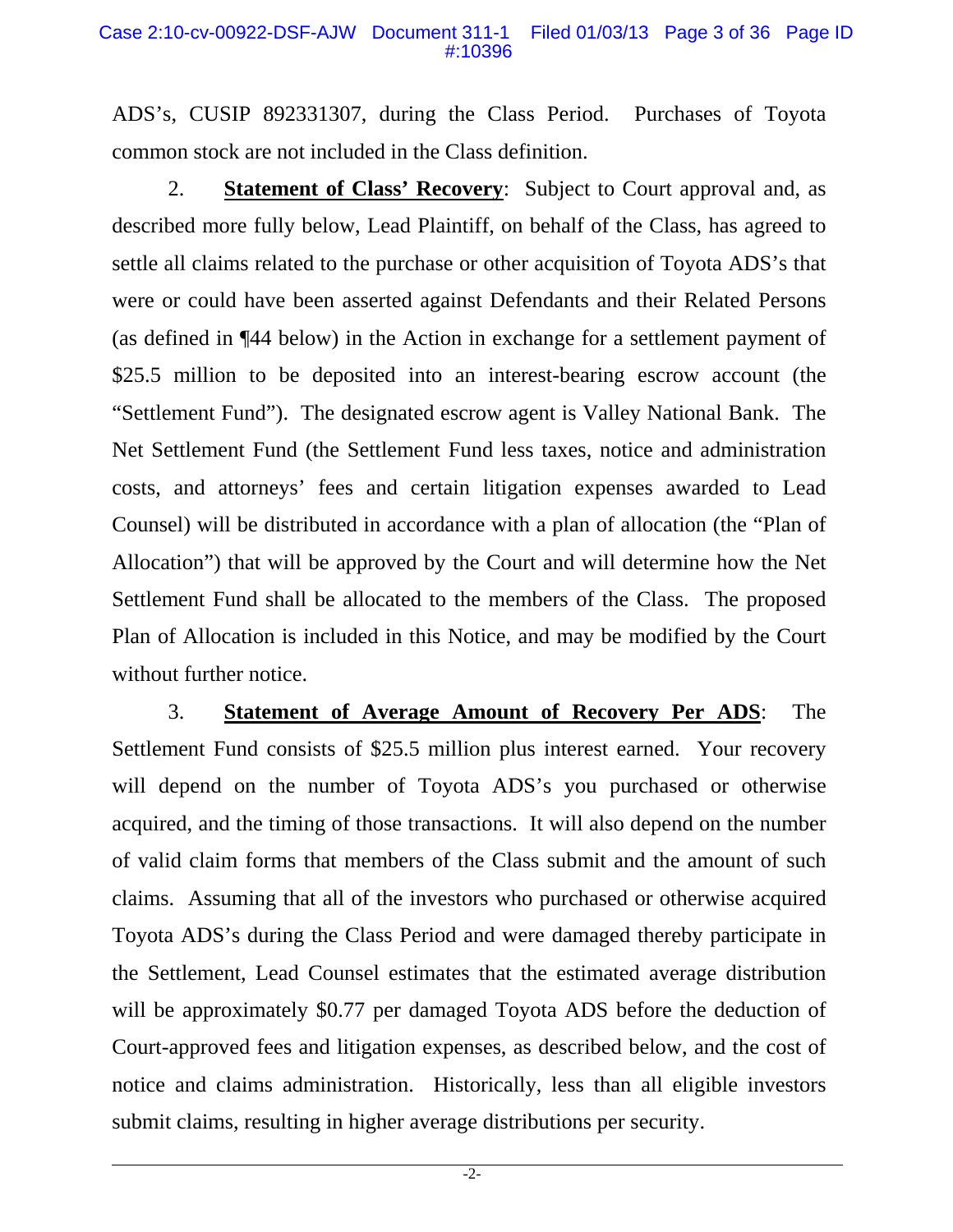4. **Statement of the Parties' Position on Damages:** Defendants deny all claims of wrongdoing, deny that they are liable to Lead Plaintiff and/or the Class, and deny that Lead Plaintiff or other members of the Class suffered any injury. Moreover, the parties do not agree on the amount of recoverable damages or on the average amount of damages per security that would be recoverable if Lead Plaintiff were to prevail on each of the claims in this Litigation. The issues on which the parties disagree include, but are not limited to: (1) whether the statements made or facts allegedly omitted were material, false or misleading, or whether Defendants would be liable under the securities laws for the statements or alleged omissions; (2) the amount by which the prices of Toyota ADS's were allegedly inflated (if at all) during the Class Period; and (3) the effect of various market forces influencing the trading prices of Toyota ADS's at various times during the Class Period.

5. **Statement of Attorneys' Fees and Expenses Sought:** Lead Counsel will apply to the Court for an award of attorneys' fees from the Settlement Fund in an amount not to exceed 12% of the Settlement Fund net of Court-approved litigation expenses, plus interest earned at the same rate and for the same period as earned by the Settlement Fund. In addition, Lead Counsel also will apply for the reimbursement of certain litigation expenses paid or incurred by Plaintiffs' Counsel in connection with the prosecution and resolution of the Action in an amount not to exceed \$2,000,000 plus interest earned at the same rate and for the same period as earned by the Settlement Fund. The request for litigation expenses may include a request for reimbursement of the costs and expenses of Plaintiffs in accordance with 15 U.S.C. § 78u-4(a)(4). Assuming that all of the investors who purchased or otherwise acquired Toyota ADS's during the Class Period and were damaged thereby participate in the Settlement, and if the Court approves Lead Counsel's fee and expense application, Lead Counsel estimates that the average attorneys' fees and expenses per damaged Toyota ADS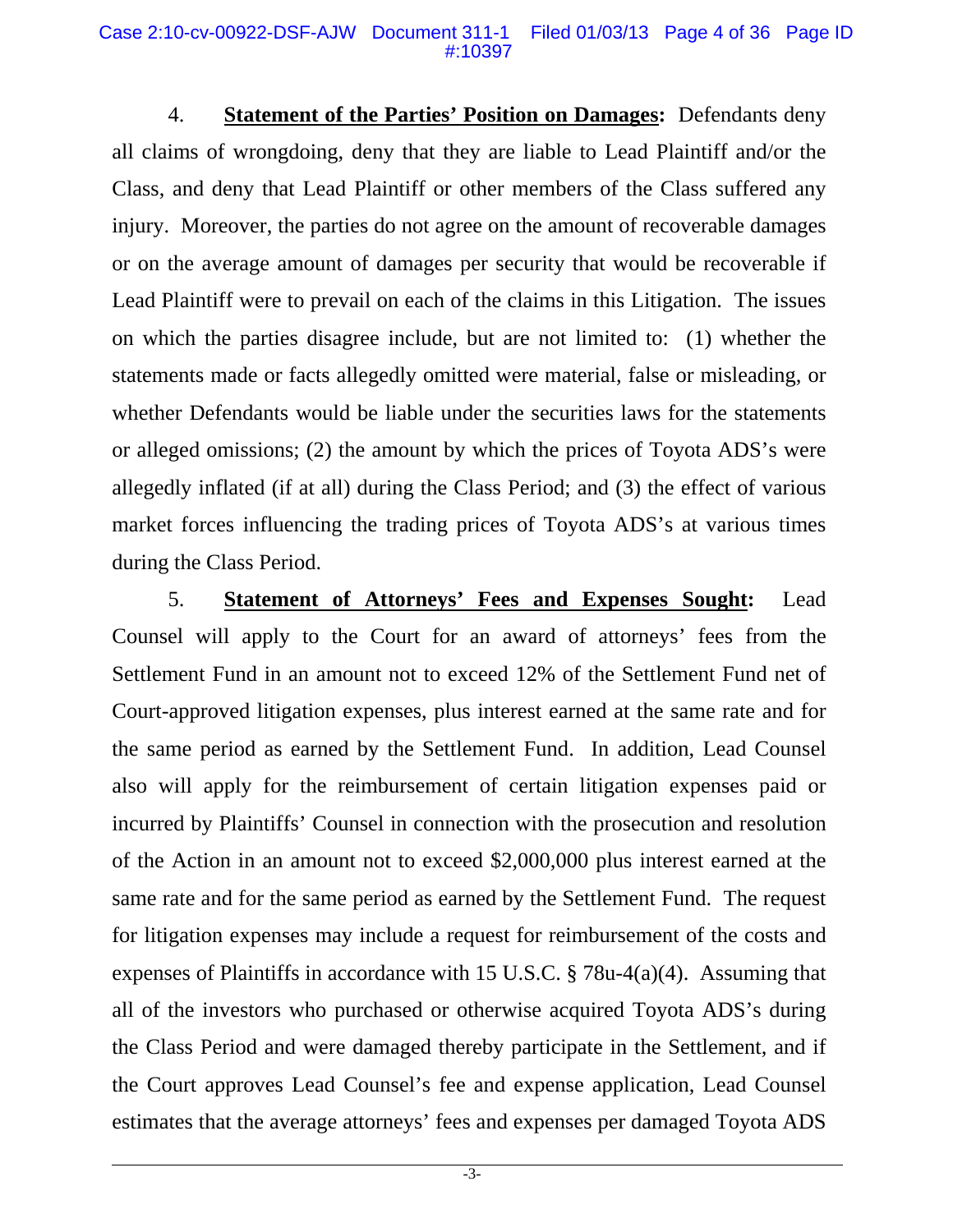will be approximately \$0.15. Accordingly, if the Court approves Lead Counsel's fee and expense application in its entirety, the estimated average recovery per damaged Toyota ADS of \$0.77 as stated in paragraph 3 above will be reduced to \$0.62.

6. **Identification of Attorney Representatives:** Lead Plaintiff and the Class are being represented by Blair A. Nicholas, Esq. of Bernstein Litowitz Berger & Grossmann LLP, the Court-appointed Lead Counsel. Any questions regarding the Settlement should be directed to Mr. Nicholas at Bernstein Litowitz Berger & Grossmann LLP, 12481 High Bluff Drive, Suite 300, San Diego, CA 92130-3582, (866) 648-2524, blbg@blbglaw.com.

| YOUR LEGAL RIGHTS AND OPTIONS IN THE SETTLEMENT:                                                                                                                                        |                                                                                                                                                                                                                                                                                                          |  |  |
|-----------------------------------------------------------------------------------------------------------------------------------------------------------------------------------------|----------------------------------------------------------------------------------------------------------------------------------------------------------------------------------------------------------------------------------------------------------------------------------------------------------|--|--|
| <b>REMAIN A MEMBER OF THE</b><br><b>CLASS</b>                                                                                                                                           | This is the only way to receive a<br>payment. If you wish to obtain a<br>payment as a member of the Class, you<br>will need to file a claim form (the "Claim"<br>Form"), which is included with this<br>Notice, postmarked no later than May 7,<br>2013.                                                 |  |  |
| <b>EXCLUDE YOURSELF FROM</b><br>THE CLASS BY SUBMITTING<br><b>A WRITTEN REQUEST FOR</b><br><b>EXCLUSION SO THAT IT IS</b><br><b>RECEIVED NO LATER THAN</b><br><b>FEBRUARY 19, 2013.</b> | Receive no payment. This is the only<br>option that allows you to ever be part of<br>any other lawsuit against any of<br>Defendants or the other Released Persons<br>concerning the Released Claims.                                                                                                     |  |  |
| <b>OBJECT TO THE</b><br><b>SETTLEMENT BY</b><br><b>SUBMITTING WRITTEN</b><br><b>OBJECTIONS SO THAT THEY</b><br><b>ARE RECEIVED NO LATER</b><br>THAN FEBRUARY 19, 2013.                  | Write to the Court and explain why you<br>do not like the Settlement, the proposed<br>Plan of Allocation, or the request for<br>attorneys' fees and reimbursement of<br>expenses. You cannot object to the<br>Settlement unless you are a member of<br>the Class and do not validly exclude<br>yourself. |  |  |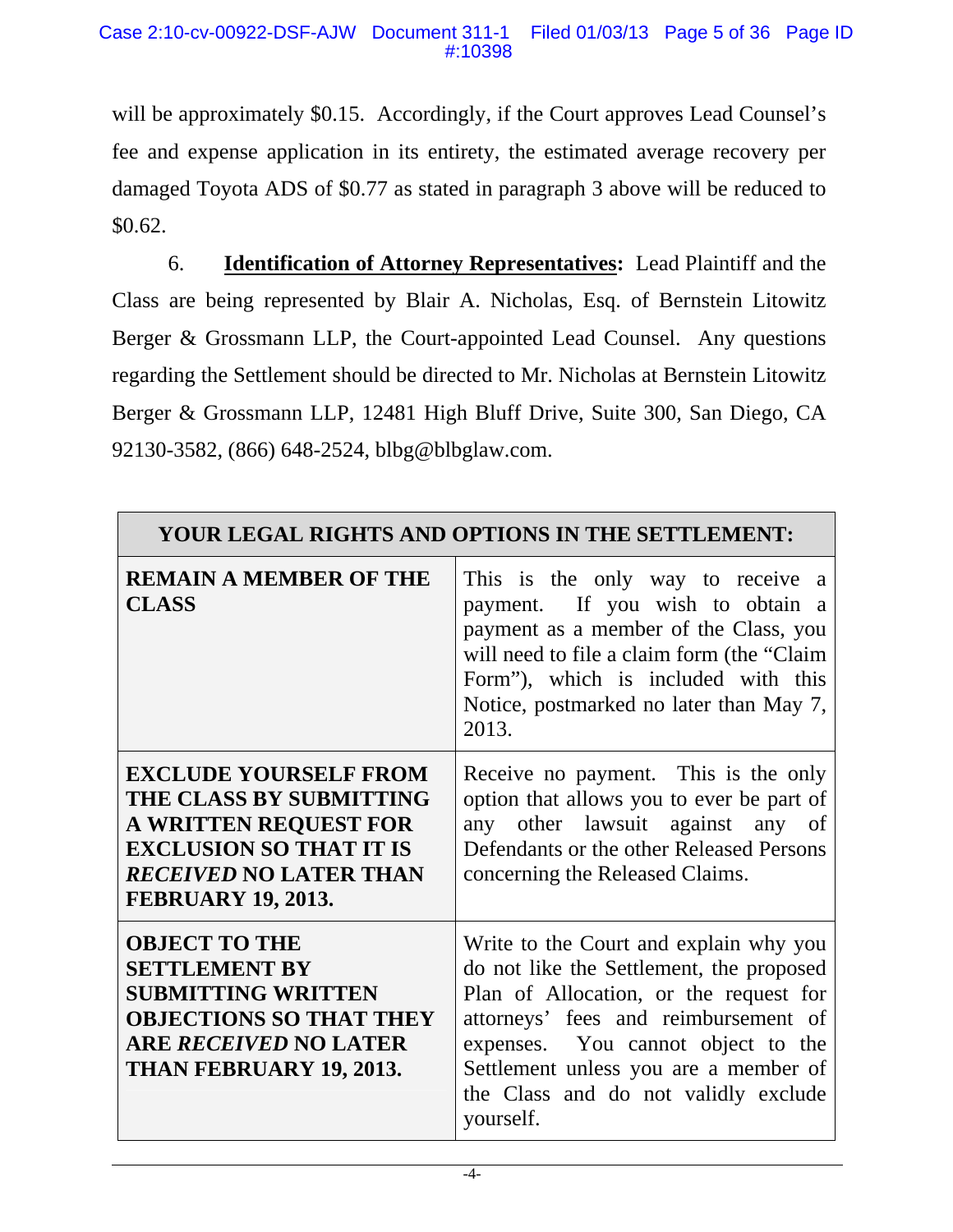#### Case 2:10-cv-00922-DSF-AJW Document 311-1 Filed 01/03/13 Page 6 of 36 Page ID #:10399

| <b>GO TO THE HEARING ON</b><br><b>MARCH 11, 2013, AT1:30P.M.,</b><br><b>AND FILE A NOTICE OF</b><br><b>INTENTION TO APPEAR SO</b><br><b>THAT IT IS RECEIVED NO</b><br><b>LATER THAN FEBRUARY 19,</b><br>2013. | Ask to speak in Court about the fairness<br>of the Settlement, the proposed Plan of<br>Allocation, or the request for attorneys'<br>fees and reimbursement of expenses.                                                             |
|---------------------------------------------------------------------------------------------------------------------------------------------------------------------------------------------------------------|-------------------------------------------------------------------------------------------------------------------------------------------------------------------------------------------------------------------------------------|
| <b>DO NOTHING</b>                                                                                                                                                                                             | Receive no payment, remain a Class<br>Member, give up your rights and be<br>bound by the Final Order and Judgment<br>entered by the Court if it approves the<br>Settlement, including the Release of the<br><b>Released Claims.</b> |

# WHAT THIS NOTICE CONTAINS

| Why Did I Get This Notice?                                 | Page $\_\_$ |
|------------------------------------------------------------|-------------|
| What Is This Case About? What Has Happened So Far?         | Page _____  |
| How Do I Know If I Am Affected By The Settlement?          | Page ______ |
| What Are The Settling Parties' Reasons For The Settlement? | Page _____  |
| What Might Happen If There Were No Settlement?             | Page $\_\_$ |
| How Much Will My Payment Be?                               | Page __     |
| What Rights Am I Giving Up By Agreeing To The Settlement?  | Page $\_\_$ |
| What Payment Are The Attorneys For The Class Seeking?      | Page ______ |
| How Will The Lawyers Be Paid?                              |             |
| How Do I Participate In The Settlement?                    | Page _____  |
| What Do I Need To Do?                                      | Page ______ |
| What If I Do Not Want To Be A Part Of The Settlement?      | Page _____  |
| How Do I Exclude Myself?                                   | Page ______ |
| When And Where Will The Court Decide Whether To Approve    |             |
| The Settlement? Do I Have To Come To The Hearing?          | Page $\_\_$ |
| May I Speak At The Hearing If I Don't Like The Settlement? | Page        |
| $-5-$                                                      |             |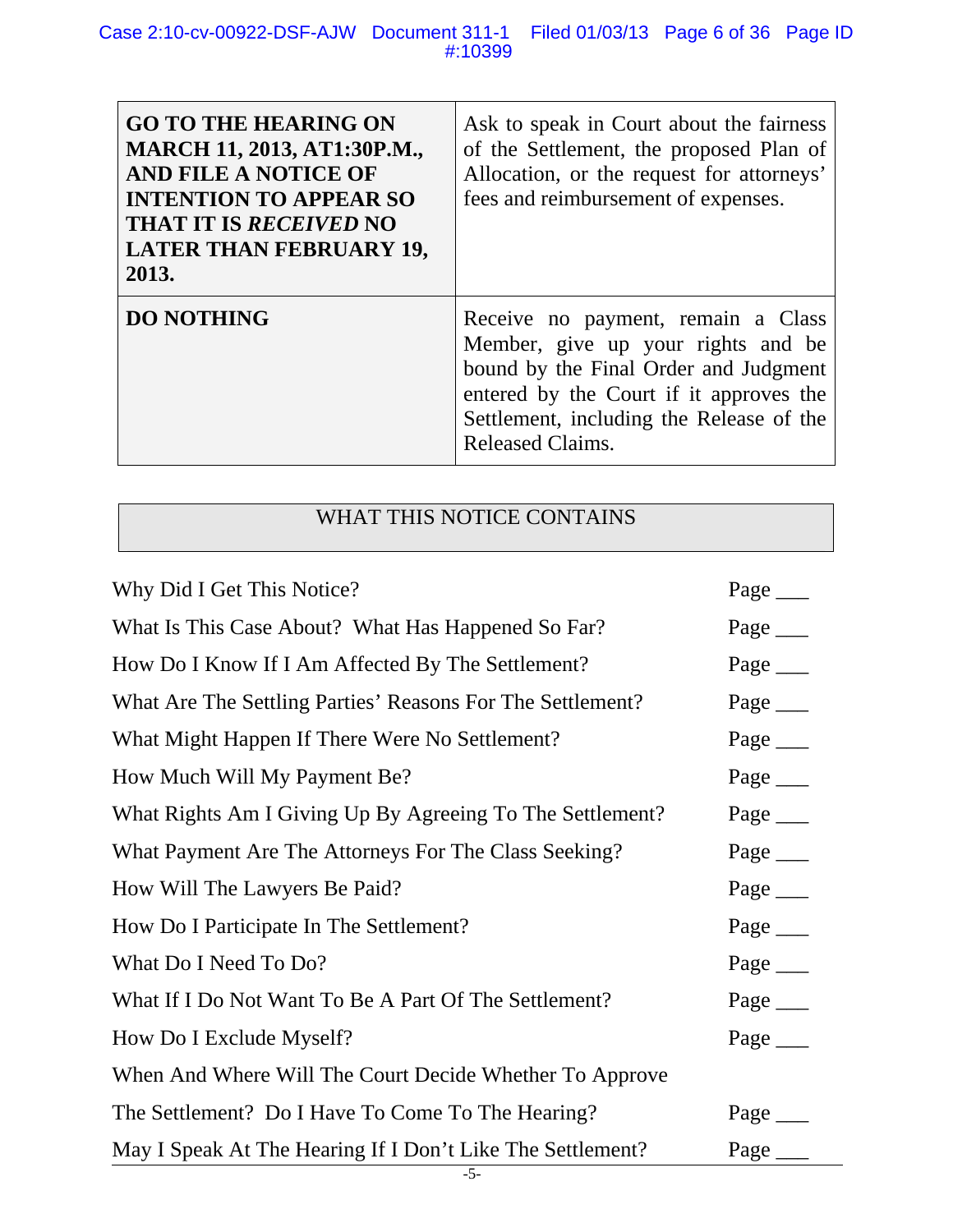#### Case 2:10-cv-00922-DSF-AJW Document 311-1 Filed 01/03/13 Page 7 of 36 Page ID #:10400

| What If I Bought ADS's On Someone Else's Behalf? | Page $\_\_$ |
|--------------------------------------------------|-------------|
| Can I See The Court File?                        | Page $\_\_$ |
| Whom Should I Contact If I Have Questions?       | Page $\_\_$ |

### WHY DID I GET THIS NOTICE?

1. This Notice is being sent to you pursuant to an Order of the United States District Court for the Central District of California (the "Court") because you or someone in your family may have purchased or otherwise acquired Toyota ADS's during the Class Period. The Court has directed us to send you this Notice because, as a potential Class Member, you have a right to know about your options before the Court rules on the proposed settlement of this case. Additionally, you have the right to understand how a class action lawsuit may generally affect your legal rights. If the Court approves the Settlement, a claims administrator selected by Lead Plaintiff and approved by the Court will make payments pursuant to the Settlement after any objections and appeals are resolved.

2. In a class action lawsuit, the Court selects one or more people, known as class representatives, to sue on behalf of all people with similar claims, commonly known as the class or the class members. In this Action, the Court has appointed Maryland State Retirement and Pension System as Lead Plaintiff under a federal law governing lawsuits such as this one, and approved Lead Plaintiff's selection of the law firm of Bernstein Litowitz Berger & Grossmann LLP as lead counsel ("Lead Counsel") to serve as Lead Counsel in the Action. Lead Plaintiff is the Class Representative. "Plaintiffs" includes the Lead Plaintiff and additional plaintiffs Fresno County Employees' Retirement Association and Robert M. Moss. A class action is a type of lawsuit in which the claims of a number of individuals are resolved together, thus providing the class members with both consistency and efficiency. Once the class is certified, the Court must resolve all issues on behalf of the class members, except for any persons who choose to exclude themselves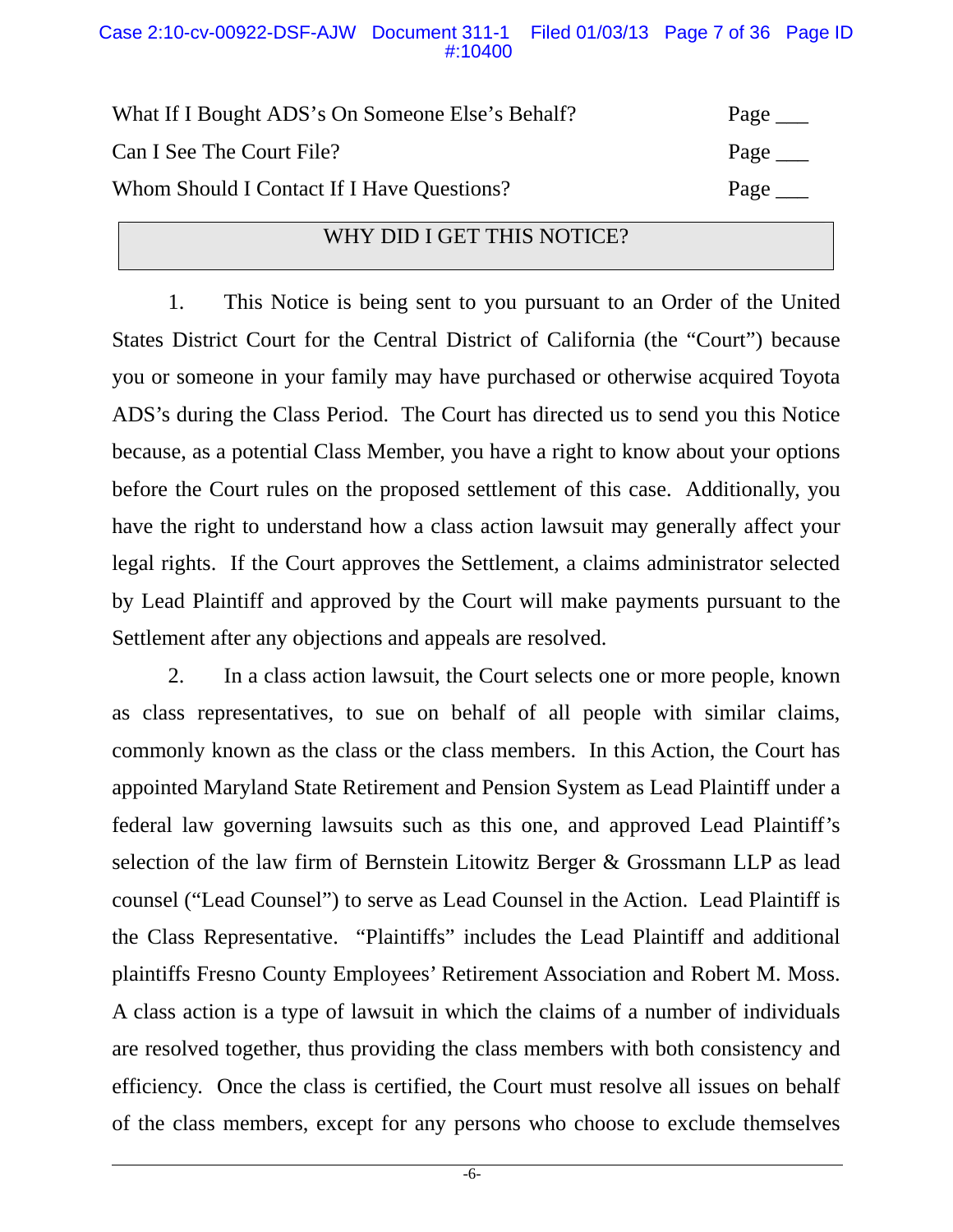from the class. (For more information on excluding yourself from the Class, please read "What If I Do Not Want To Be A Part Of The Settlement? How Do I Exclude Myself?" located below.)

3. The Court in charge of this case is the United States District Court for the Central District of California, Western Division, and the case is known as *In re Toyota Motor Corporation Securities Litigation.* The Judge presiding over this case is the Honorable Dale S. Fischer, United States District Judge. The people who are suing are called plaintiffs, and those who are being sued are called defendants. In this case, the plaintiff is referred to as Lead Plaintiff, on behalf of itself and the Class, and Defendants are Toyota and the Individual Defendants.

4. This Notice explains the lawsuit, the Settlement, your legal rights, what benefits are available, who is eligible for them, and how to receive them. The purpose of this Notice is to inform you of this case, that it is a class action, how you might be affected, and how to exclude yourself from the Class if you wish to do so. It also is being sent to inform you of the terms of the proposed Settlement, and of a hearing to be held by the Court to consider the fairness, reasonableness and adequacy of the proposed Settlement, the fairness and reasonableness of the proposed Plan of Allocation, and the application by Lead Counsel for attorneys' fees and reimbursement of expenses (the "Settlement Hearing").

5. The Settlement Hearing will be held on March 11, 2013, at 1:30 p.m., before the Honorable Dale S. Fischer, at the United States District Court for the Central District of California, Western Division, 255 East Temple Street, Courtroom 840, Los Angeles, California to determine:

- whether the Court should grant final certification of the Class solely for purposes of the Settlement;
- whether the proposed Settlement is fair, reasonable, adequate and in the best interests of the Class and should be approved by the Court;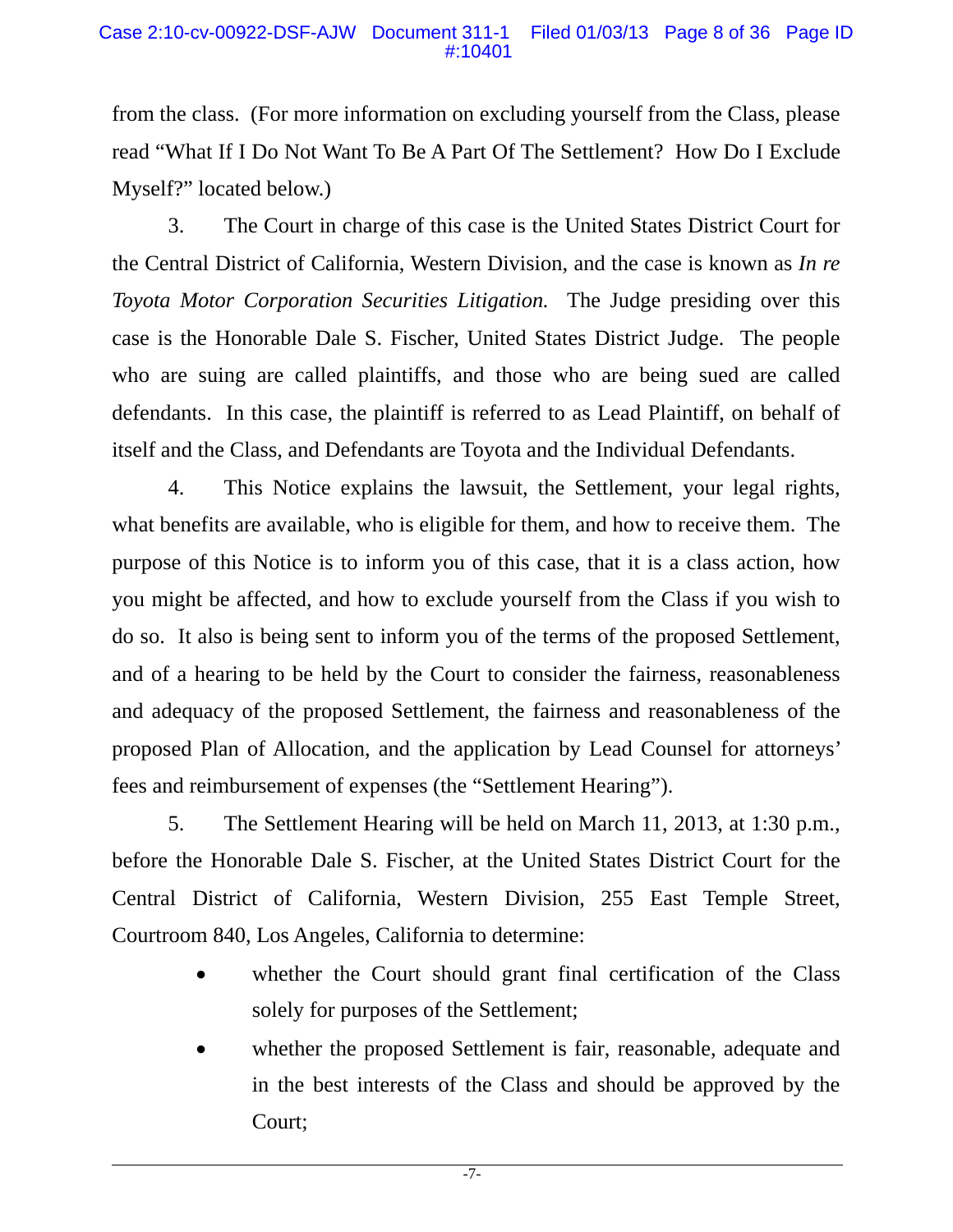- whether the Released Claims against Defendants and the other Released Persons should be dismissed with prejudice and fully and finally released by Lead Plaintiff and the Class as set forth in the Amended Stipulation of Settlement entered into by the Settling Parties as of December 19, 2012 (the "Stipulation");
- whether the proposed Plan of Allocation is fair and reasonable and should be approved by the Court;
- whether Lead Counsel's request for an award of attorneys' fees and reimbursement of certain litigation expenses should be approved by the Court; and
- any other matters that may be timely brought before the Court.

6. This Notice does not express any opinion by the Court concerning the merits of any claim in the Action, and the Court still has to decide whether to approve the Settlement. If the Court approves the Settlement, payments to Authorized Claimants (defined below) will be made after any appeals are resolved, and after the completion of all claims processing. Please be patient.

# WHAT IS THIS CASE ABOUT? WHAT HAS HAPPENED SO FAR?

7. On or after February 8, 2010, the following seven putative class action cases were filed in the United States District Court for the Central District of California: (1) *Harry Stackhouse v. Toyota Motor Corporation, et al.*, 10-CV-922 DSF (AJWx); (2) *Tom Mustric v. Toyota Motor Corporation, et al.*, 10-CV-1429 DSF (AJWx); (3) *Kathryn A. Squires v. Toyota Motor Corporation, et al.*, 10- CV\_1452 DSF (AJWx); (4) *Robert M. Moss v. Toyota Motor Corporation, et al.*, 10-CV-1911 DSF (AFWx); (5) *Phillip Gelenberg v. Toyota Motor Corporation, et al.*, 10-CV-2196 DSF (AJWx); (6) *Patricia Sampoli v. Toyota Motor Corporation, et al.*, 10-CV-2253 DSF (AJWx); and (7) *Harel Pia Mutual Fund v. Toyota Motor*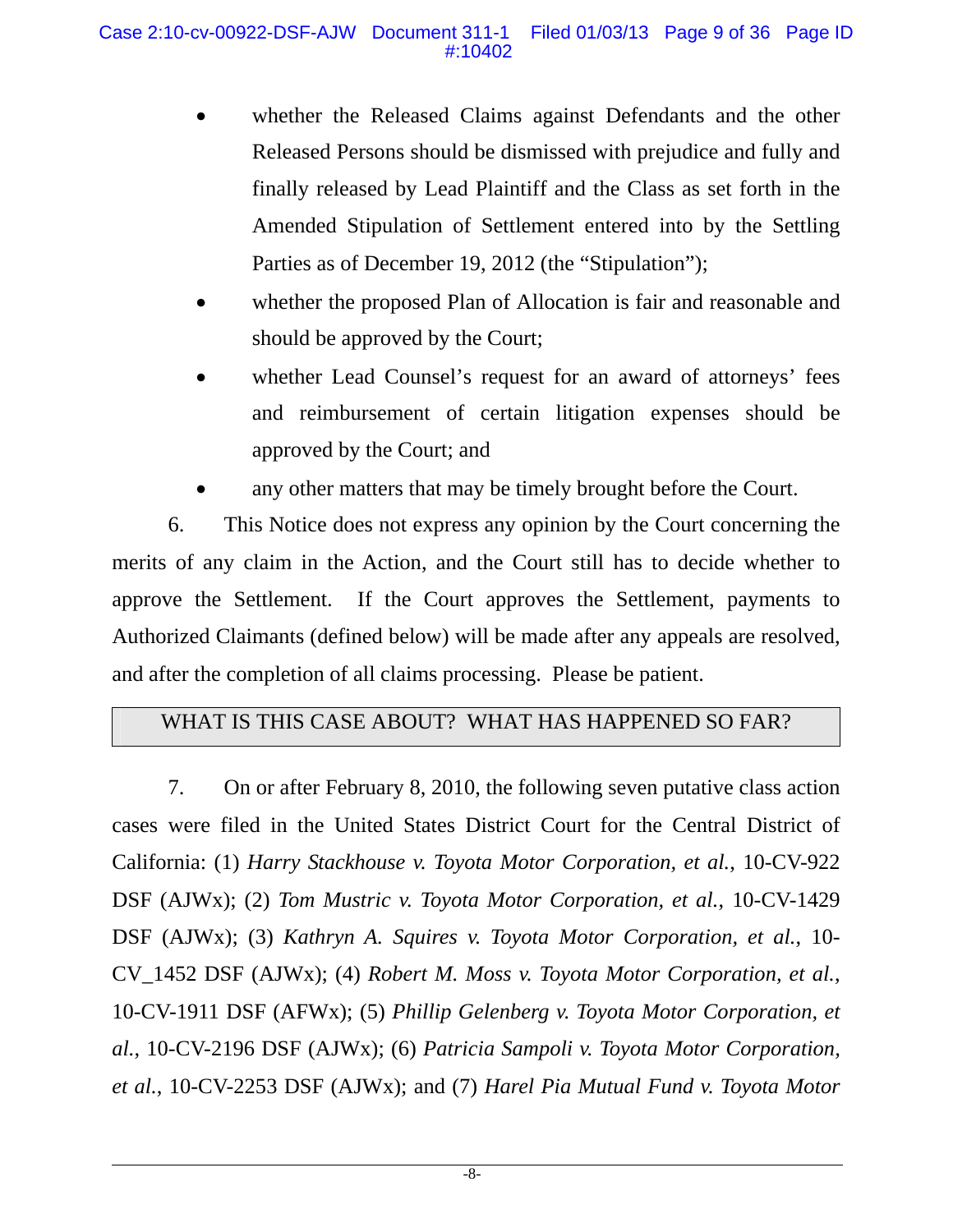*Corporation, et al., 10-CV-2578 DSF*  $(AJWx)^{1}$ . On June 7, 2010, the Court ordered these cases consolidated, and on August 2, 2010, the Court appointed Maryland State Retirement and Pension System as Lead Plaintiff, the law firm of Bernstein Litowitz Berger & Grossmann LLP as Lead Counsel for the putative class, and the law firm of Fairbank & Vincent as Liaison Counsel for the putative class.

8. On October 4, 2010, Lead Plaintiff filed a Consolidated Class Action Complaint (the "Complaint") alleging claims on behalf of a class of purchasers of Toyota Motor Corporation American Depositary Shares between May 10, 2005, and February 2, 2010, inclusive, and all persons and entities who purchased or otherwise acquired Toyota common stock during the Class Period. The claims asserted included claims under Sections 10(b) and 20(a) of the Securities Exchange Act of 1934, and claims under Japanese law based on the allegations that Defendants concealed unintended acceleration problems affecting Toyota Vehicles.

9. On January 20, 2011, Defendants moved to dismiss the Complaint. On March 31, 2011, Lead Plaintiff filed their opposition to the motion to dismiss, and on April 20, 2011, Defendants filed their reply in further support of their motion to dismiss.

10. On July 7, 2011, the Court granted in part and denied in part Defendants' motion to dismiss the Complaint. Specifically, the Court partially sustained the Complaint's claims under the federal securities laws, but dismissed the claim under Japanese law.

11. On September 9, 2011, Defendants filed their Answer to the Complaint.

12. On December 9, 2011, Defendants moved for partial judgment on the pleadings, requesting the Court to dismiss all claims based on three of the

 $\overline{a}$ 

<sup>&</sup>lt;sup>1</sup> On July 10, 2010, Plaintiff Harel Pia Mutual Fund filed a Notice of Voluntary Dismissal in Case No. 10-CV-2578 DSF (AJWx) (ECF No. 24).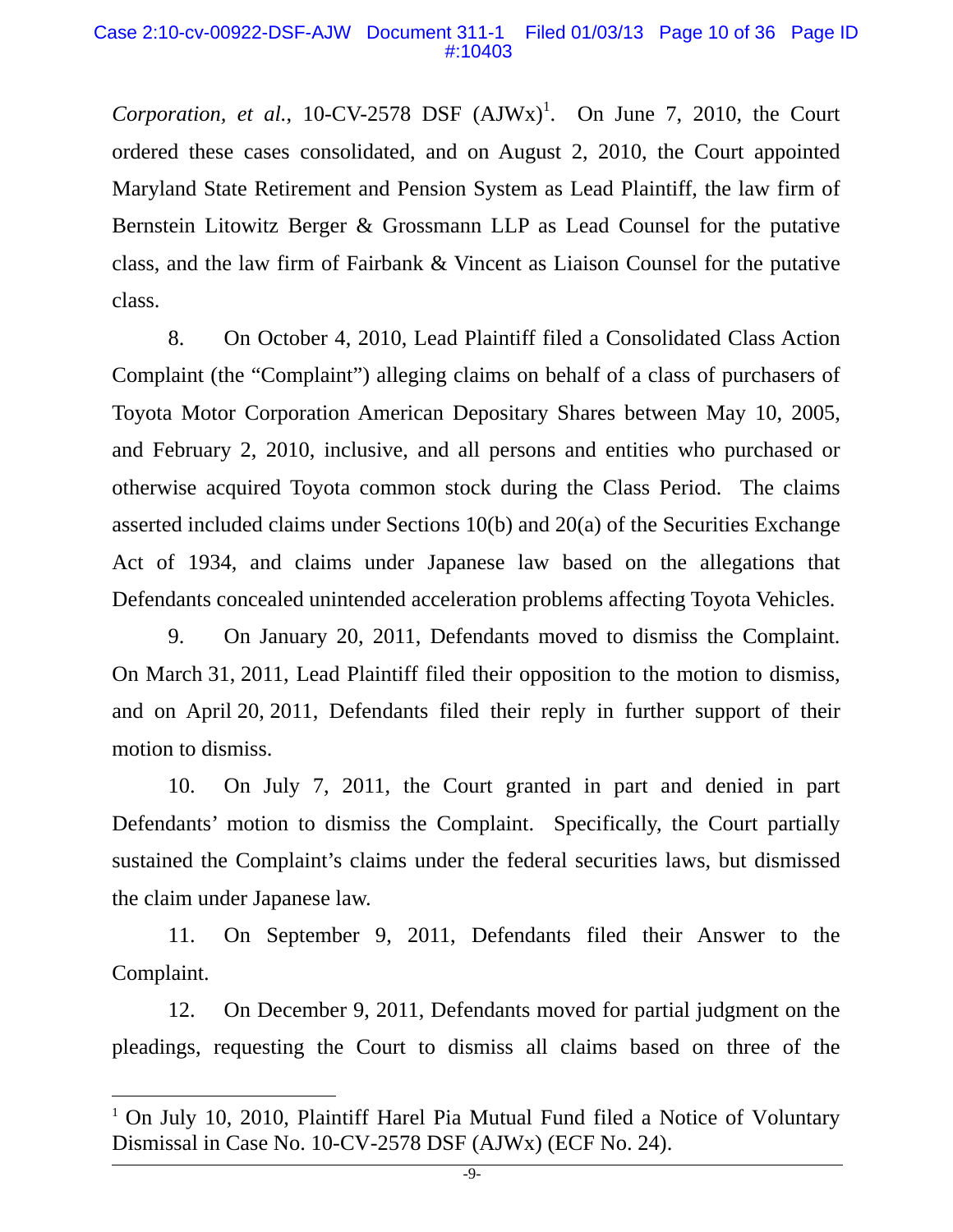remaining seven allegedly false or misleading statements at issue in the Complaint. On January 23, 2012, Lead Plaintiff filed their opposition to the motion for partial judgment on the pleadings and Defendants filed their reply in further support of their motion on February 13, 2012.

13. On February 21, 2012, the Court issued the memorandum and order denying Defendants' motion for partial judgment on the pleadings.

14. On February 17, 2012, Lead Plaintiff filed a motion for class certification seeking certification of a class of all persons and entities that purchased or otherwise acquired Toyota ADS's between April 7, 2008, and February 2, 2010, inclusive, and who, upon disclosure of certain facts, were allegedly injured thereby. Lead Plaintiff did not seek certification of a class of persons that purchased the common stock of Toyota Motor Corporation. On May 8, 2012, Defendants filed their opposition to Lead Plaintiff's certification motion and a motion to exclude the expert report of Lead Plaintiff's expert. On August 2, 2012, Lead Plaintiff filed a reply in further support of its certification motion, and an opposition to the motion to exclude Lead Plaintiff's expert. On August 9, 2012, Lead Plaintiff filed a motion to exclude the expert report of Defendants' expert. On August 30, 2012, Defendants filed a reply in support of their motion to exclude the expert report of Lead Plaintiff's expert, and on September 6, 2012, Defendants filed an opposition to Lead Plaintiff's motion to exclude the expert report of Defendants' expert. On September 27, 2012, Lead Plaintiff filed a reply in support of its motion to exclude the expert report of Defendants' expert. The motions were briefed and under submission when the agreement in principle to settle was reached.

15. Prior to reaching an agreement to settle, the parties had conducted extensive litigation of the case, including, among other things, taking ten depositions (including of the parties' respective experts), and the production of over 6 million pages of documents.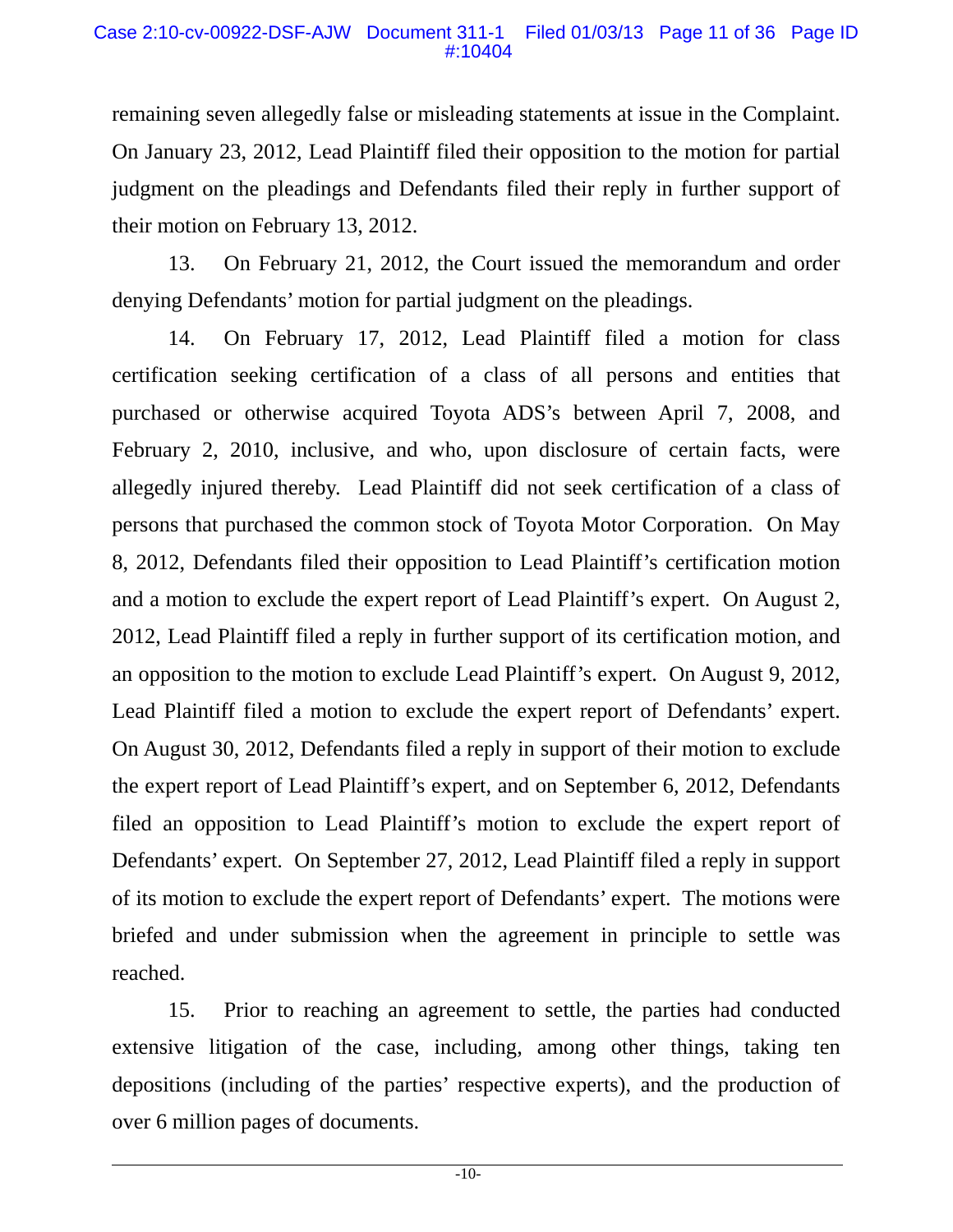#### Case 2:10-cv-00922-DSF-AJW Document 311-1 Filed 01/03/13 Page 12 of 36 Page ID #:10405

16. On October 5, 2012, the Parties filed a joint stipulation continuing various hearing dates and staying discovery on the grounds that the Parties were engaged in settlement discussions that they believed would lead to a settlement, subject to board approvals. On October 10, 2012, the Court entered an Order approving the stipulation that continued the hearings to December 3, 2012, and stayed discovery pending further order of the Court.

17. On or before November 16, 2012, the Parties submitted the proposed Settlement to the Court, along with Lead Plaintiff's motion for preliminary approval of the Settlement. On or about January 3, 2013, the Court preliminarily approved the Settlement, preliminarily certified the Class, authorized this Notice to be sent to potential members of the Class, and scheduled the Settlement Hearing to consider whether to grant final approval to the Settlement.

# HOW DO I KNOW IF I AM AFFECTED BY THE SETTLEMENT?

18. If you are a member of the Class, you are subject to the Settlement unless you timely and validly request to be excluded. The Class consists of all persons or entities that purchased or otherwise acquired Toyota ADS's between May 10, 2005, and February 2, 2010, inclusive. Excluded from the Class are Defendants and their Related Persons (defined below). Also excluded from the Class are any persons who exclude themselves by filing a request for exclusion in accordance with the requirements set forth in this Notice (*see* "What If I Do Not Want To Participate In The Class And The Settlement? How Do I Exclude Myself?" below).

**RECEIPT OF THIS NOTICE DOES NOT NECESSARILY MEAN THAT YOU ARE A CLASS MEMBER OR THAT YOU ARE ELIGIBLE TO RECEIVE PROCEEDS FROM THE SETTLEMENT. IF YOU WISH TO POTENTIALLY PARTICIPATE IN THE SETTLEMENT, YOU MUST**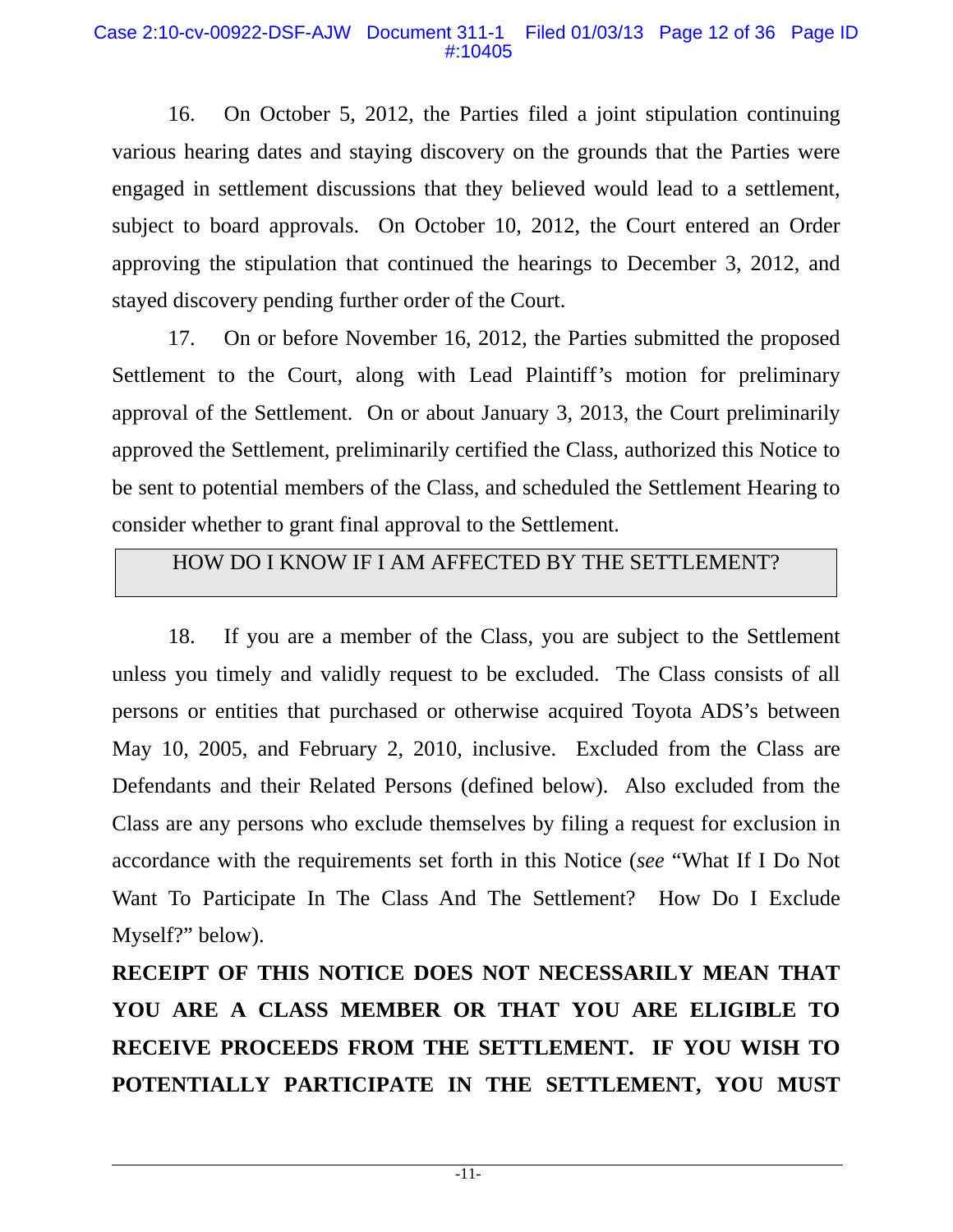# **SUBMIT THE ENCLOSED CLAIM FORM POSTMARKED NO LATER THAN MAY 7, 2013.**

# WHAT ARE THE SETTLING PARTIES' REASONS FOR THE SETTLEMENT?

19. Lead Plaintiff and Lead Counsel believe that the claims asserted against Defendants have merit. Lead Plaintiff and Lead Counsel recognize, however, the expense and length of continued proceedings necessary to pursue their claims against Defendants through trial and appeals, as well as the difficulties in establishing liability for allegations of fraud. Lead Plaintiff and Lead Counsel have considered the uncertain outcome and trial and appellate risk in complex lawsuits like this one.

20. In light of the amount of the Settlement and the immediacy of recovery to the Class, Lead Plaintiff and Lead Counsel believe that the proposed Settlement is fair, reasonable and adequate, and in the best interests of the Class. Lead Plaintiff and Lead Counsel believe that the Settlement provides a substantial benefit now, namely \$25.5 million in cash (less the various deductions described in this Notice), as compared to the risk that the claims would result in a similar, smaller, or no recovery after summary judgment, trial and appeals, possibly years in the future.

21. Defendants have denied and continue to deny each and all of the claims alleged by Lead Plaintiff in the Action. Defendants have expressly denied and continue to deny all charges of wrongdoing or liability against them arising out of any of the conduct, statements, acts or omissions alleged, or that could have been alleged, in the Action. Defendants also have denied and continue to deny, among other things, the allegations that Lead Plaintiff or the Class have suffered any damage, or that Lead Plaintiff or the Class were harmed by the conduct alleged in the Complaint. Defendants also have taken into account the uncertainty and risks inherent in any litigation, especially in a complex case such as this.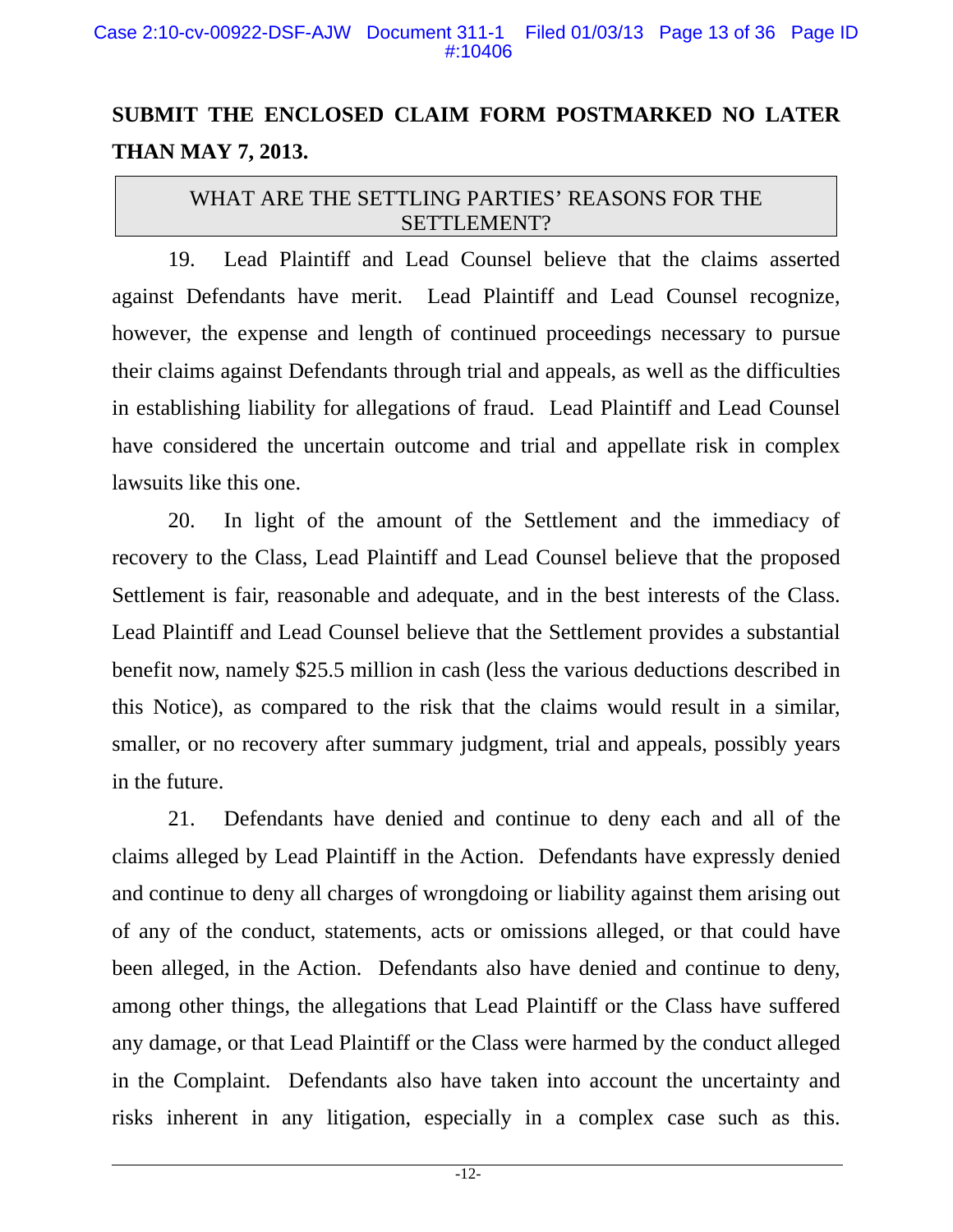#### Case 2:10-cv-00922-DSF-AJW Document 311-1 Filed 01/03/13 Page 14 of 36 Page ID #:10407

Nonetheless, Defendants have concluded that further conduct of the Action would be protracted and expensive, and that it is desirable that the Action be fully and finally settled in the manner and upon the terms and conditions set forth in the Stipulation. The Settlement shall in no event be construed or deemed to be evidence of or an admission or concession on the part of Defendants with respect to any claim or of any fault or liability or wrongdoing or damage whatsoever, or any infirmity in the defenses that Defendants have or could have asserted. Defendants expressly deny that Lead Plaintiff has asserted a valid claim and denies any and all allegations of fault, liability, wrongdoing or damages whatsoever.

# WHAT MIGHT HAPPEN IF THERE WERE NO SETTLEMENT?

22. If there were no Settlement and Lead Plaintiff failed to establish any essential legal or factual element of its claims, neither Lead Plaintiff nor the Class would recover anything from Defendants. Also, if Defendants were successful in proving any of their defenses, the Class likely would recover substantially less than the amount provided in the Settlement, or nothing at all.

# HOW MUCH WILL MY PAYMENT BE?

### **I. THE PROPOSED PLAN OF ALLOCATION: GENERAL PROVISIONS**

23. The \$25.5 million total settlement amount, and the interest earned thereon, shall be the Gross Settlement Fund. The Gross Settlement Fund, less all taxes, approved costs, fees and expenses (the "Net Settlement Fund"), shall be distributed to Claimants who submit timely and valid Claim Forms that are approved by payment by the Court ("Authorized Claimants") under the Plan of Allocation described below, or as otherwise ordered by the Court.

24. Each Authorized Claimant's share of the Net Settlement Fund will depend on the total number of Toyota ADS's represented by the valid Claim Forms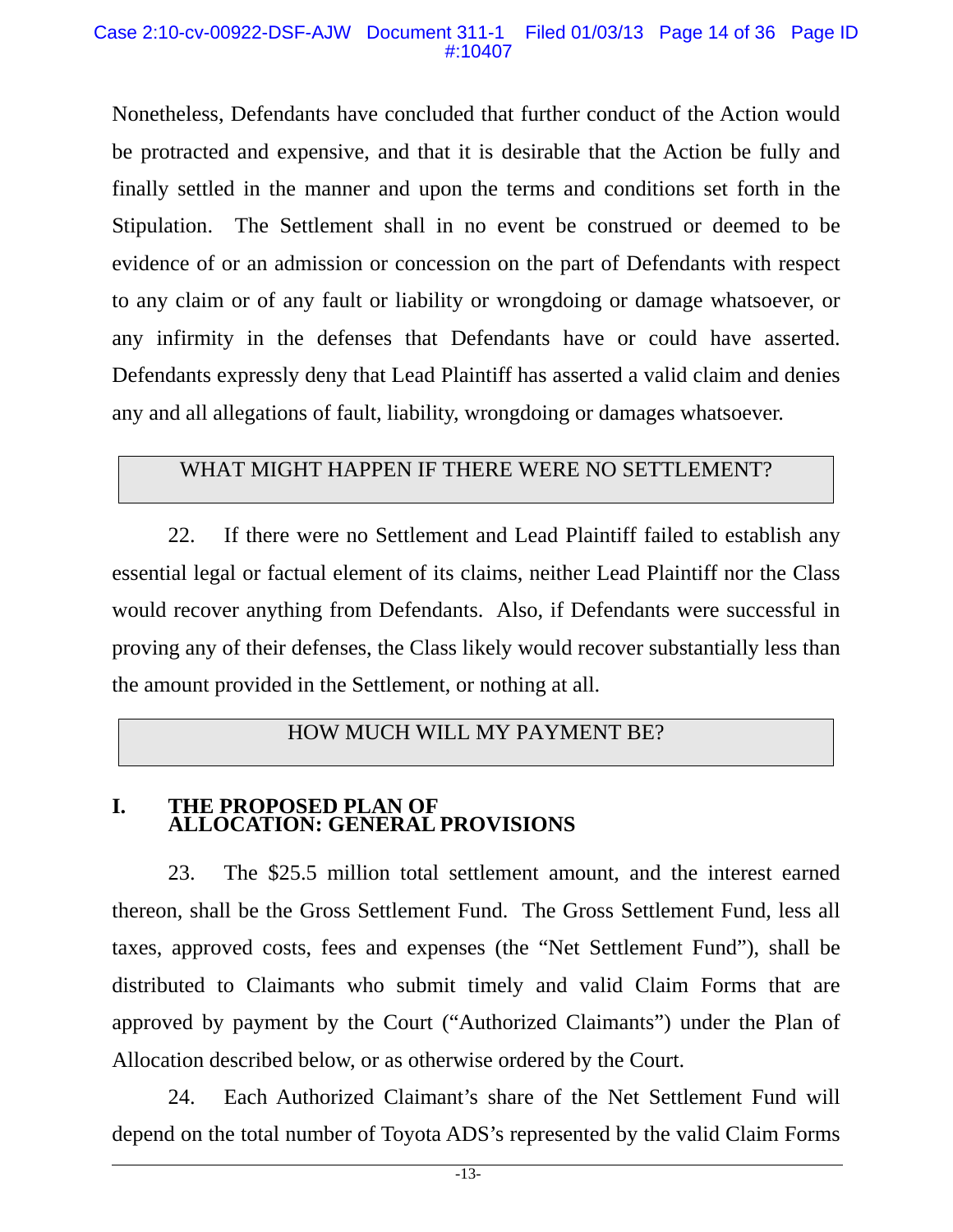#### Case 2:10-cv-00922-DSF-AJW Document 311-1 Filed 01/03/13 Page 15 of 36 Page ID #:10408

submitted to the Claims Administrator, and the aggregate amount of those claims relative to the Net Settlement Fund. Each Authorized Claimant's share of the Net Settlement Fund will also depend on how many Toyota ADS's the Claimant purchased or acquired during the Class Period, and when the Claimant purchased or acquired and sold or disposed of them. A payment to any Authorized Claimant that would amount to less than \$10.00 in total will not be included in the distribution of the Net Settlement Fund, and no payment to these members of the Class will be made.

25. For purposes of determining the amount a Claimant may recover under the Plan of Allocation, Lead Counsel conferred with a damages consultant. The objective of the Plan of Allocation is to equitably distribute the settlement proceeds to those Class Members who suffered economic losses as a result of the alleged violations of the federal securities laws as opposed to losses caused by market or industry factors or Company-specific factors unrelated to the alleged violations of law. The Plan of Allocation reflects Lead Plaintiffs' damages consultant's analysis undertaken to that end, including a review of publicly available information regarding Toyota and statistical analyses of the price movements of Toyota ADS's and the price performance of relevant market and industry indices during the Class Period. The Plan of Allocation, however, is not a formal damage analysis.

26. The Plan of Allocation, subject to Court approval or modification without further notice to the Class, is as follows:

> (a) To the extent there are sufficient funds in the Net Settlement Fund, each Authorized Claimant will receive an amount equal to the Authorized Claimant's "Recognized Claim" (as defined below). If, however, the amount in the Net Settlement Fund is not sufficient to permit payment of the Recognized Claim of each Authorized Claimant, then each Authorized Claimant shall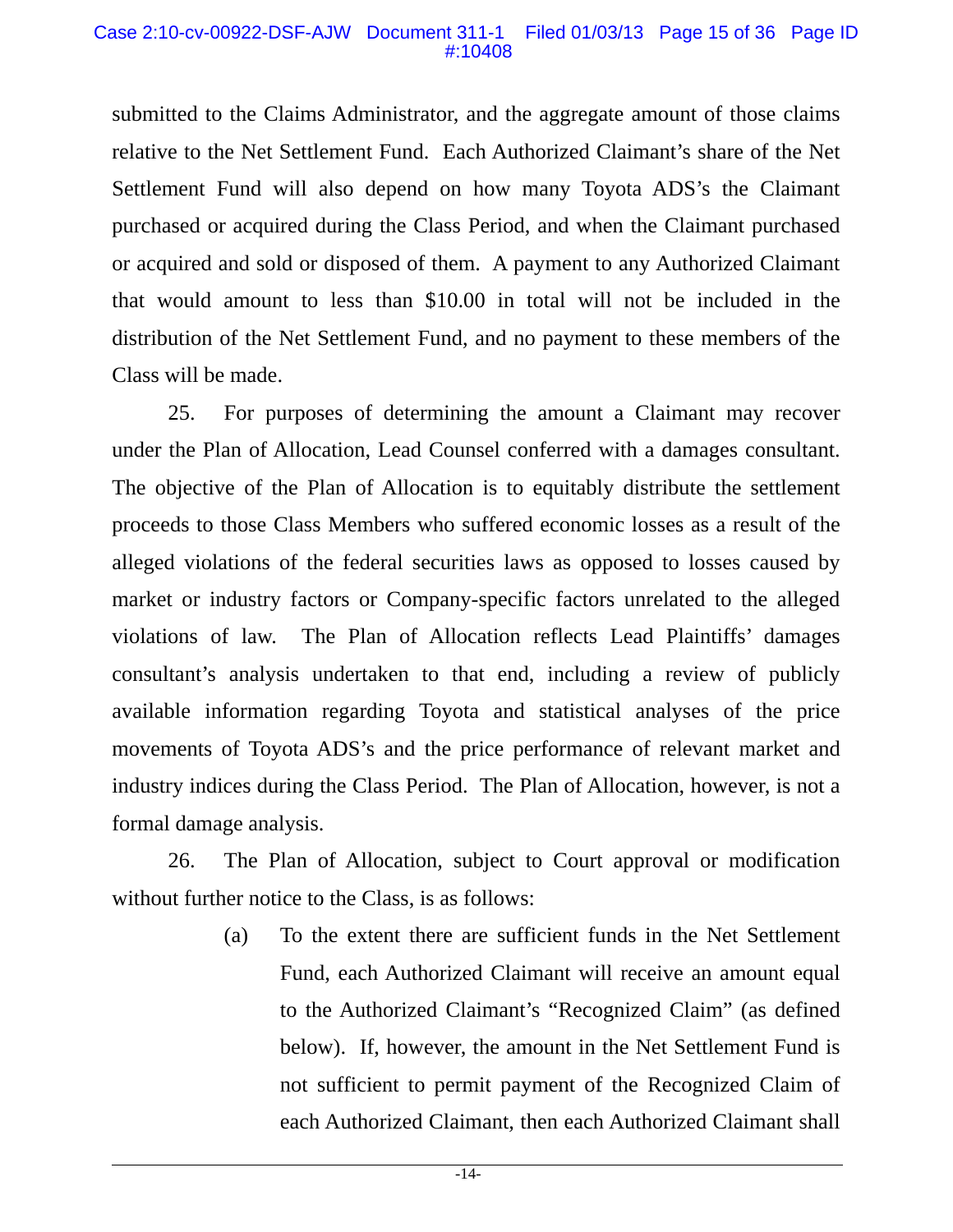be paid the percentage of the Net Settlement Fund that each Authorized Claimant's Recognized Claim bears to the total of the Recognized Claims of all Authorized Claimants ("pro rata share"), subject to the \$10.00 minimum payment threshold. If the Net Settlement Fund exceeds the sum total amount of the Recognized Claims of all Authorized Claimants entitled to receive payment out of the Net Settlement Fund, the excess amount in the Net Settlement Fund shall be distributed pro rata to all Authorized Claimants entitled to receive payment. Payment in this manner shall be deemed conclusive against all Authorized Claimants.

(b) To calculate a "Recognized Loss Amount," "Class Period Sales"<sup>2</sup> must be matched against purchases during the Class Period. To do so, Class Period Sales of Toyota ADS's will be first matched with any pre-Class Period holdings and then matched with purchases during the Class Period in chronological order ("FIFO Matching").<sup>3</sup> Class Period Sales matched to pre-Class Period purchases shall have no loss or gain for the purpose of calculating a Recognized Loss Amount. Any person or entity that sold Toyota ADS's "short" shall have no Recognized Loss Amount with respect to any purchase during the Class Period to cover said short sale, and such

 $\overline{a}$ 

<sup>&</sup>lt;sup>2</sup> "Class Period Sales" include all sales during the Class Period and through May 4, 2010, the end of the 90-day look-back period. The Class Period Sales that match with purchases during the Class Period are the "Matched Sales." The Class Period purchases that match with Class Period Sales are the "Matched Purchases." The Class Period purchases that do not match with Class Period Sales are the "Held Purchases."

<sup>&</sup>lt;sup>3</sup> Class Period Sales that do not match with pre-Class Period holdings or Class Period purchases will not be used in calculating any Recognized Loss Amount.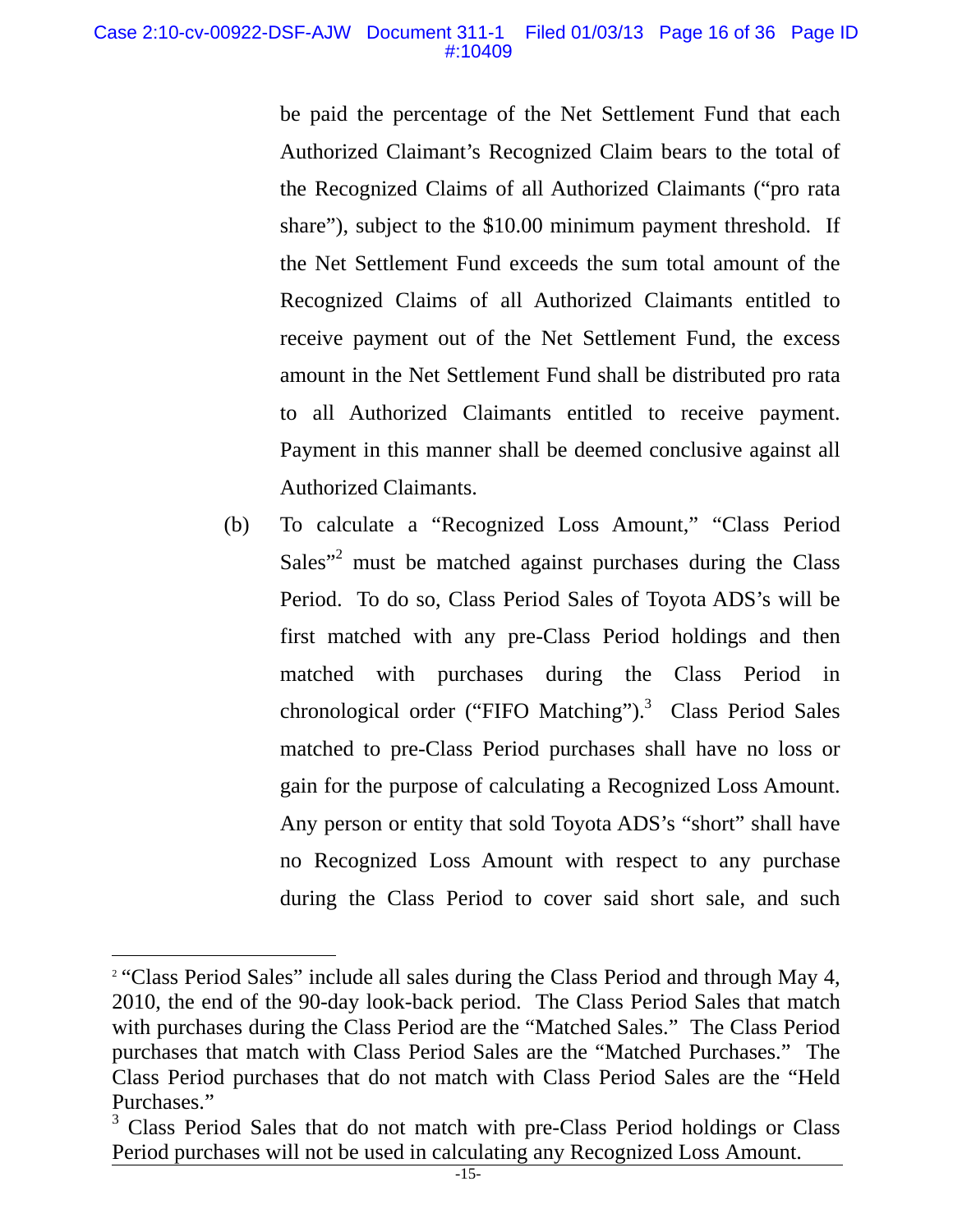purchases must be identified as short sales or purchases to cover short sales in Claimants' Proof of Claim forms. The date of covering a "short sale" is deemed to be the date of purchase or acquisition of Toyota ADS's. The date of a "short sale" is deemed to be the date of sale or disposition of Toyota ADS's. In accordance with the Plan of Allocation, however, the Recognized Loss Amount on "short sales" is zero. In the event that a Claimant has an opening short position in Toyota ADS's, the earliest Class Period purchases shall be matched against such an opening short position, and not be entitled to a recovery, until that short position is fully covered.

- (c) The price per ADS, purchased or sold, shall be exclusive of all commissions, taxes and fees. The purchase or sale date of any Toyota ADS is the trade date, not the settlement date.
- (d) Each Claimant's "Recognized Claim" shall be the sum of the Claimant's Recognized Loss Amounts on all transactions in Toyota ADS's during the Class Period. If the Claimant had an "overall market gain" with respect to his, her or its overall transactions in Toyota ADS's during the Class Period, then the value of the Claimant's Recognized Claim shall be zero. To the extent that a Claimant suffered an "overall market loss" with respect to his, her, or its overall transactions in Toyota ADS's during the Class Period, but that market loss was less than the Recognized Claim, then the Claimant's Recognized Claim shall be limited to the amount of the actual market loss. For purposes of determining whether a Claimant had a "market gain" with respect to his, her or its overall transactions in Toyota ADS's during the Class Period or suffered a "market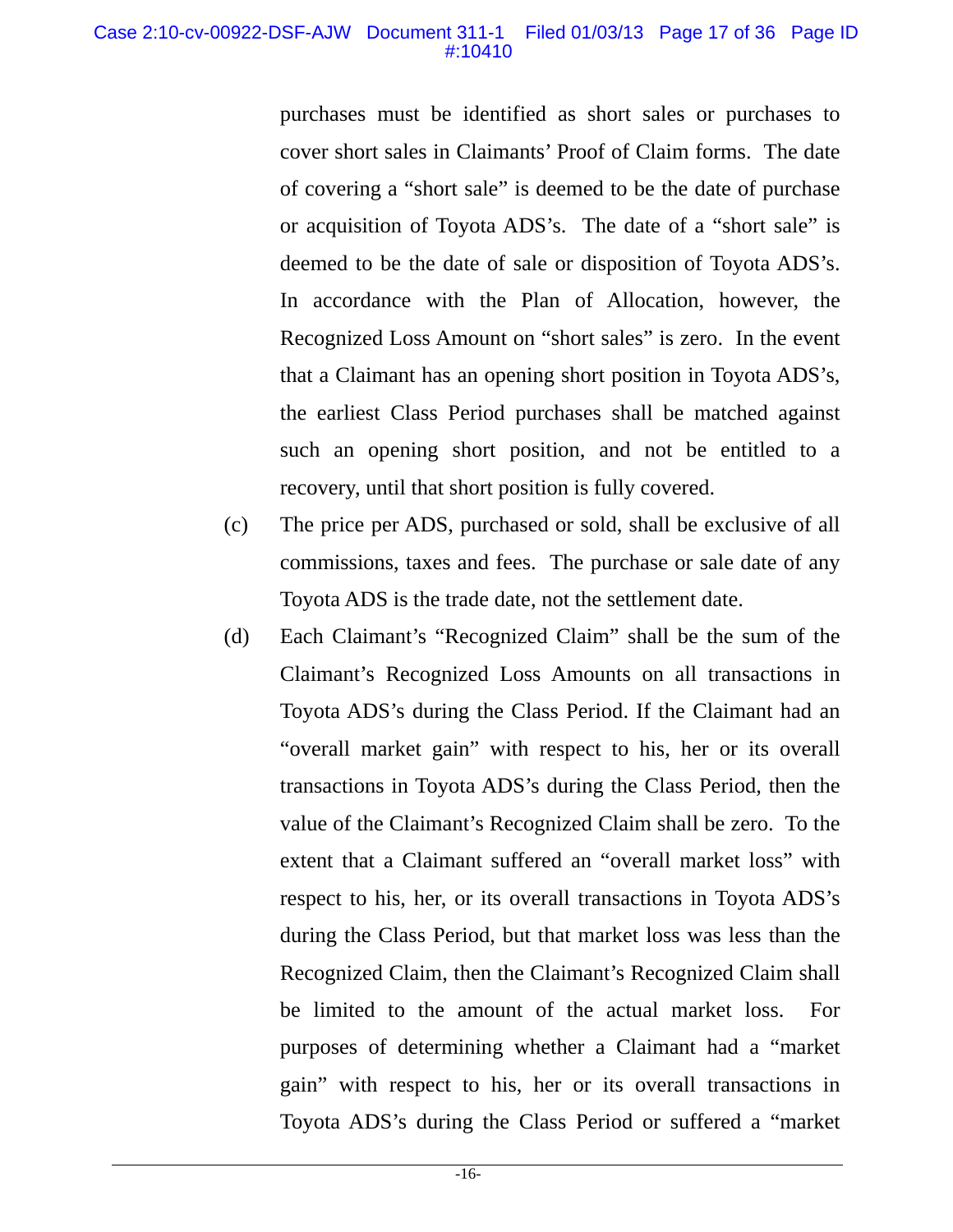loss," the Claims Administrator shall calculate (i) the Claimant's Total Purchase  $A$ mount<sup>4</sup> and subtract from that amount (ii) the sum of the Claimant's Sales Proceeds<sup>5</sup> and Holding Value.<sup>6</sup> This amount will be deemed a Claimant's market gain (if a negative number) or market loss (if a positive number) with respect to his, her or its overall transactions in Toyota ADS's during the Class Period.

27. The calculations made pursuant to the Plan of Allocation are not intended to be estimates of, nor indicative of, the amounts that Class Members might have been able to recover after a trial. Nor are the calculations pursuant to the Plan of Allocation intended to be estimates of the amounts that will be paid to Authorized Claimants pursuant to the Settlement. The computations under the Plan of Allocation are only a method to weigh the claims of Authorized Claimants against one another for the purposes of making *pro rata* allocations of the Net Settlement Fund.

28. The Plan of Allocation generally measures the amount of loss that a Class Member can claim for purposes of making *pro rata* allocations of the cash in the Net Settlement Fund to Authorized Claimants. Recognized Loss Amounts are

 $\overline{a}$ 

<sup>4</sup> The "Total Purchase Amount" is the total amount the Claimant paid (excluding commissions and other charges) for all Toyota ADS's purchased or acquired during the Class Period.

<sup>&</sup>lt;sup>5</sup> The Claims Administrator shall match any sales of Toyota ADS's during the Class Period and through May 4, 2010, the end of the 90-day look-back period, first against the Claimant's opening position in the security (the proceeds of those sales will not be considered for purposes of calculating market gains or losses). The total amount received for sales of the remaining Toyota ADS's sold during the Class Period and through May 4, 2010 is the "Sales Proceeds."

 $6$  The Claims Administrator shall ascribe a value of \$75.51 per share (the average closing price of the ADS between February 3, 2010 and May 4, 2010, as shown at the end of Table A attached hereto) for Toyota ADS's purchased or acquired during the Class Period and still held as of the close of business on May 4, 2010 (the "Holding Value").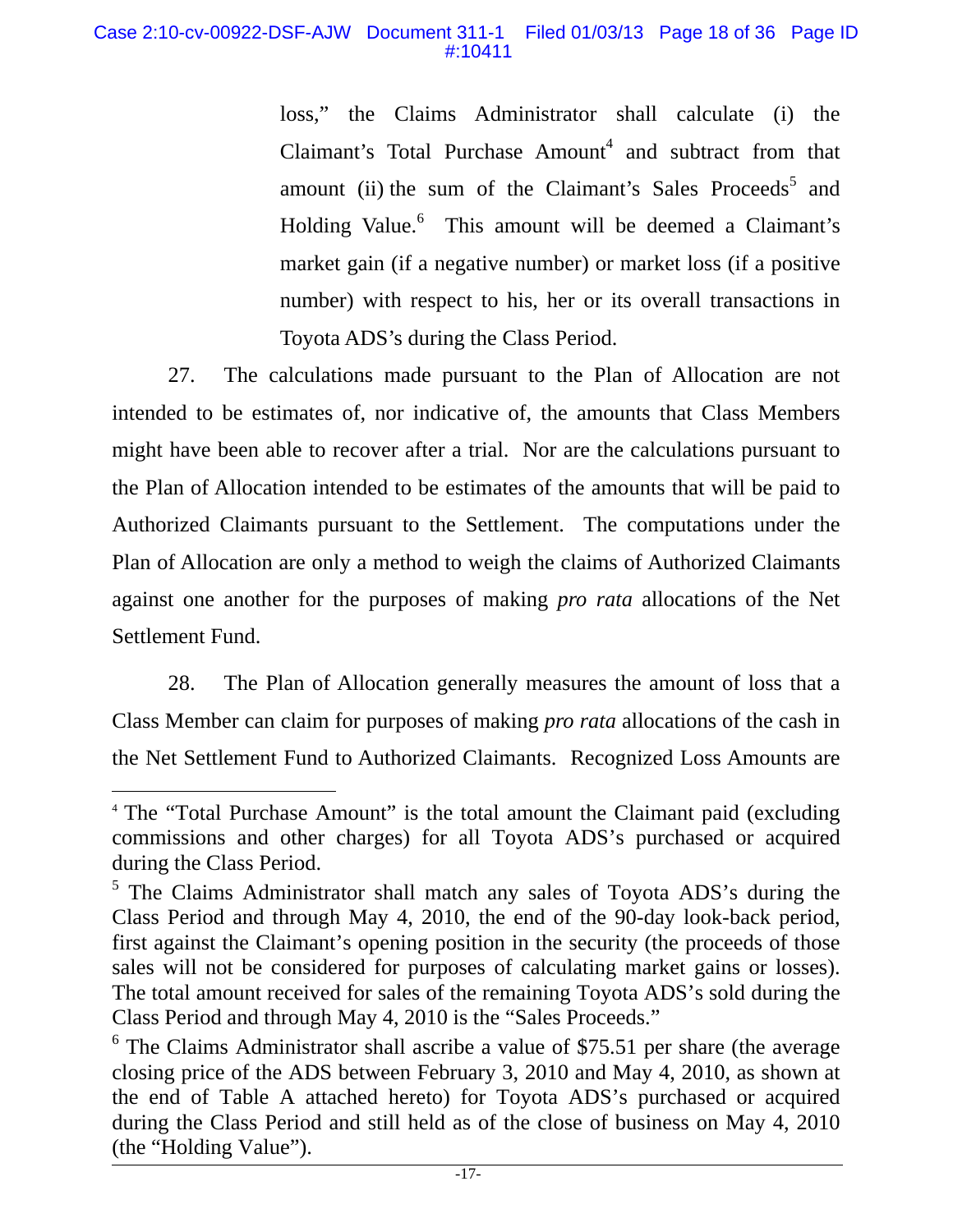#### Case 2:10-cv-00922-DSF-AJW Document 311-1 Filed 01/03/13 Page 19 of 36 Page ID #:10412

based on the level of alleged artificial inflation in the price of Toyota's ADS's at the time of purchase or acquisition. For losses to be compensable damages under the federal securities laws, however, the disclosure of the allegedly misrepresented information must be the cause of the decline in the price of the ADS. In this case, Lead Plaintiff alleges that Defendants made false statements and omitted material facts from May 10, 2005 through and including February 2, 2010. It is alleged that corrective disclosures that removed the alleged artificial inflation from the prices of Toyota ADS occurred on January 27, 2010, February 2, 2010 and February 3, 2010. Accordingly, in order to have a compensable loss:

- (a) ADS's purchased or otherwise acquired from May 10, 2005 through January 26, 2010, inclusive, must have been held until at least the beginning of trading on January 27, 2010, the day of the first corrective disclosure;
- (b) ADS's purchased or otherwise acquired from January 27, 2010, through February 1, 2010, inclusive, must have been held until at least the beginning of trading on February 2, 2010, the day of the second corrective disclosure; and
- (c) ADS's purchased or otherwise acquired on February 2, 2010 must have been held until at least the beginning of trading on February 3, 2010, the day of the last corrective disclosure.

29. To the extent a transaction does not satisfy the conditions set forth in the preceding paragraph, the Claimant's Recognized Loss Amount for those transactions will be zero.

# **CALCULATION OF SPECIFIC LOSS AMOUNTS**

30. Based on the formulas set forth below, a Recognized Loss Amount shall be calculated for each Class Period purchase or acquisition of Toyota ADS's listed in the Proof of Claim form and for which adequate documentation is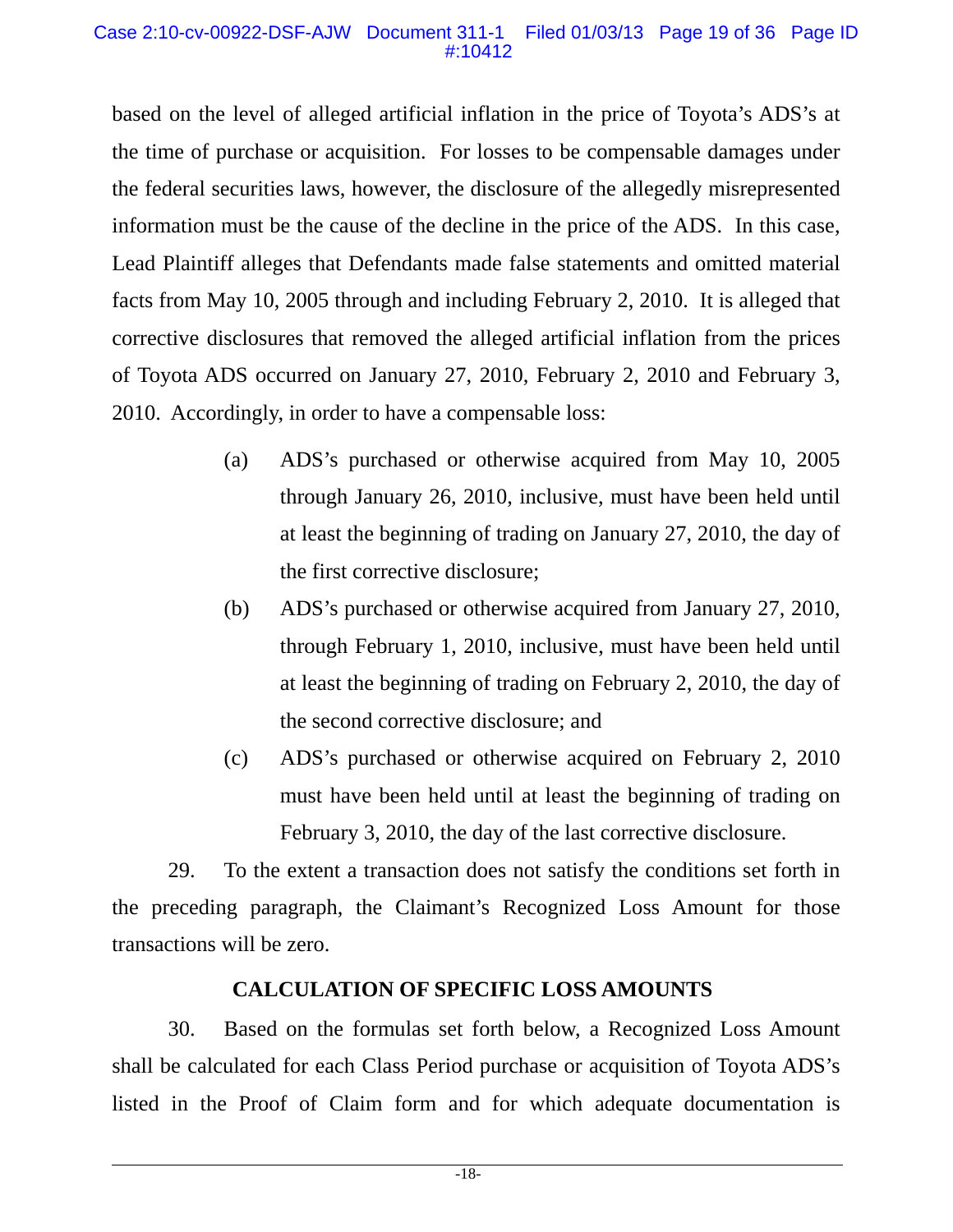provided. If a Recognized Loss Amount results in a negative number, that Recognized Loss Amount shall be zero.

31. For each Toyota ADS purchased or acquired between May 10, 2005, and January 26, 2010, inclusive, and:

- (a) Sold prior to January 27, 2010, the Recognized Loss Amount is \$0.00.
- (b) Sold on January 27, 2010, January 28, 2010, January 29, 2010, or February 1, 2010, the Recognized Loss Amount shall be *the lesser of* (i) \$6.64; or (ii) the purchase/acquisition price **minus** the sale price.
- (c) Sold on February 2, 2010, the Recognized Loss Amount shall be *the lesser of* (i) \$9.67; or (ii) the purchase/acquisition price **minus** the sale price.
- (d) Sold from February 3, 2010, through the close of trading on May 4, 2010, the Recognized Loss Amount is *the least of* (i) \$14.46; (ii) the purchase/acquisition price **minus** the sale price; or (iii) the purchase price **minus** the average closing price of the ADS between February 3, 2010, and the date of sale as shown in Table A.
- (e) Held as of the close of trading on May 4, 2010, the Recognized Loss Amount is the *lesser of* (i) \$14.46; or (ii) the purchase/acquisition price **minus** \$75.51, which is the average closing price of the ADS between February 3, 2010 and May 4, 2010, as shown at the end of Table A.

32. For each Toyota ADS purchased or acquired on January 27, 2010, January 28, 2010, January 29, 2010, or February 1, 2010, and:

> (a) Sold prior to February 2, 2010, the Recognized Loss Amount is \$0.00.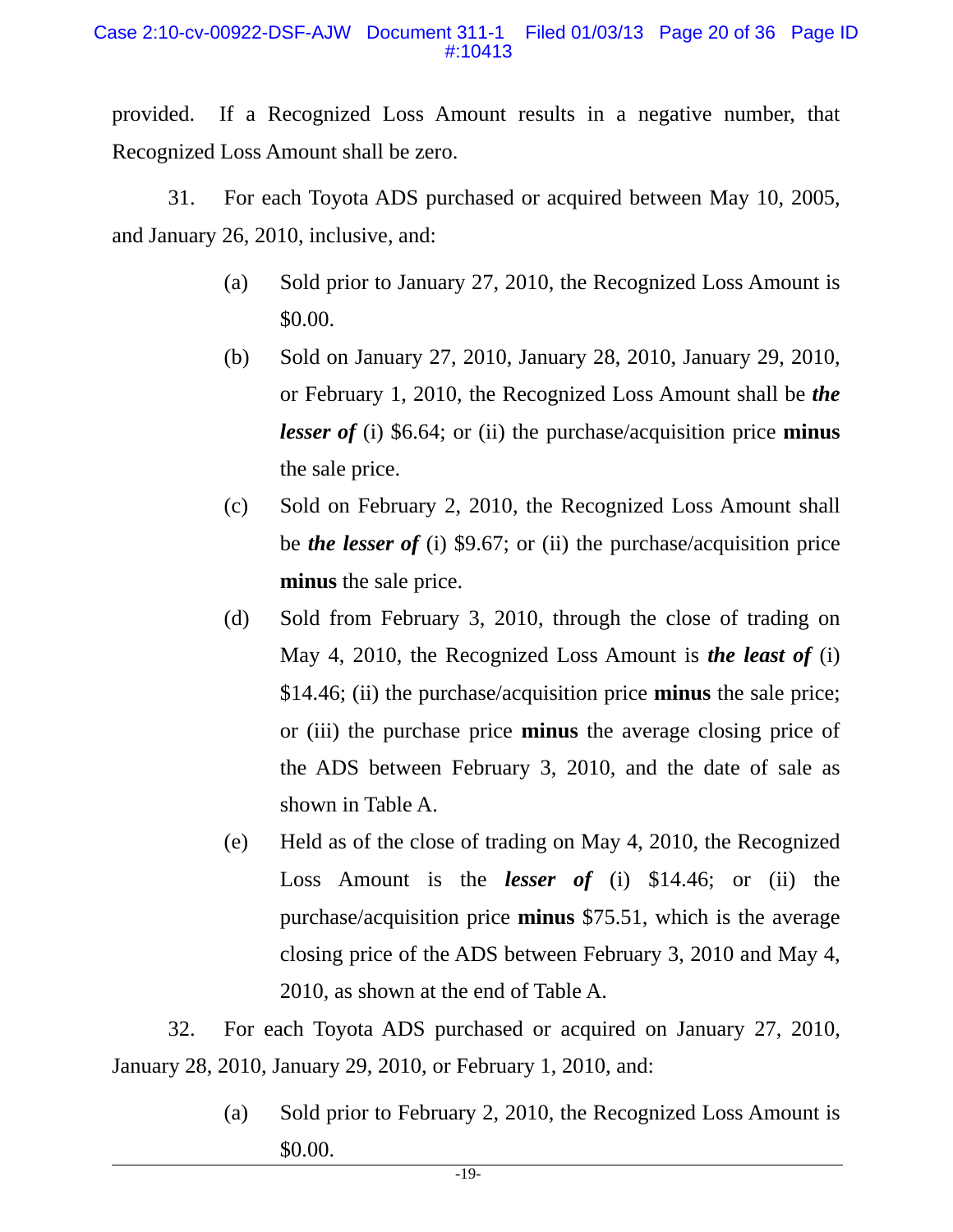- (b) Sold on February 2, 2010, the Recognized Loss Amount shall be *the lesser of* (i) \$3.03; or (ii) the purchase/acquisition price **minus** the sale price.
- (c) Sold from February 3, 2010, through the close of trading on May 4, 2010, the Recognized Loss Amount is *the least of* (i) \$7.82; (ii) the purchase/acquisition price **minus** the sale price; or (iii) the purchase price **minus** the average closing price of the ADS between February 3, 2010, and the date of sale as shown in Table A.
- (d) Held as of the close of trading on May 4, 2010, the Recognized Loss Amount is the *lesser of* (i) \$7.82; or (ii) the purchase/acquisition price **minus** \$75.51, which is the average closing price of the ADS between February 3, 2010 and May 4, 2010, as shown at the end of Table A.

33. For each Toyota ADS purchased or acquired on February 2, 2010, and:

- (a) Sold on February 2, 2010, the Recognized Loss Amount is \$0.00.
- (b) Sold from February 3, 2010, through the close of trading on May 4, 2010, the Recognized Loss Amount is *the least of* (i) \$4.79; (ii) the purchase/acquisition price **minus** the sale price; or (iii) the purchase price **minus** the average closing price of the ADS between February 3, 2010, and the date of sale as shown in Table A.
- (c) Held as of the close of trading on May 4, 2010, the Recognized Loss Amount is the lesser of (i) \$4.79; or (ii) the purchase/acquisition price minus \$75.51, which is the average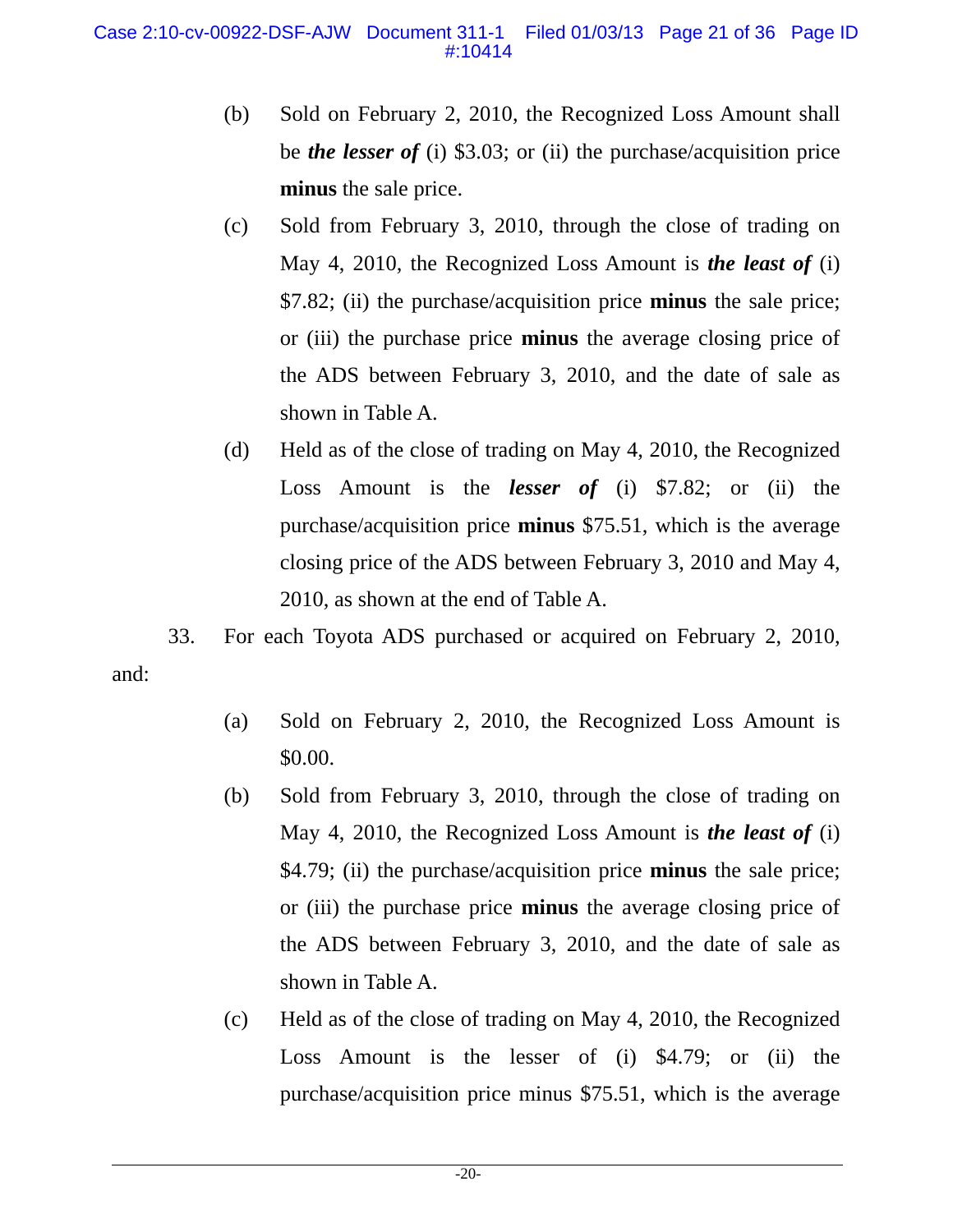closing price of the ADS between February 3, 2010 and May 4, 2010, as shown at the end of Table A.

34. For each Toyota ADS purchased or acquired on or after February 3, 2010 the Recognized Loss Amount is \$0.00.

# **II. DISTRIBUTION OF THE NET SETTLEMENT FUND**

35. The "Recognized Loss Amount" will be used for calculating the relative amount of participation by Authorized Claimants in the Net Settlement Fund and does not reflect the actual amount an Authorized Claimant can expect to recover from the Net Settlement Fund. The combined Recognized Loss Amounts of all Authorized Claimants may be greater than the Net Settlement Fund. In such event, subject to the \$10.00 minimum payment requirement discussed above, each Authorized Claimant shall receive his, her or its *pro rata* share of the Net Settlement Fund, which shall be his, her or its Total Recognized Claim divided by the total of all Total Recognized Claims to be paid, multiplied by the total amount in the Net Settlement Fund.

36. Payment pursuant to the Plan of Allocation shall be conclusive against all Authorized Claimants. No Person shall have any claim against Lead Counsel, Lead Plaintiff, the Claims Administrator, Defendants and their Related Persons (defined below), or any Person designated by Lead Counsel based on distributions made substantially in accordance with the Stipulation and the Settlement contained therein, the Plan of Allocation, or further order(s) of the Court. All members of the Class who fail to timely submit a Claim Form within such period, or such other period as may be ordered by the Court, or otherwise allowed, shall be forever barred from receiving any payments pursuant to the Settlement, but will in all other respects be subject to and bound by the terms of the Settlement, including the Release of the Released Claims against the Released Persons.

37. The Court has reserved jurisdiction to allow, disallow, or adjust on equitable grounds the claim of any member of the Class.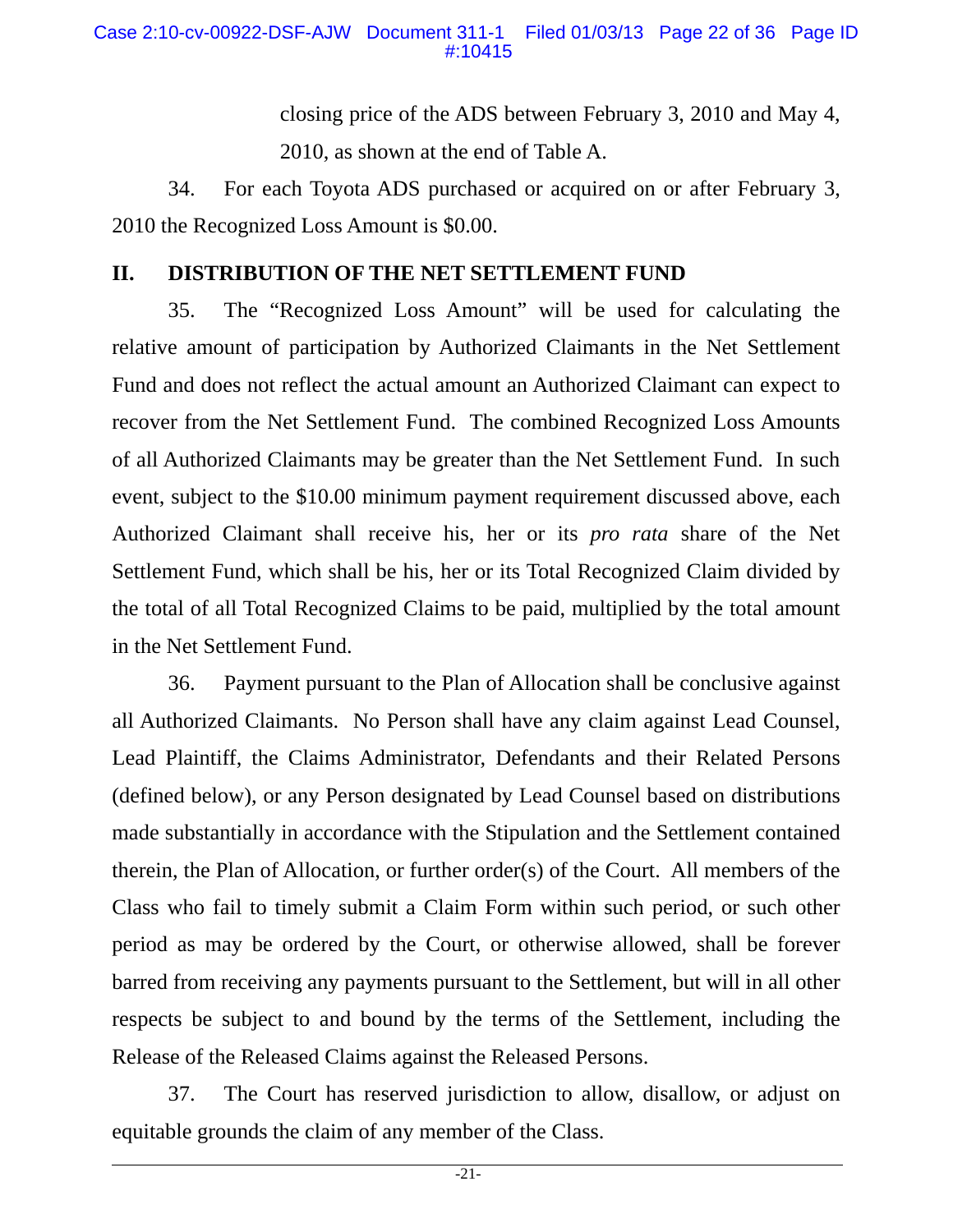38. The Plan of Allocation set forth herein is the plan that is being proposed by Lead Plaintiff and Lead Counsel to the Court for approval. The Court may approve this plan as proposed or it may modify it without further notice to the Class.

# WHAT RIGHTS AM I GIVING UP BY AGREEING TO THE SETTLEMENT?

39. If the Settlement is approved, the Court will enter a judgment (the "Judgment"). The Judgment will dismiss with prejudice certain claims asserted against Defendants in the Action and will provide that Lead Plaintiff and all other members of the Class shall be deemed to have – and by operation of the Judgment shall have – fully, finally, and forever released, relinquished, discharged and dismissed each and every one of the Released Claims (as defined in ¶41 below) against each and every one of the Released Persons (as defined in ¶42 below), whether or not such Class Member executes and delivers the Proof of Claim, and whether or not such Class Member shares in the Settlement Fund.

40. "Immediate Family" means an individual's spouse, parents, siblings, children, grandparents, grandchildren; the spouses of his or her parents, siblings and children; and the parents and siblings of his or her spouse, and includes step and adoptive relationships.

41. "Released Claims" means any and all claims (including "Unknown Claims" as defined below), debts, demands, controversies, obligations, losses, rights, liabilities and/or causes of action of any kind or nature whatsoever including, but not limited to, any claims for damages (whether compensatory, special, incidental, consequential, punitive, exemplary or otherwise), injunctive relief, declaratory relief, rescission or rescissionary damages, interest, attorneys' fees, expert or consulting fees, costs, expenses, or any other form of legal or equitable relief whatsoever—whether based on federal, state, local, foreign, statutory or common law or regulation, class or individual in nature, known or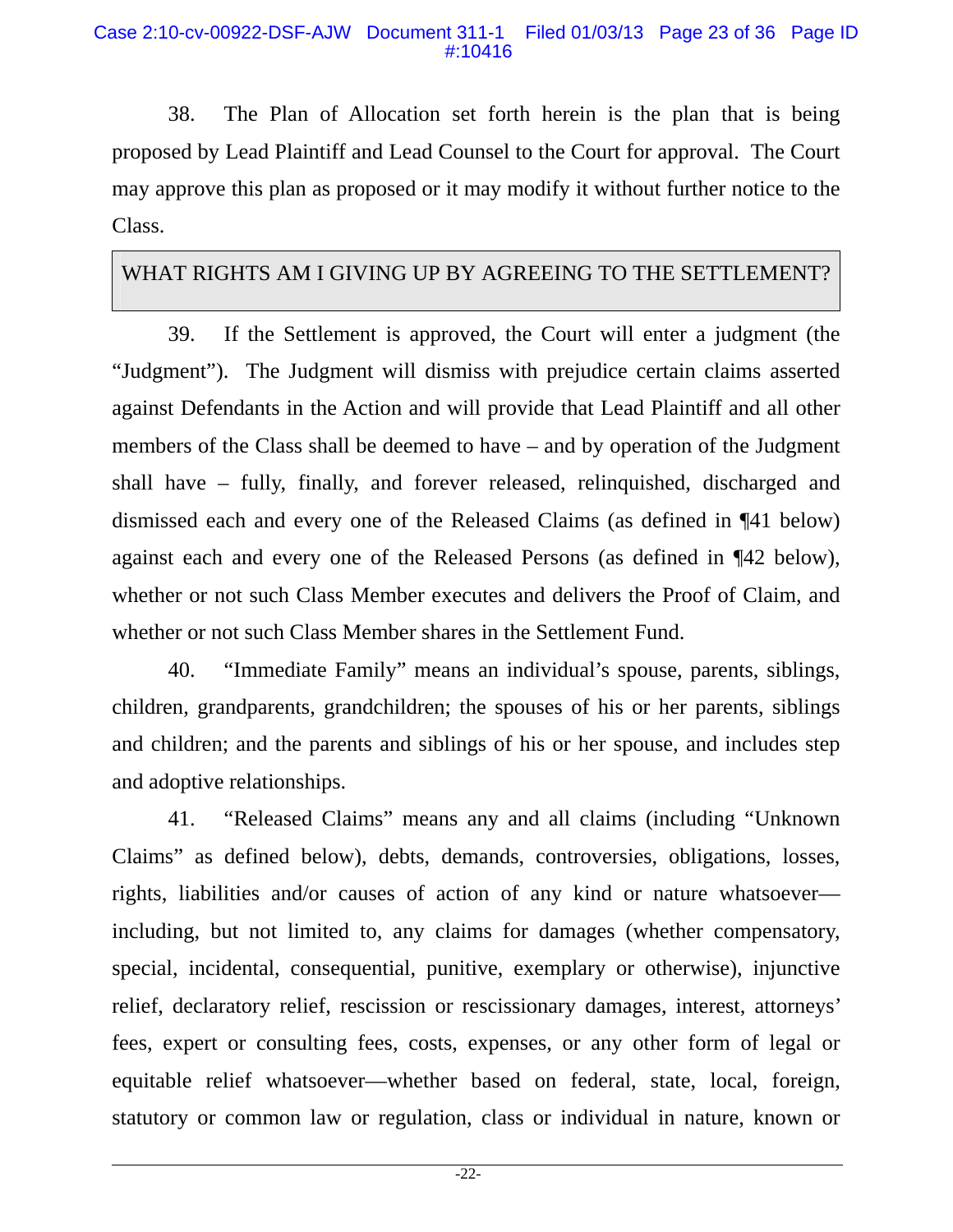#### Case 2:10-cv-00922-DSF-AJW Document 311-1 Filed 01/03/13 Page 24 of 36 Page ID #:10417

unknown, fixed or contingent, suspected or unsuspected, concealed or hidden, accrued or un-accrued, liquidated or un-liquidated, at law or in equity, matured or un-matured, and that either were asserted or could have been asserted, that relate to the purchase or acquisition of the American Depository Shares of Toyota Motor Corporation by the respective Class Member during the Class Period and (i) have been asserted in this Litigation by the Class Members or any of them against any of the Released Persons (as defined below), or (ii) could have been asserted in the Litigation or any other forum by the Class Members or any of them against any of the Released Persons, which arise out of or are based upon or related in any way to the allegations, transactions, facts, matters or occurrences, representations or omissions involved, set forth, or referred to in the Litigation, including, but not limited to, statements or alleged omissions relating to unintended acceleration in Toyota vehicles (including Toyota, Lexus and Scion brand vehicles), recalls of Toyota vehicles (including Toyota, Lexus and Scion brand vehicles), the quality of Toyota vehicles (including Toyota, Lexus and Scion brand vehicles) and/or Toyota's financial results. For clarification, Released Claims do not include claims that relate to the purchase or acquisition of Toyota common stock (except to the extent that Toyota ADS's represent underlying Toyota common stock, in which case claims relating to the purchase of Toyota ADS's during the Class Period are included in the Released Claims), or claims based upon, relating to or arising out of the interpretation or enforcement of the terms of the Settlement.

42. "Released Persons" means each and all of the Defendants and their Related Persons.

43. "Unknown Claims" means any Released Claims that any Lead Plaintiff or any Class Member does not know or does not suspect to exist in his, her, or its favor at the time of the release of the Released Persons, which, if known by him, her, or it, might have affected his, her, or its settlement with and release of the Released Persons, or might have affected his, her, or its decision(s) with respect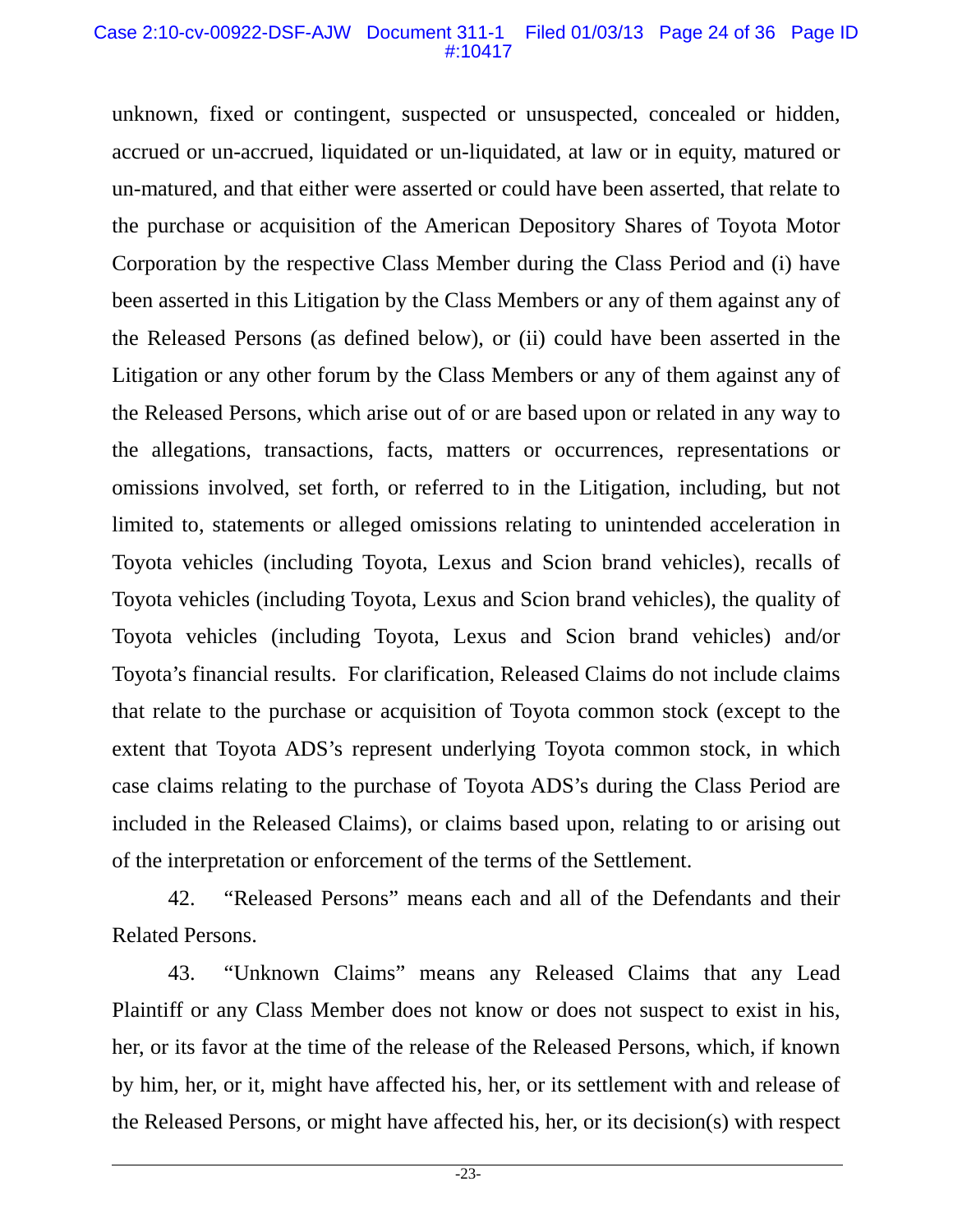to the settlement. Upon the effective date of the Settlement, when the Judgment has become final, Lead Plaintiff shall have expressly waived and relinquished, and each of the Class Members shall be deemed to have, and by operation of the Judgment shall have, expressly waived and relinquished the provisions, rights, and benefits conferred by California Civil Code §1542, which provides:

**A GENERAL RELEASE DOES NOT EXTEND TO CLAIMS WHICH THE CREDITOR DOES NOT KNOW OR SUSPECT TO EXIST IN HIS OR HER FAVOR AT THE TIME OF EXECUTING THE RELEASE, WHICH IF KNOWN BY HIM OR HER MUST HAVE MATERIALLY AFFECTED HIS OR HER SETTLEMENT WITH THE DEBTOR.** 

Additionally, Lead Plaintiff shall have expressly waived and relinquished, and each of the Class Members shall be deemed to have, and by operation of the Judgment shall have, expressly waived and relinquished, any and all provisions, rights, and benefits conferred by any law of any law of any state or territory of the United States, or any foreign state or territory, or any principle of common law, which is similar, comparable or equivalent to California Civil Code § 1542. Lead Plaintiff and Class Members may hereafter discover facts in addition to or different from those that any of them now knows or believes to be true related to the subject matter of the Released Claims, but Lead Plaintiff upon the effective date of the Settlement shall have expressly, fully, finally and forever settled and released and each Class Member, upon the Effective Date, shall be deemed to have, and by operation of Judgment shall have, fully, finally, and forever settled and released any and all Released Claims against all Released Persons, known or unknown, suspected or unsuspected, contingent or non-contingent, whether or not concealed or hidden, which now exist, or heretofore have existed, upon any theory of law or equity now existing or coming into existence in the future, including, but not limited to, conduct that is negligent, intentional, with or without malice, or a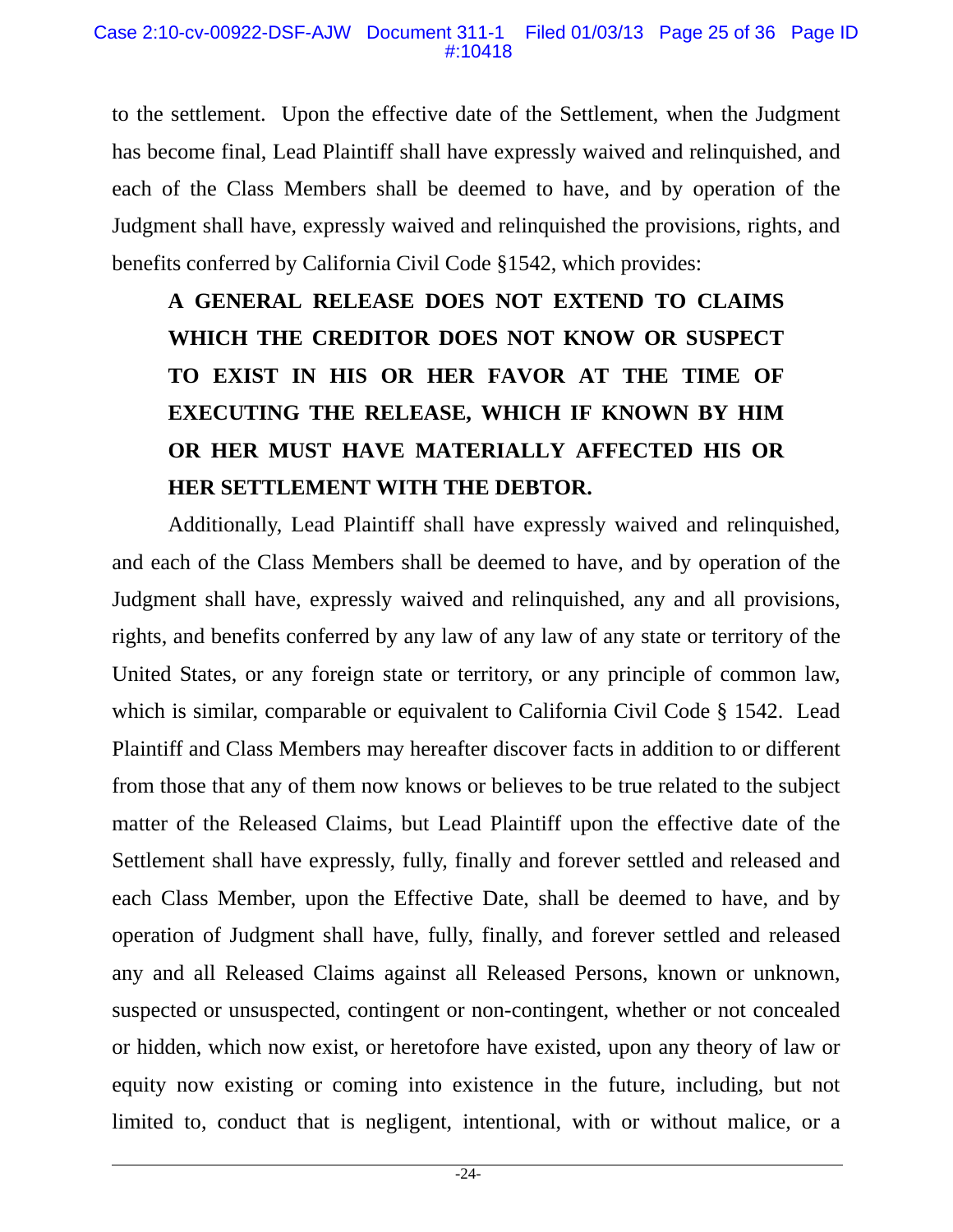#### Case 2:10-cv-00922-DSF-AJW Document 311-1 Filed 01/03/13 Page 26 of 36 Page ID #:10419

breach of any duty, law, regulation or rule, without regard to the subsequent discovery or existence of such different or additional facts. Lead Plaintiff acknowledges, and the Class Members shall be deemed by operation of the Judgment to have acknowledged, that the foregoing waiver of "Unknown Claims" (and inclusion of "Unknown Claims" in the definition of "Released Claims") was separately bargained for and is a key element of the settlement of which this release is a part.

44. "Related Persons" means each of a Defendant's past or present directors, officers, managers, employees, partners, members, principals, agents, underwriters, insurers and co-insurers and their reinsurers, controlling shareholders, attorneys, accountants or auditors, personal or legal representatives, predecessors, successors (including by way of merger, consolidation, or other acquisition of controlling interest), parents, subsidiaries, divisions, joint ventures, assigns, spouses, heirs, executors, estates, administrators, related or affiliated entities, any entity in which a Defendant has a controlling interest, any members of any Individual Defendant's Immediate Family, or any trust of which any Individual Defendant is the settlor or which is for the benefit of any Individual Defendant's family, in their respective capacities as such.

45. The Judgment also will provide that Defendants and each of the other Released Persons, shall be deemed by operation of the Judgment to have fully, finally, and forever released, relinquished, and discharged Lead Plaintiff, each and all of the Class Members, Lead Counsel, Liaison Counsel and Plaintiffs' Counsel from all claims (including Unknown Claims), debts, demands, controversies, obligations, losses, rights, liabilities and/or causes of action of any kind or nature whatsoever—including, but not limited to, any claims for damages (whether compensatory, special, incidental, consequential, punitive, exemplary or otherwise) injunctive relief, declaratory relief, rescission or rescissionary damages, interest, attorneys' fees, expert or consulting fees, costs, expenses, or any other form of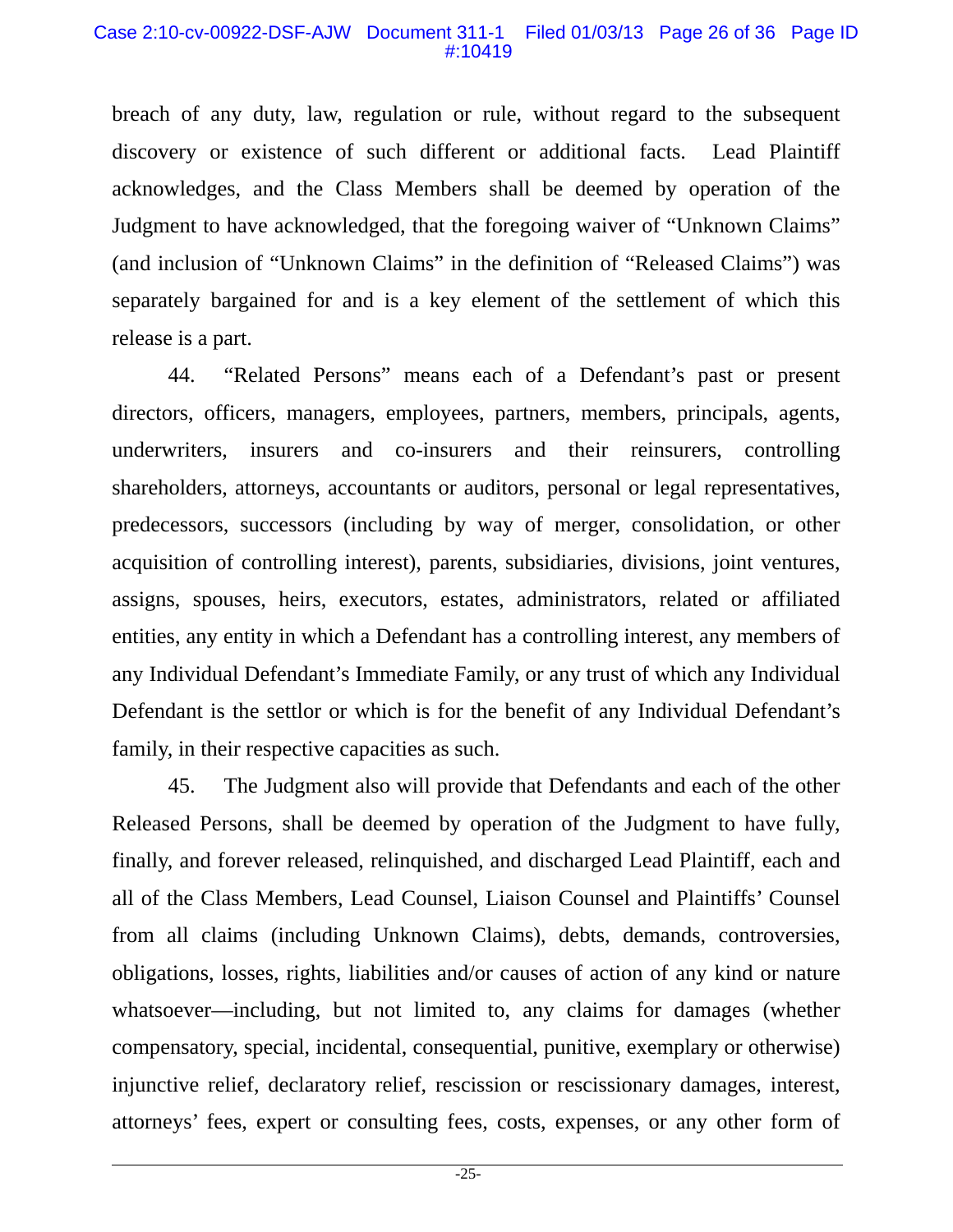legal or equitable relief whatsoever—whether based on federal, state, local, foreign, statutory or common law or regulation, class or individual in nature, known or unknown, fixed or contingent, suspected or unsuspected, concealed or hidden, accrued or un-accrued, liquidated or un-liquidated, at law or in equity, matured or un-matured, arising out of, relating to, or in connection with the institution, prosecution, assertion, settlement or resolution of the Litigation or the Released Claims, provided that claims based upon, relating to or arising out of the interpretation or enforcement of the terms of the Settlement are not released.

# WHAT PAYMENT ARE THE ATTORNEYS FOR THE CLASS SEEKING? HOW WILL THE LAWYERS BE PAID?

46. Lead Counsel has not received any payment for its services in pursuing claims against Defendants on behalf of the Class, nor has Lead Counsel been reimbursed for its out-of-pocket expenses. Before final approval of the Settlement, Lead Counsel intends to apply to the Court for an award of attorneys' fees from the Settlement Fund in an amount not to exceed 12% of the Settlement Fund net of Court-approved litigation expenses, plus interest at the same rate and for the same time period as earned by the Settlement Fund. At the same time, Lead Counsel also intends to apply for the reimbursement of certain litigation expenses paid or incurred by Plaintiffs' Counsel in an amount not to exceed \$2,000,000 plus interest at the same rate and for the same time period as earned by the Settlement Fund. The request for reimbursement of expenses may include reimbursement of the expenses of Plaintiffs in accordance with 15 U.S.C.  $\S 78u-4(a)(4)$ . The sums approved by the Court will be paid from the Settlement Fund. Members of the Class are not personally liable for the payment of these sums.

# HOW DO I PARTICIPATE IN THE SETTLEMENT? WHAT DO I NEED TO DO?

47. If you purchased or otherwise acquired Toyota ADS's between May 10, 2005, and February 2, 2010, inclusive, and you are not excluded by the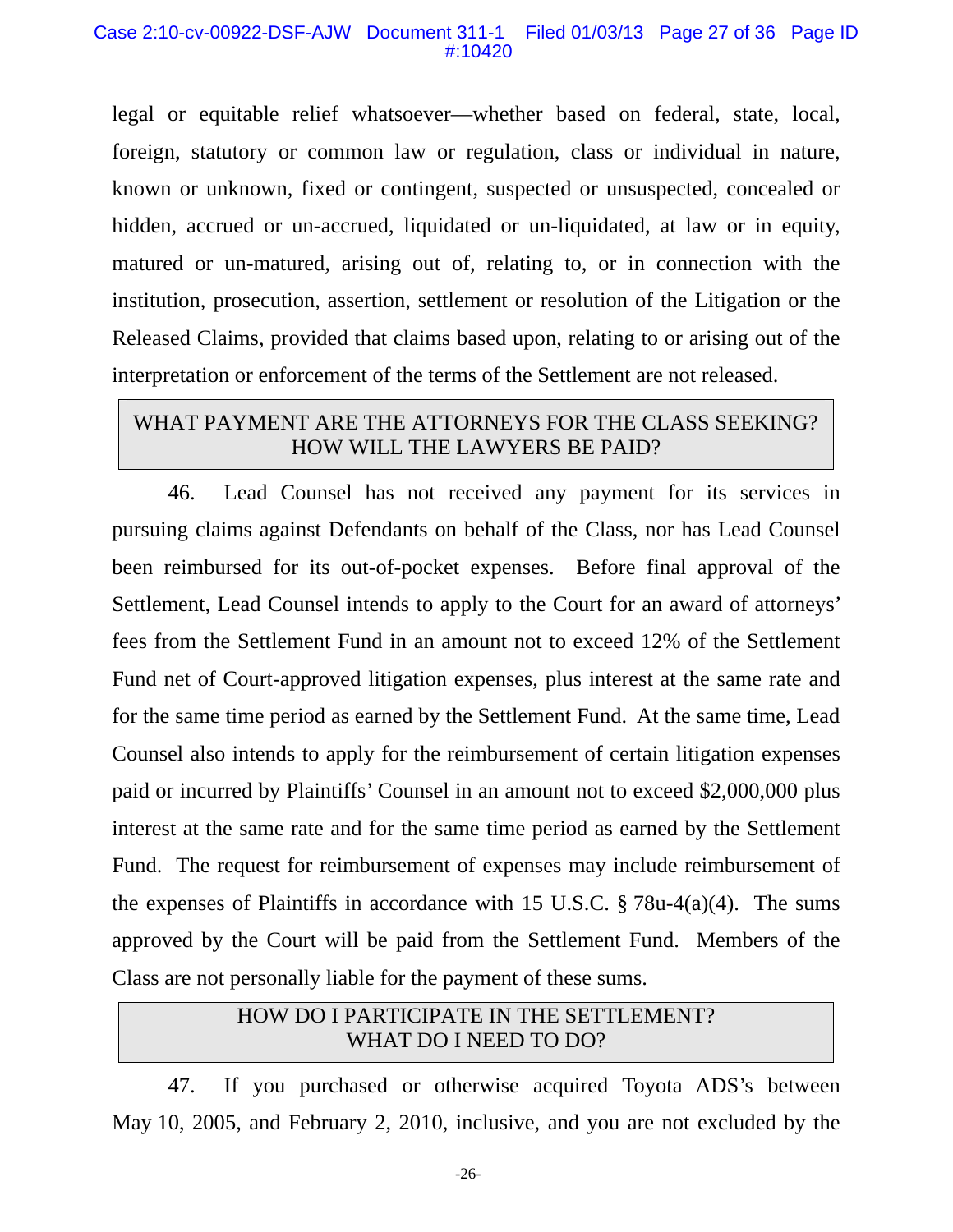#### Case 2:10-cv-00922-DSF-AJW Document 311-1 Filed 01/03/13 Page 28 of 36 Page ID #:10421

definition of the Class, and you do not elect to exclude yourself from the Class, then you are a member of the Class and you will be bound by the proposed Settlement if the Court approves it, and you will be bound by any judgment or determination of the Court affecting the Class. If you are a member of the Class, and you wish to be potentially eligible to receive a payment from the Net Settlement Fund, you must submit a Claim Form and supporting documentation to establish your entitlement to share in the Net Settlement Fund. A Claim Form is included with this Notice, or you may go to the website maintained by the Claims Administrator for the Settlement to request that a Claim Form be mailed to you. The website is www.ToyotaADSLitigation.com. You may also request a Claim Form by calling toll-free 877-868-0240 or emailing info@ToyotaADSLitigation.com. Copies of the Claim Form can also be downloaded from Lead Counsel's website at www.blbglaw.com. Those who exclude themselves from the Class, and those who do not submit timely and valid Claim Forms with adequate supporting documentation, will not be eligible to share in the Settlement. Please retain all records of your ownership of, or transactions in Toyota ADS's, as they may be needed to document your claim.

48. As a Class Member, you are represented by Lead Plaintiff and Lead Counsel, unless you enter an appearance through counsel of your own choice at your own expense. You are not required to retain your own counsel, but if you choose to do so, such counsel must file a notice of appearance on your behalf and must serve copies of his or her notice of appearance on the attorneys listed in the section entitled, "When And Where Will The Court Decide Whether To Approve The Settlement?," below.

49. If you do not wish to remain a Class Member, you may exclude yourself from the Class by following the instructions in the section entitled, "What If I Do Not Want To Be A Part Of The Class And The Settlement? How Do I Exclude Myself?" below.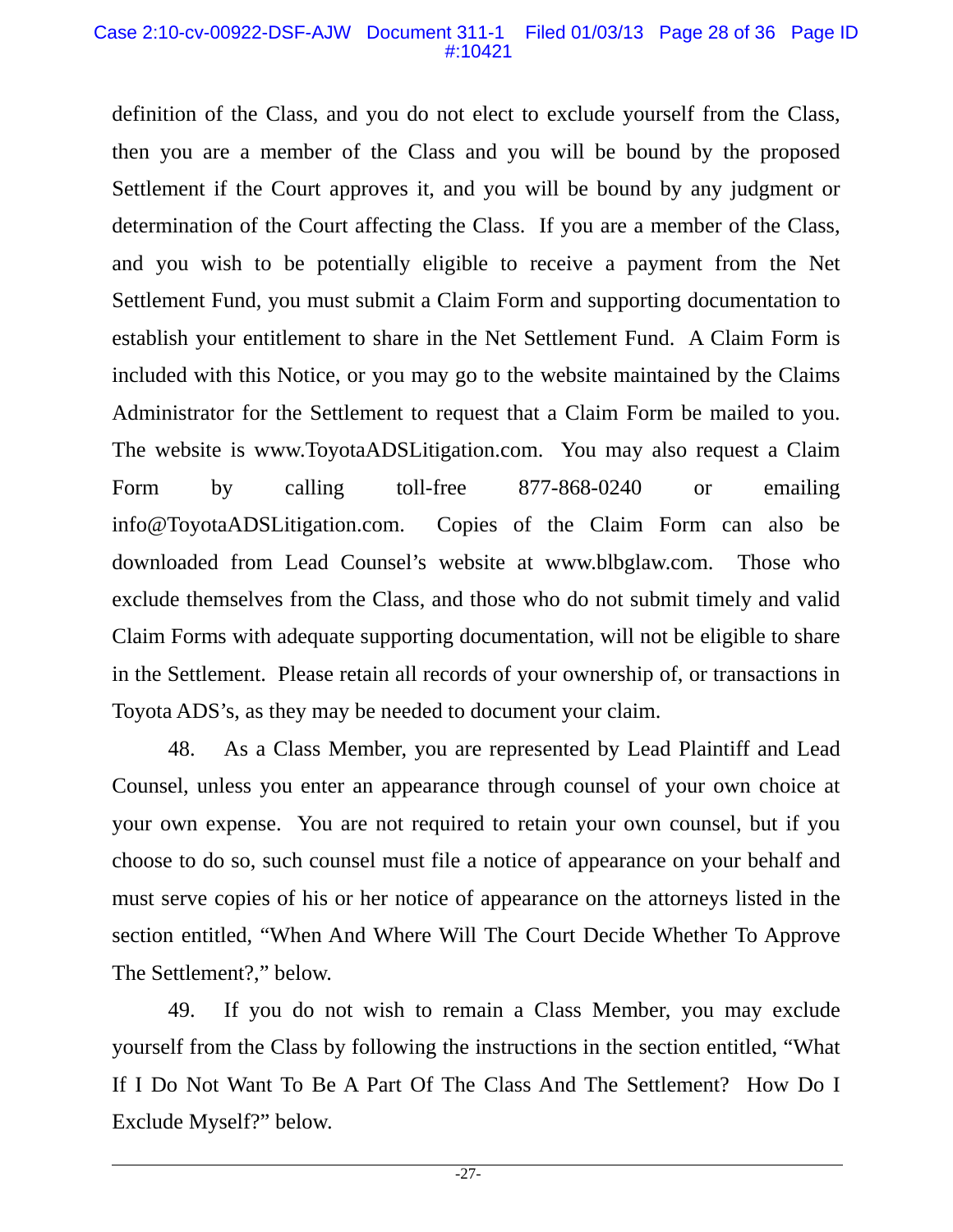50. If you wish to object to the Settlement or any of its terms, the proposed Plan of Allocation, or Lead Counsel's application for attorneys' fees and reimbursement of litigation expenses, and if you do not exclude yourself from the Class, you may present your objections by following the instructions in the section entitled, "When And Where Will The Court Decide Whether To Approve The Settlement?" below.

# WHAT IF I DO NOT WANT TO BE A PART OF THE SETTLEMENT? HOW DO I EXCLUDE MYSELF?

51. Each Class Member will be bound by all determinations and judgments in this lawsuit, including those concerning the Settlement, whether favorable or unfavorable, unless such person or entity mails, by first-class mail (or its equivalent outside the United States), or otherwise delivers a written request for exclusion from the Class, addressed to In re Toyota Motor Corporation Securities Litigation, Claims Administrator, P.O. Box 5110, Portland, OR 97208-5110. The exclusion request must be *received* no later than February 19, 2013. You will not be able to exclude yourself from the Class after that date. Each Request for Exclusion must provide: (a) the name, address and telephone number of the person or entity requesting exclusion; (b) the person's or entity's transactions in Toyota ADS's during the Class Period, including the dates, the number of Toyota ADS's purchased or acquired, the date of each purchase, acquisition or sale and the price paid and/or received; and (c) a statement that the person or entity wishes to be excluded from the Class. Requests for exclusion will not be valid if they are not received within the time stated above, unless the Court otherwise determines. Keep a copy of everything you mail, in case something is lost during shipping or processing.

52. If you do not want to be part of the Class, you must follow these instructions for exclusion even if you have pending, or later file, another lawsuit, arbitration or other proceeding concerning any of the Released Claims.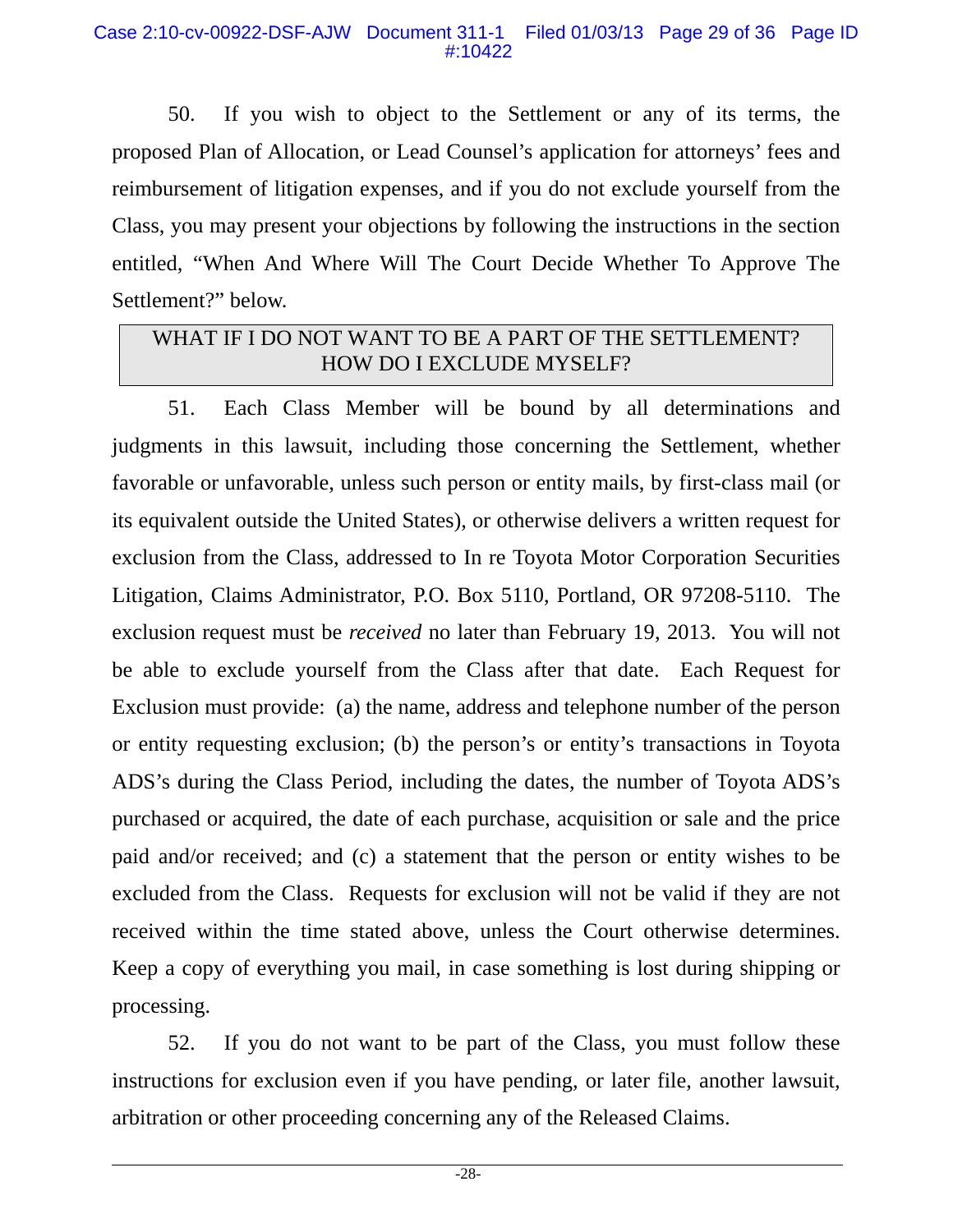53. If a person or entity requests to be excluded from the Class, that person or entity will not receive any benefit provided for in the Settlement.

54. Toyota shall have the option to terminate the settlement in the event that Persons who would otherwise be Class Members who purchased in the aggregate more than a certain number of Toyota ADS's during the Class Period choose to exclude themselves from the Class, as set forth in a separate agreement (the "Supplemental Agreement") executed between Lead Counsel and Defendants' counsel.

# WHEN AND WHERE WILL THE COURT DECIDE WHETHER TO APPROVE THE SETTLEMENT? DO I HAVE TO COME TO THE HEARING? MAY I SPEAK AT THE HEARING IF I DON'T LIKE THE SETTLEMENT?

55. If you do not wish to object in person to the proposed Settlement, the proposed Plan of Allocation, and/or the application for attorneys' fees and reimbursement of litigation expenses, you do not need to attend the Settlement Hearing. You can object to or participate in the Settlement without attending the Settlement Hearing.

56. The Settlement Hearing will be held on March 11, 2013, at 1:30 p.m. before the Honorable Dale S. Fischer, at the United States District Court for the Central District of California, Western Division, 255 East Temple Street, Courtroom 840, Los Angeles, California. The Court reserves the right to approve the Settlement, the Plan of Allocation or the request for attorneys' fees and reimbursement of litigation expenses at or after the Settlement Hearing without further notice to the members of the Class.

57. Any member of the Class who does not request exclusion from the Class in the manner set forth in ¶51 above may object to the Settlement, the Plan of Allocation, or Lead Counsel's request for an award of attorneys' fees and reimbursement of litigation expenses. Objections or oppositions must be in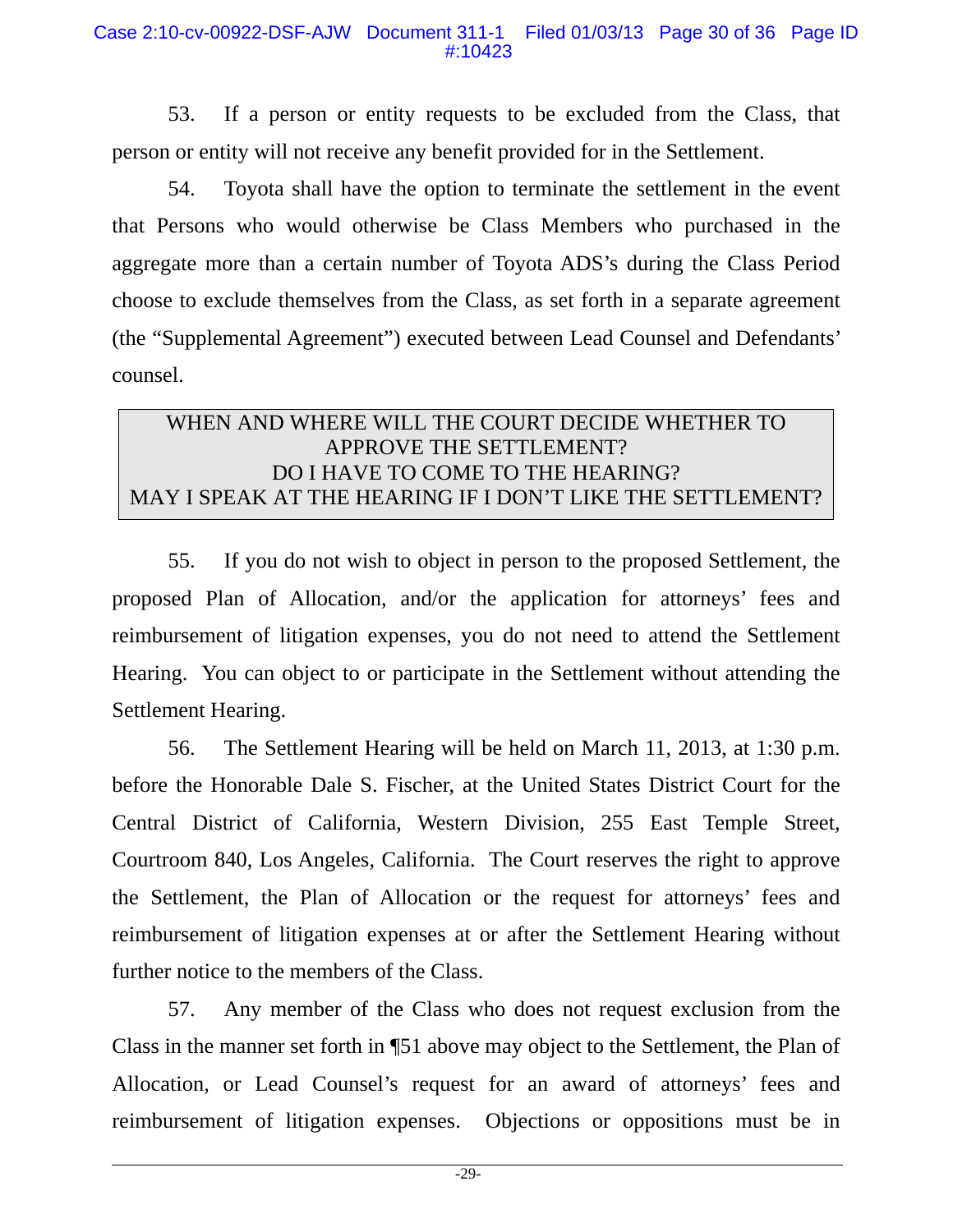#### Case 2:10-cv-00922-DSF-AJW Document 311-1 Filed 01/03/13 Page 31 of 36 Page ID #:10424

writing. You must file any written objection or opposition, together with copies of all other papers (including proof of all purchases or other acquisitions of Toyota ADS's during the Class Period) and briefs, with the Clerk's Office at the United States District Court for the Central District of California, Western Division, at the address set forth below on or before February 19, 2013. Pursuant to the Court's Standing Order For Cases Assigned To Judge Dale S. Fischer, a member of the Class who wishes to object may file an application to file such objection under seal so that personal or private information is not made publicly available. An application to file documents under seal must meet the requirements of Local Rule 79-5. Documents that are not confidential or privileged in their entirety should not be filed under seal if the confidential portions can be redacted and filed separately with a reasonable amount of effort. The objecting Class member should file both a complete version of the objection and supporting documents under seal, and a redacted version for public viewing, omitting only such portions as the Court has ordered may be filed under seal. You must also serve the papers on Lead Counsel for the Class and counsel for Defendants by hand or first-class mail, at the addresses set forth below so that the papers are *received* on or before February 19, 2013.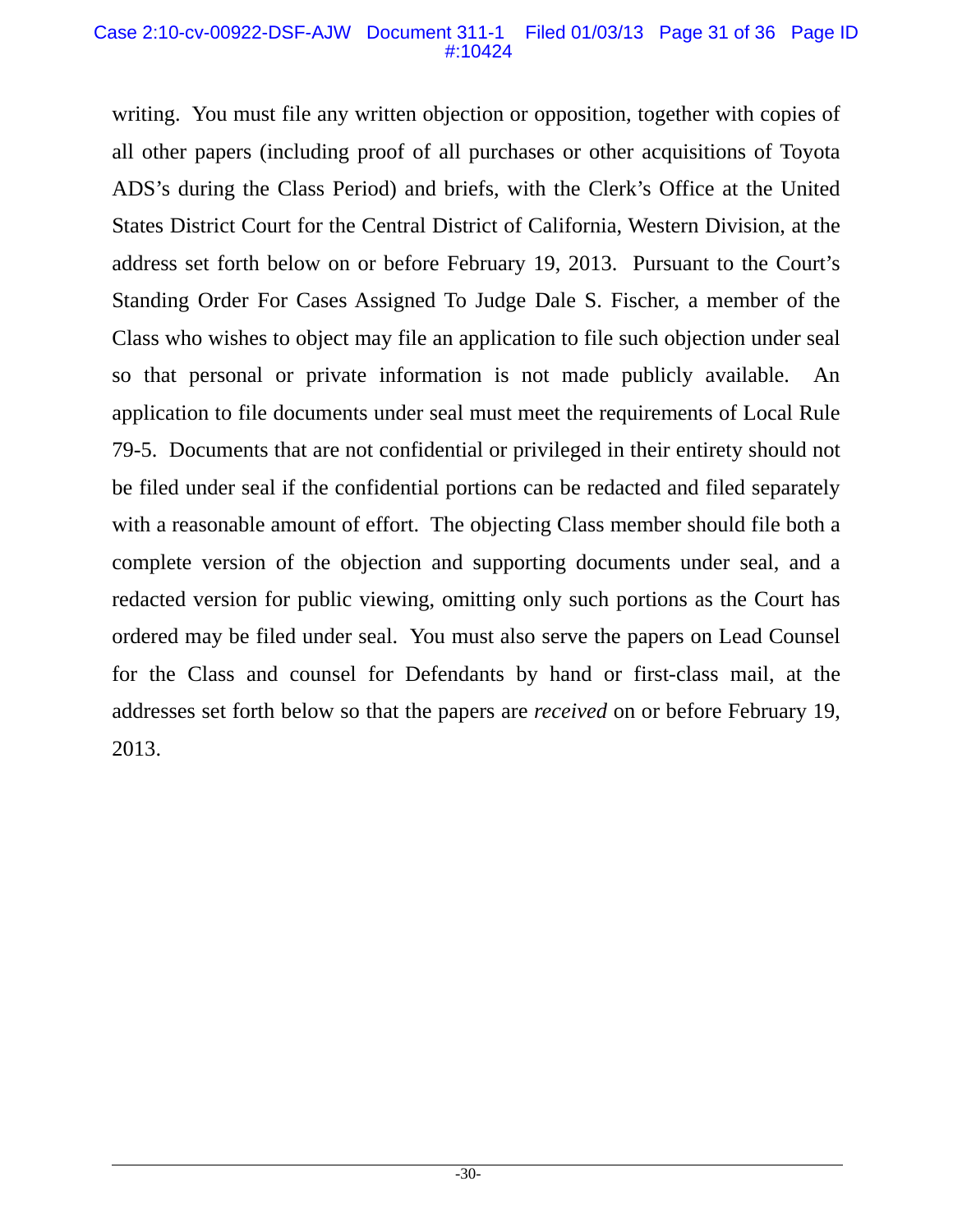# **Clerk's Office**

UNITED STATES DISTRICT COURT FOR THE CENTRAL DISTRICT OF CALIFORNIA, WESTERN DIVISION Clerk of the Court 255 East Temple Street Los Angeles, California 90012

# **Lead Counsel for the Class**

BERNSTEIN LITOWITZ BERGER & GROSSMANN LLP Blair A. Nicholas Niki L. Mendoza 12481 High Bluff Drive, Suite 300 San Diego, California 92130-3582

### **Counsel for Defendants**

SHEARMAN & STERLING LLP Stuart J. Baskin 599 Lexington Avenue New York, New York 10022

GIBSON, DUNN & CRUTCHER LLP Kay E. Kochenderfer Gareth Evans 333 South Grand Avenue Los Angeles, California 90071

58. The filing must demonstrate your membership in the Class, including a list of all of your Class Period transactions in Toyota ADS's during the Class Period, including dates and prices paid and received, and including brokerage confirmation receipts or other competent documentary evidence of such transactions. You may not object to the Settlement or any aspect of it if you are not a member of the Class or if you excluded yourself from the Class.

59. You may file a written objection without having to appear at the Settlement Hearing. Any objection must include: (a) the full name, address, and phone number of the objecting Class Member; (b) a list of all of the Class Member's Class Period transactions in Toyota ADS's, including dates and prices paid and received, and including brokerage confirmation receipts or other competent documentary evidence of such transactions; (c) a written statement of all grounds for the objection accompanied by any legal support for the objection; (d) copies of any papers, briefs or other documents upon which the objection is based; (e) a list of all persons who will be called to testify in support of the objection; (f) a statement of whether the objector intends to appear at the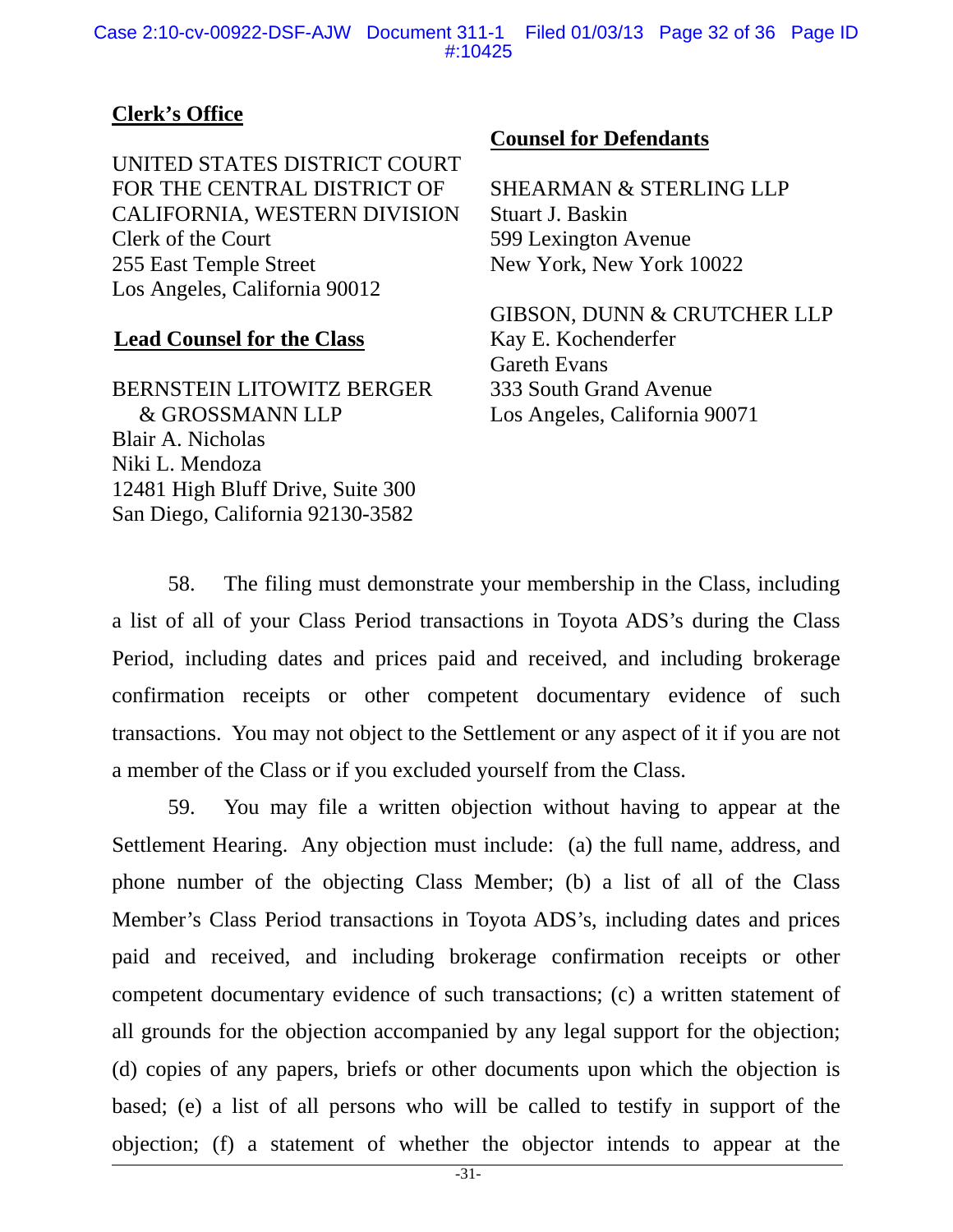#### Case 2:10-cv-00922-DSF-AJW Document 311-1 Filed 01/03/13 Page 33 of 36 Page ID #:10426

Settlement Hearing; and (g) a list of other cases in which the objector or the objector's counsel have appeared either as settlement objectors or as counsel for objectors in the preceding five years. If you intend to appear at the Settlement Hearing through counsel, the objection must also state the identity of all attorneys who will appear on your behalf at the Settlement Hearing. Any member of the Class who does not make his, her or its objection in the manner provided for herein shall be deemed to have waived such objection and shall forever be foreclosed from making any objection to the fairness or adequacy of the Settlement as reflected in the Stipulation, to the Plan of Allocation or to the application by Lead Counsel for an award of attorneys' fees and reimbursement of litigation expenses. You may not appear at the Settlement Hearing to present your objection, however, unless you first filed and served a written objection in accordance with the procedures described above, unless the Court orders otherwise.

60. If you wish to be heard orally at the hearing in opposition to the approval of the Settlement, the Plan of Allocation, or Lead Counsel's request for an award of attorneys' fees and reimbursement of litigation expenses, and if you have filed and served a timely written objection as described above, you also must notify the above counsel on or before February 19, 2013 concerning your intention to appear. Persons who intend to object and desire to present evidence at the Settlement Hearing must include in their written objections the identity of any witnesses they may call to testify and exhibits they intend to introduce into evidence at the hearing.

61. By objecting to the Settlement, the Plan of Allocation and/or the application by Lead Counsel for an award of attorneys' fees and reimbursement of litigation expenses, or otherwise requesting to be heard at the Settlement Hearing, a person or entity shall be deemed to have submitted to the jurisdiction of the Court with respect to the person's or entity's objection or request to be heard and the subject matter of the Settlement. If the Court overrules your objection and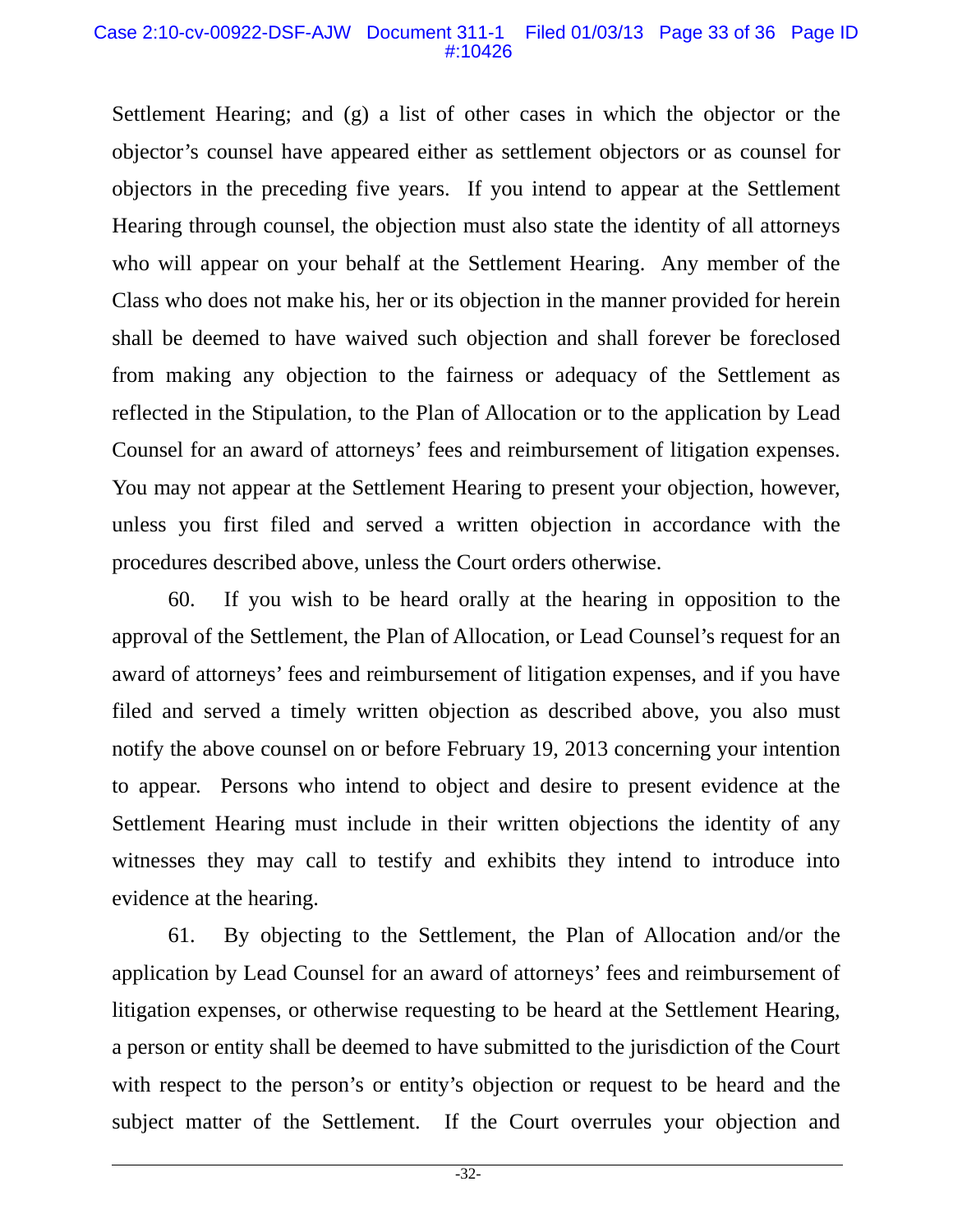approves the Settlement or the part of the Settlement to which you have objected, you only will share in the Settlement Fund if you file a Claim Form in the manner stated in ¶47 above and the Claims Administrator approves your claim.

62. You are not required to hire an attorney to represent you in making written objections or in appearing at the Settlement Hearing. If you decide to hire an attorney, which will be at your own expense, he or she must file a notice of appearance with the Court and serve it on Lead Counsel so that the notice is received on or before February 19, 2013.

63. The Settlement Hearing may be adjourned by the Court without further written notice to the Class. If you intend to attend the Settlement Hearing, you should confirm the date and time with Lead Counsel.

**UNLESS THE COURT ORDERS OTHERWISE, ANY CLASS MEMBER WHO DOES NOT OBJECT IN THE MANNER DESCRIBED ABOVE WILL BE DEEMED TO HAVE WAIVED ANY OBJECTION AND SHALL BE FOREVER FORECLOSED FROM MAKING ANY OBJECTION TO THE PROPOSED SETTLEMENT, THE PROPOSED PLAN OF ALLOCATION, OR LEAD COUNSEL'S REQUEST FOR AN AWARD OF ATTORNEYS' FEES AND REIMBURSEMENT OF LITIGATION EXPENSES. CLASS MEMBERS DO NOT NEED TO APPEAR AT THE HEARING OR TAKE ANY OTHER ACTION TO INDICATE THEIR APPROVAL.** 

# WHAT IF I BOUGHT ADS'S ON SOMEONE ELSE'S BEHALF?

64. If you purchased or otherwise acquired Toyota ADS's during the Class Period for the beneficial interest of a person or organization other than yourself, you must either (a) request within fourteen (14) days of receipt of this Notice additional copies of this Notice and the Claim Form for such beneficial owners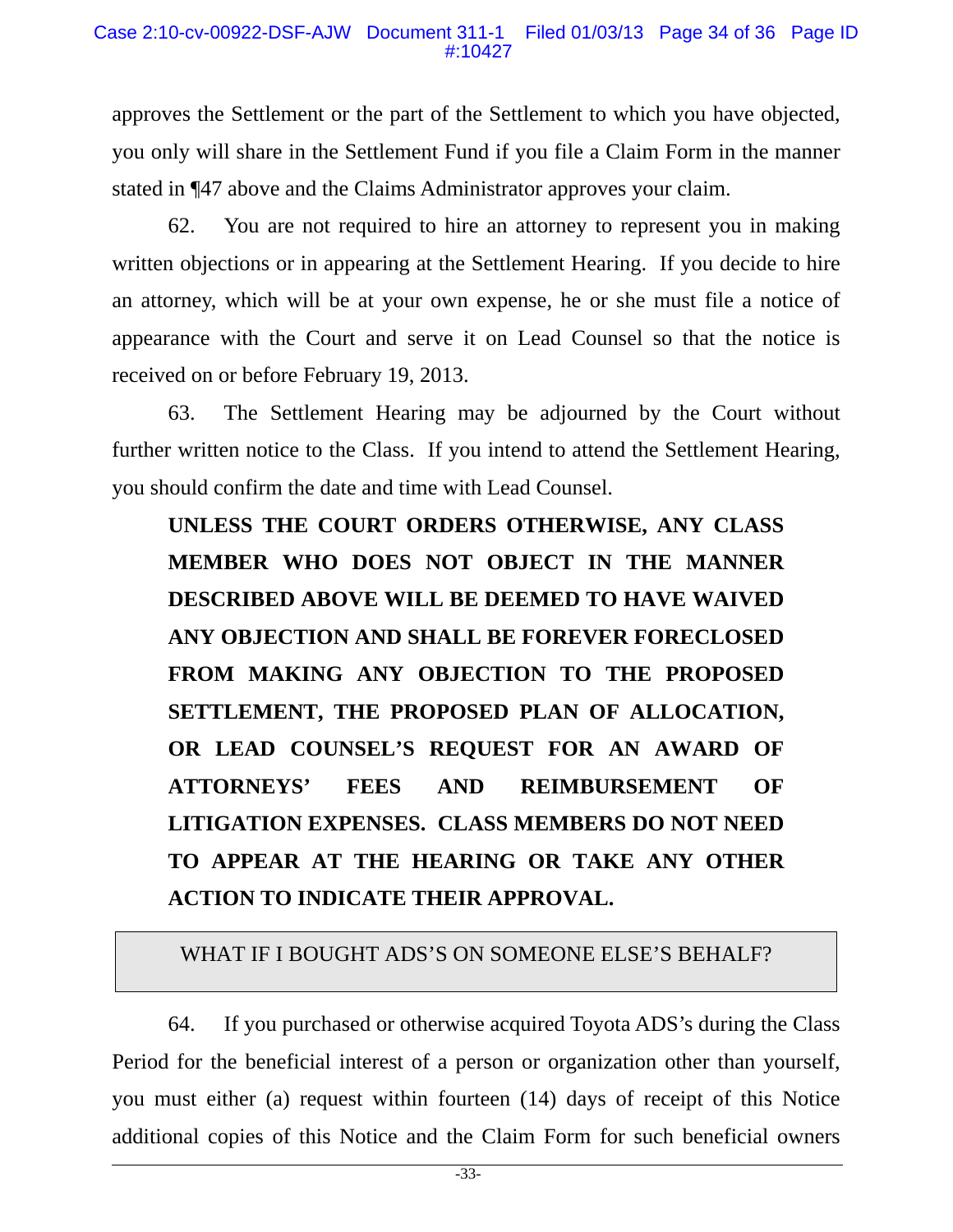#### Case 2:10-cv-00922-DSF-AJW Document 311-1 Filed 01/03/13 Page 35 of 36 Page ID #:10428

from the Claims Administrator at In re Toyota Motor Corporation Securities Litigation, Claims Administrator, P.O. Box 5110, Portland, OR 97208-5110 or info@ToyotaADSLitigation.com; or (b) send a list of the names and addresses of such beneficial owners to the Claims Administrator, at the address stated in subparagraph (a), within fourteen (14) days after receipt of this Notice. If you choose the second option, the Claims Administrator will send a copy of the Notice to the beneficial owner. If you elect to send the Notice to beneficial owners, you are directed to mail the Notice within fourteen (14) days of receipt of the additional copies of the Notice from the Claims Administrator, and upon such mailing, you must send a statement to the Claims Administrator confirming that the mailing was made as directed, and you shall retain the list of names and addresses for use in connection with any possible future notice to the Class. Upon full compliance with these directions, such nominees may seek reimbursement of their reasonable expenses actually incurred, by timely providing the Claims Administrator with proper documentation supporting the expenses for which reimbursement is sought. Copies of this Notice may also be obtained by calling toll-free (877) 868-0240, may be downloaded from the settlement website, www.ToyotaADSLitigation.com or from Lead Counsel's website, www.blbglaw.com.

# CAN I SEE THE COURT FILE? WHOM SHOULD I CONTACT IF I HAVE QUESTIONS?

65. This Notice contains only a summary of the terms of the proposed Settlement. More detailed information about the matters involved in the Action is available at In re Toyota Motor Corporation Securities Litigation, Claims Administrator, P.O. Box 5110, Portland, OR 97208-5110, including, among other documents, copies of the Stipulation, the Claim Form and the Complaint.

66. All inquiries concerning this Notice or the Claim Form should be directed to: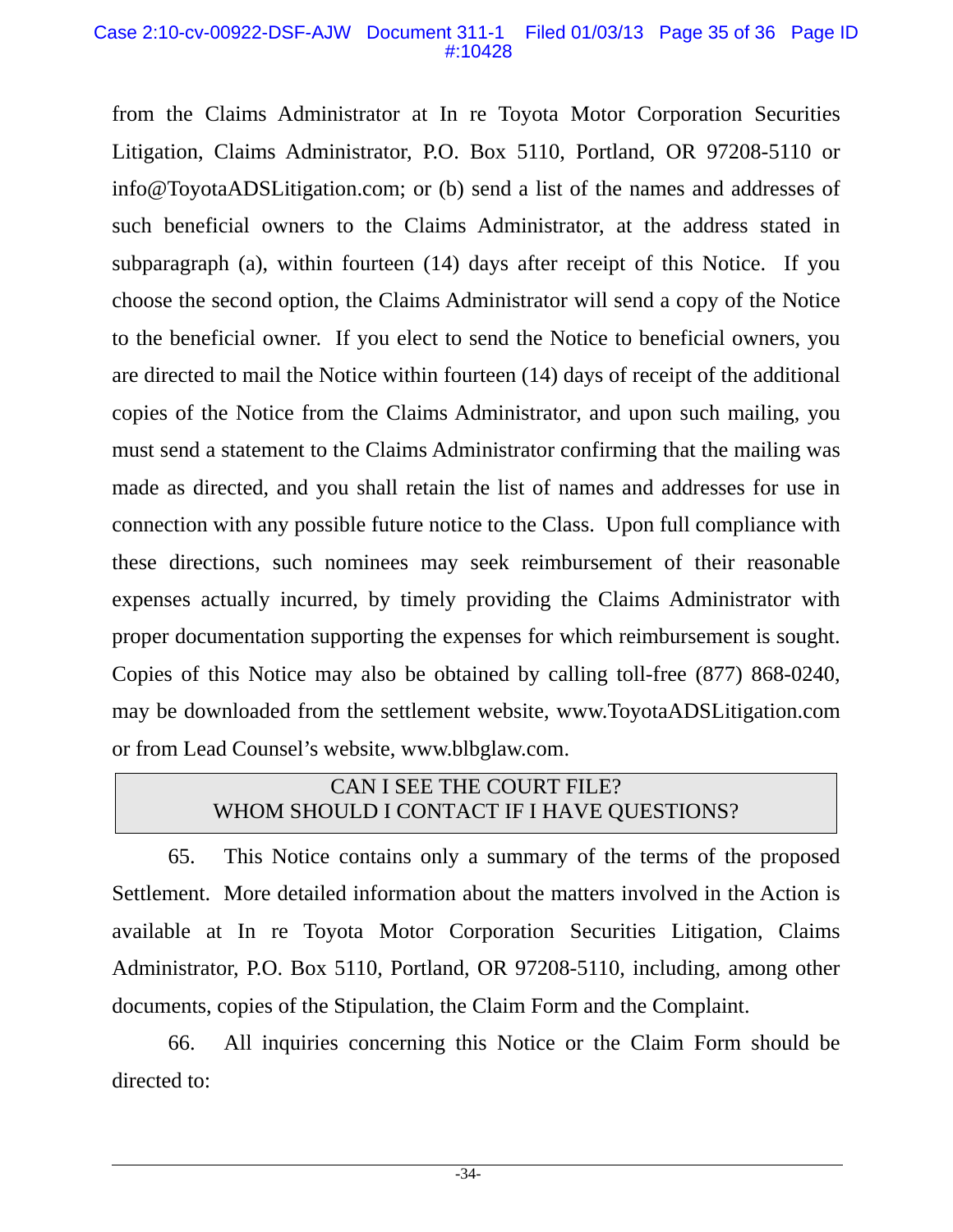In re Toyota Motor Corporation Securities Litigation Claims Administrator P.O. Box 5110 Portland, OR 97208-5110 www.ToyotaADSLitigation.com info@ToyotaADSLitigation.com

**Claims Administrator** 

Blair A. Nicholas, Esq. Niki L. Mendoza, Esq. BERNSTEIN LITOWITZ BERGER & GROSSMANN LLP 12481 High Bluff Drive, Suite 300 San Diego, California 92130-3582 (866) 648-2524 blbg@blbglaw.com

**Lead Counsel**

# **DO NOT CALL OR WRITE THE COURT OR THE OFFICE OF THE CLERK OF COURT REGARDING THIS NOTICE.**

Dated: \_\_\_\_\_\_\_\_\_\_\_\_\_\_\_\_\_\_\_\_\_ By Order of the Clerk of Court

United States District Court for the Central District of California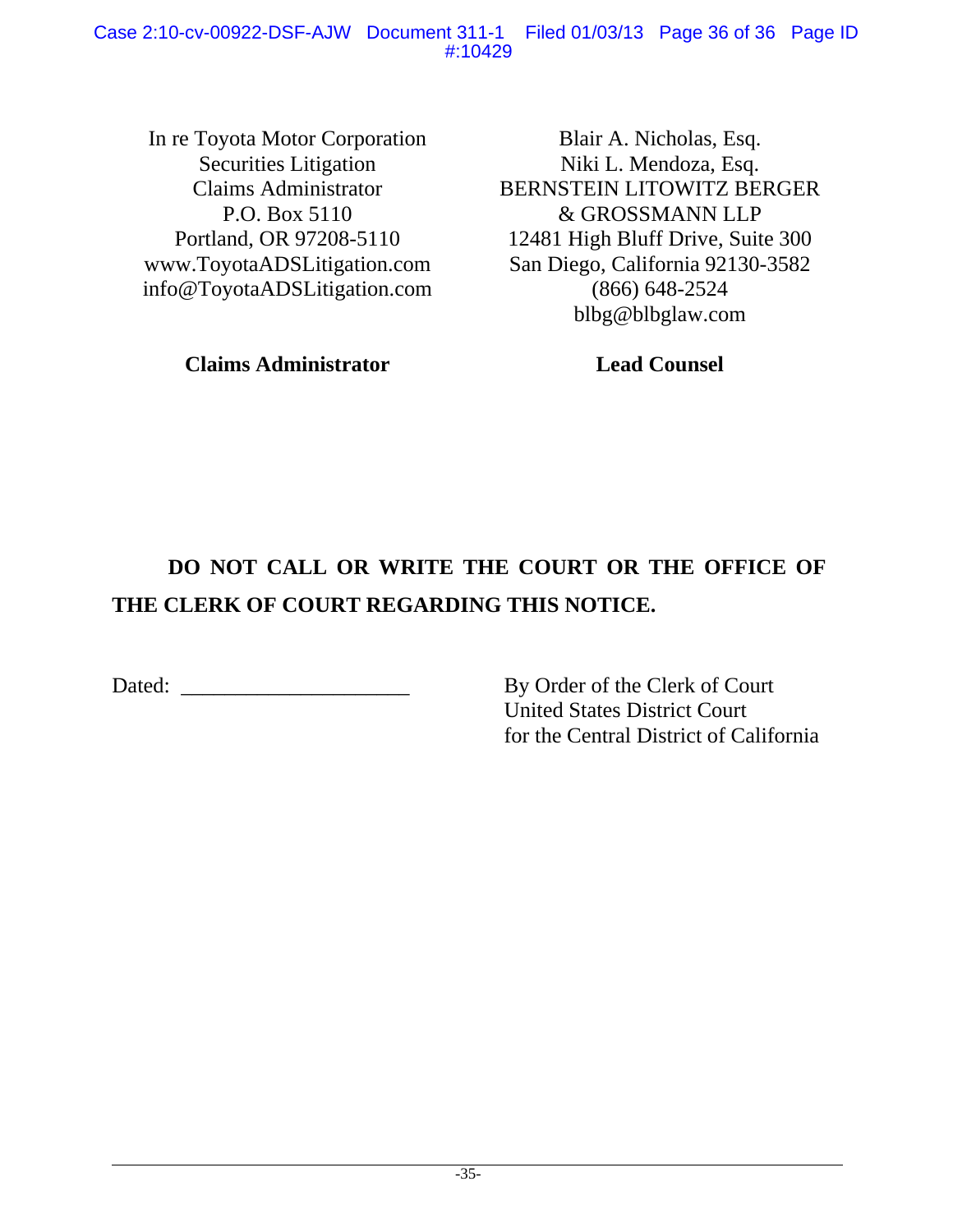Case 2:10-cv-00922-DSF-AJW Document 311-2 Filed 01/03/13 Page 1 of 14 Page ID #:10430

# UNITED STATES DISTRICT COURT CENTRAL DISTRICT OF CALIFORNIA

#### IN RE TOYOTA MOTOR CORPORATION SECURITIES **LITIGATION**

### Master File No. CV 10-922 DSF (AJWx)

# **PROOF OF CLAIM FORM AND RELEASE**

# **EXHIBIT A-2**

Courtroom: 840<br>Judge: Dale Dale S. Fischer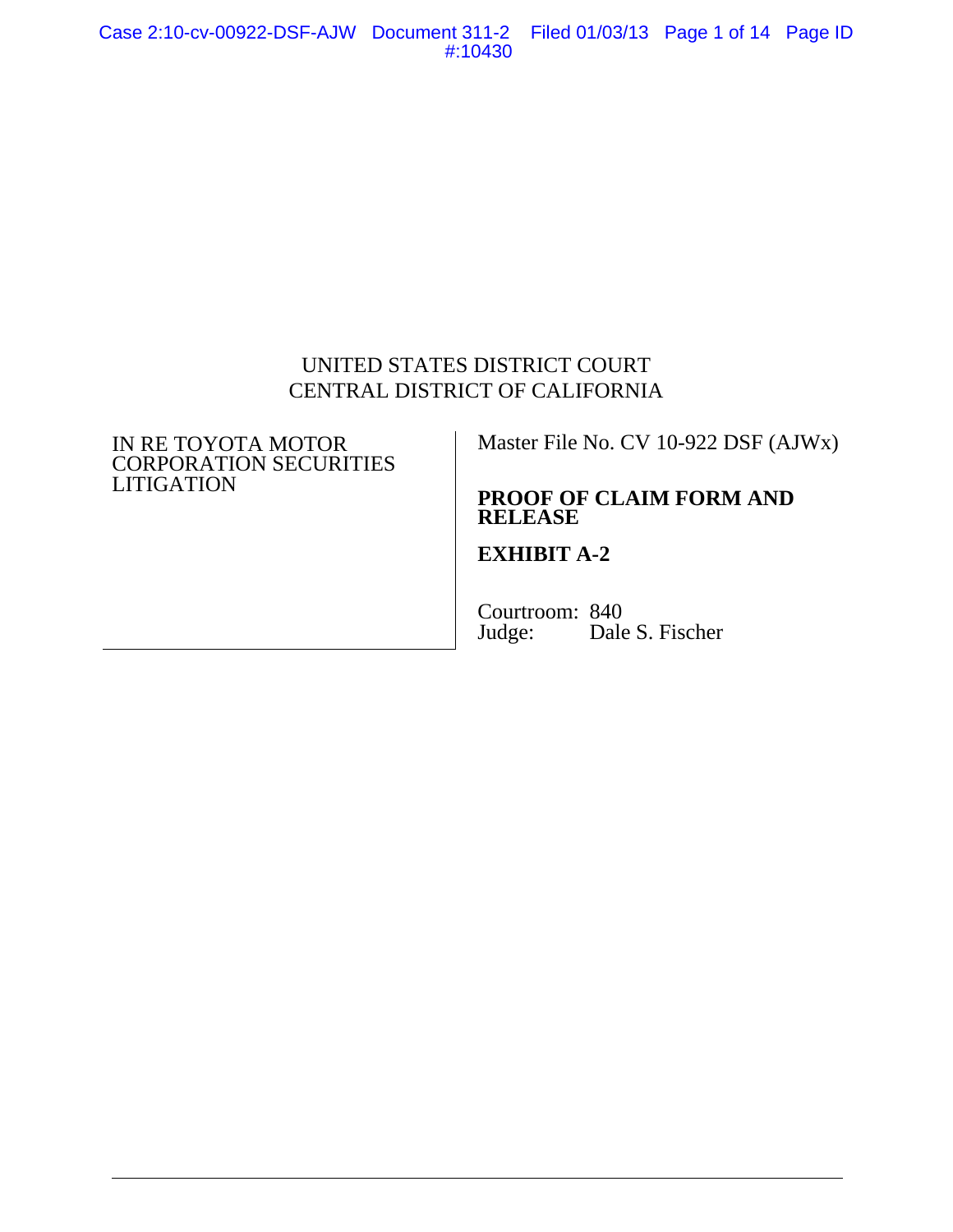# **I. GENERAL INSTRUCTIONS**

1. To be eligible to recover as a member of the Class based on your claims in the action entitled *In re Toyota Motor Corporation Securities Litigation,*  Case No. CV 10-922-DSF (the "Action"), you must complete and, on page hereof, sign this Proof of Claim Form. If you fail to timely file a properly addressed (as set forth in paragraph 3 below) Proof of Claim Form, your claim may be rejected and you may be precluded from any recovery from the Settlement Fund created in connection with the proposed settlement of the Action.

2. Submission of this Proof of Claim Form, however, does not assure that you will share in the proceeds of the settlement of the Action.

# 3. **YOU MUST MAIL YOUR COMPLETED AND SIGNED PROOF OF CLAIM FORM POSTMARKED ON OR BEFORE MAY 7, 2013:**

In re Toyota Motor Corporation Securities Litigation Claims Administrator P.O. Box 5110 Portland, OR 97208-5110

If you are NOT a member of the Class (as defined below and in the Notice Of Pendency Of Class Action And Proposed Settlement, Settlement Hearing, And Motion For Attorneys' Fees And Reimbursement Of Litigation Expenses ("Notice")), **DO NOT** submit a Proof of Claim Form.

4. If you are a member of the Class and you did not timely request exclusion in connection with the proposed settlement, you are bound by the terms of any judgment entered in the Action, including the releases provided therein, WHETHER OR NOT YOU SUBMIT A PROOF OF CLAIM FORM.

# **II. CLAIMANT IDENTIFICATION**

If you purchased or otherwise acquired the American Depositary Shares of Toyota Motor Corporation ("Toyota ADS's") during the period from May 10, 2005, through and including February 2, 2010 (the "Class Period"), and held documents evidencing these transactions (*i.e.*, broker confirmation slip(s), etc.) in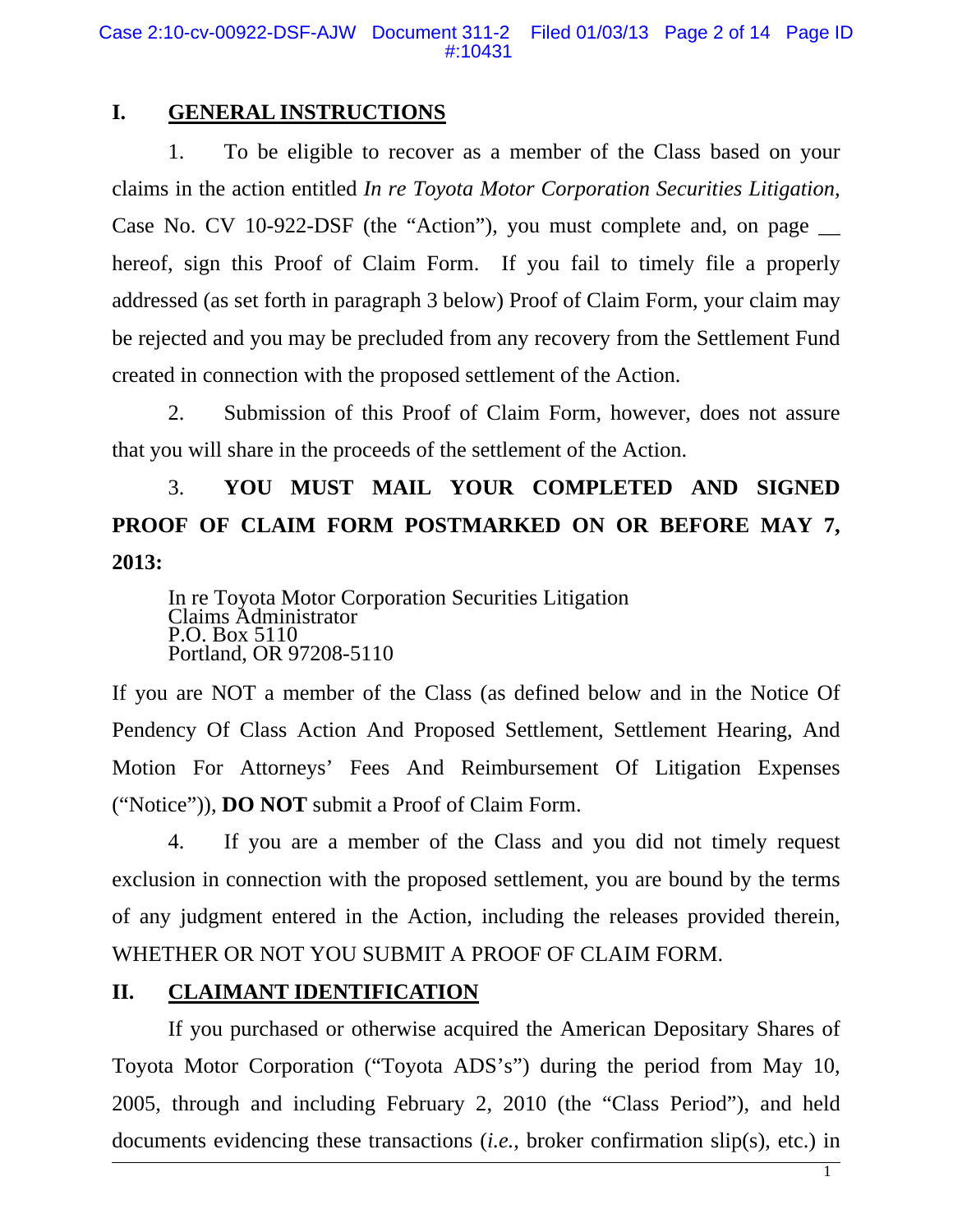your name, you are the beneficial purchaser as well as the record purchaser. If, however, you purchased or acquired Toyota ADS's and the transactional document(s) was/were registered in the name of a third party, such as a nominee or brokerage firm, you are the beneficial purchaser and the third party is the record purchaser.

Use Part I of the Proof of Claim Form – entitled "Claimant Identification" – to identify each purchaser of record ("nominee"), if different from the beneficial purchaser of Toyota ADS's which forms the basis of this claim. **THIS CLAIM MUST BE FILED BY THE ACTUAL BENEFICIAL PURCHASER OR PURCHASERS, OR THE LEGAL REPRESENTATIVE OF SUCH PURCHASER OR PURCHASERS, OF THE TOYOTA ADS'S UPON WHICH THIS CLAIM IS BASED.**

All joint purchasers must sign this claim. Executors, administrators, guardians, conservators and trustees must complete and sign this claim on behalf of persons represented by them and their authority must accompany this claim and their titles or capacities must be stated. The Social Security (or taxpayer identification) number and telephone number of the beneficial owner may be used in verifying the claim. Failure to provide the foregoing information could delay verification of your claim or result in rejection of the claim.

# **III. CLAIM FORM**

Use Part II of Proof of Claim and Release – entitled "Transactions in Toyota ADS's" – to supply all required details of your transaction(s) in Toyota ADS's. If you need more space or additional schedules, attach separate sheets giving all of the required information in substantially the same form. Sign and print or type your name on each additional sheet.

On the schedules, provide all of the requested information with respect to all of your purchases and all of your sales or dispositions of Toyota ADS's which took place at any time during the Class Period, whether such transactions resulted in a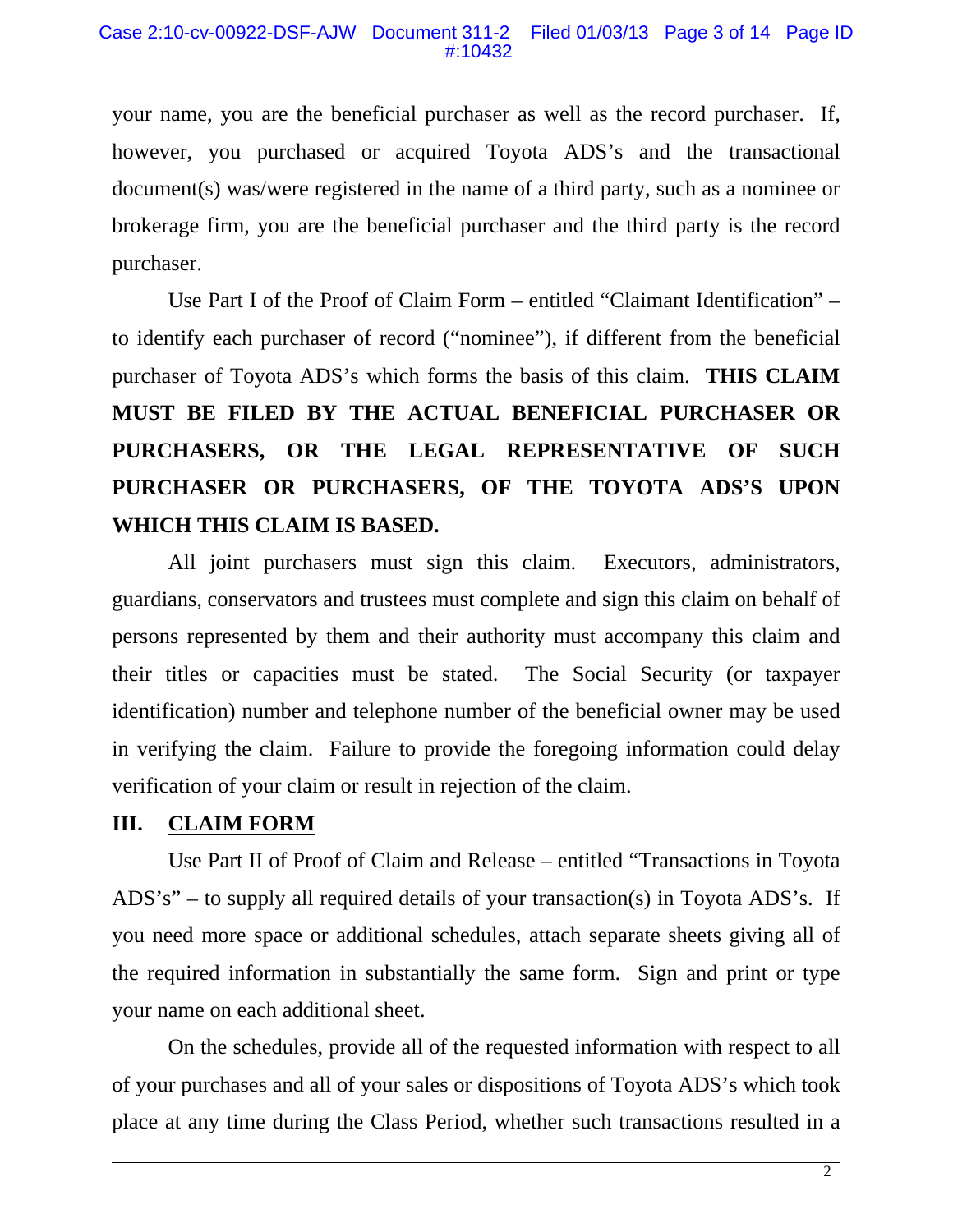profit or loss. Failure to report all requested information may result in the rejection of your claim.

List each transaction separately and in chronological order, by trade date, beginning with the earliest. You must accurately provide the month, day and year of each transaction you list.

The date of covering a "short sale" is deemed to be the date of purchase or acquisition of a Toyota ADS. The date of a "short sale" is deemed to be the date of sale or disposition of a Toyota ADS.

Copies of broker confirmations or other documentation of your transactions in Toyota ADS's should be attached to your claim. Failure to provide this documentation could delay verification of your claim or result in rejection of your claim.

### *In re Toyota Motor Corporation Securities Litigation* **PART I: CLAIMANT IDENTIFICATION**

| Beneficial Owner's Name (First, Middle, Last) | <b>Joint Owner's Name</b>                                                         |
|-----------------------------------------------|-----------------------------------------------------------------------------------|
| <b>Street Address</b>                         |                                                                                   |
| City                                          | <b>State</b><br>Zip Code                                                          |
| <b>Foreign Province</b>                       | <b>Foreign Country</b>                                                            |
| Area Code                                     | (Daytime)<br><b>Telephone Number</b>                                              |
| Area Code                                     | (Evening)<br><b>Telephone Number</b>                                              |
| Social Security Number or                     | <b>Taxpayer Identification Number</b>                                             |
| <b>Email Address</b>                          |                                                                                   |
|                                               | Account Number (if filing for more than one account, please file separate claims) |
|                                               | Record Owner's Name (if different from beneficial owner listed above)             |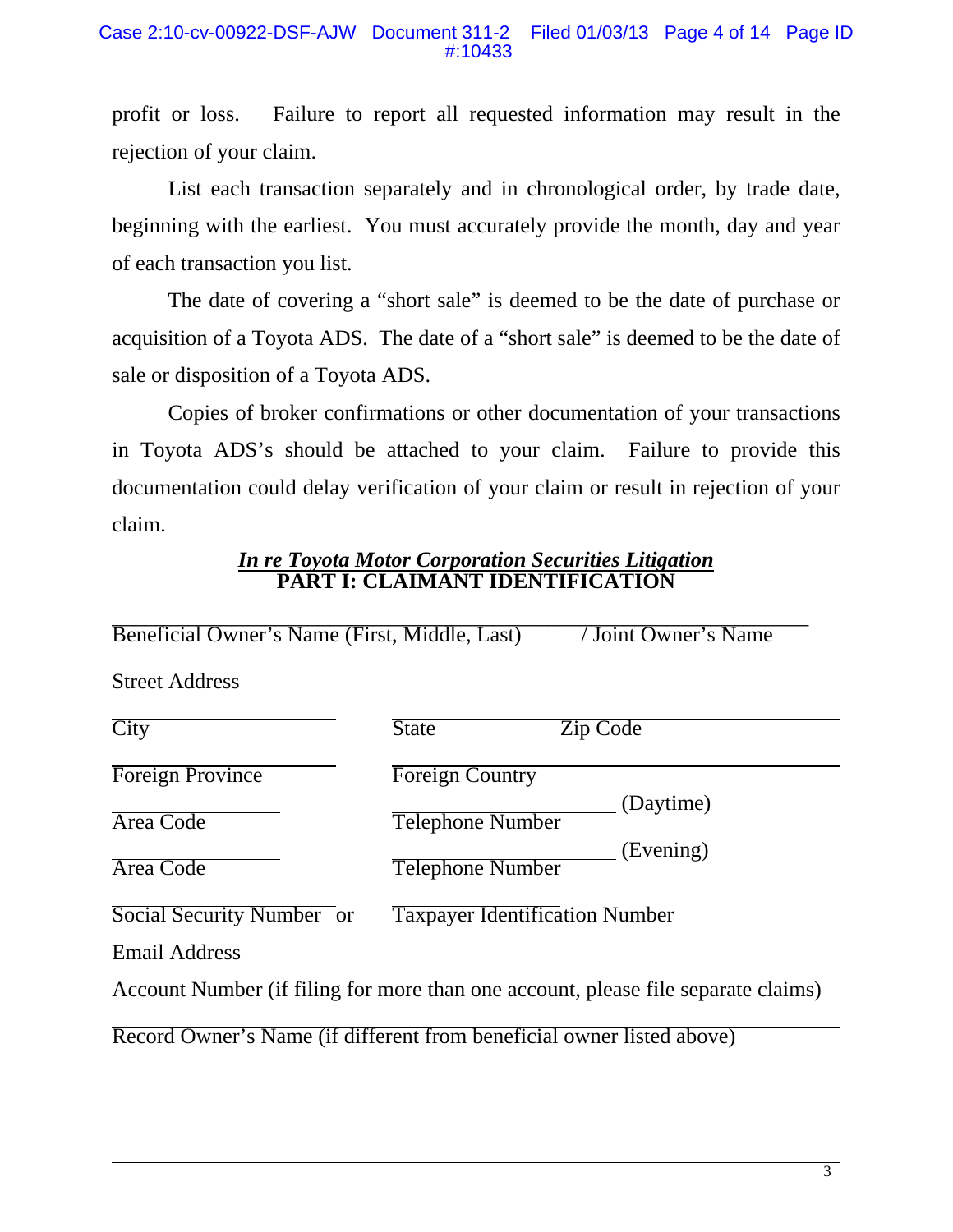Check appropriate box (check only one box):

|  | Individual/Sole Proprietor<br>Corporation<br>IR A |  | <b>Joint Owners</b><br>Partnership<br>Other (describe: | $\Box$ Pension Plan<br>$\Box$ Trust |  |
|--|---------------------------------------------------|--|--------------------------------------------------------|-------------------------------------|--|
|--|---------------------------------------------------|--|--------------------------------------------------------|-------------------------------------|--|

NOTE: Separate Proofs of Claim should be submitted for each separate legal entity (*e.g.*, a claim from Joint Owners should not include separate transactions of just one of the Joint Owners, an Individual should not combine his or her IRA transactions with transactions made solely in the Individual's name).

NOTICE REGARDING ELECTRONIC FILES: Certain claimants with large numbers of transactions may request, or may be requested, to submit information regarding their transactions in electronic files. All Claimants MUST submit a manually signed paper Proof of Claim form listing all their transactions, whether or not they also submit electronic copies. If you wish to file your claim electronically, you must contact the Claims Administrator at (877) 868-0240, or visit their website at www.ToyotaADSLitigation.com, to obtain the required file layout. No electronic files will be considered to have been properly submitted unless the Claims Administrator issues to the Claimant a written acknowledgment of receipt and acceptance of electronically submitted data.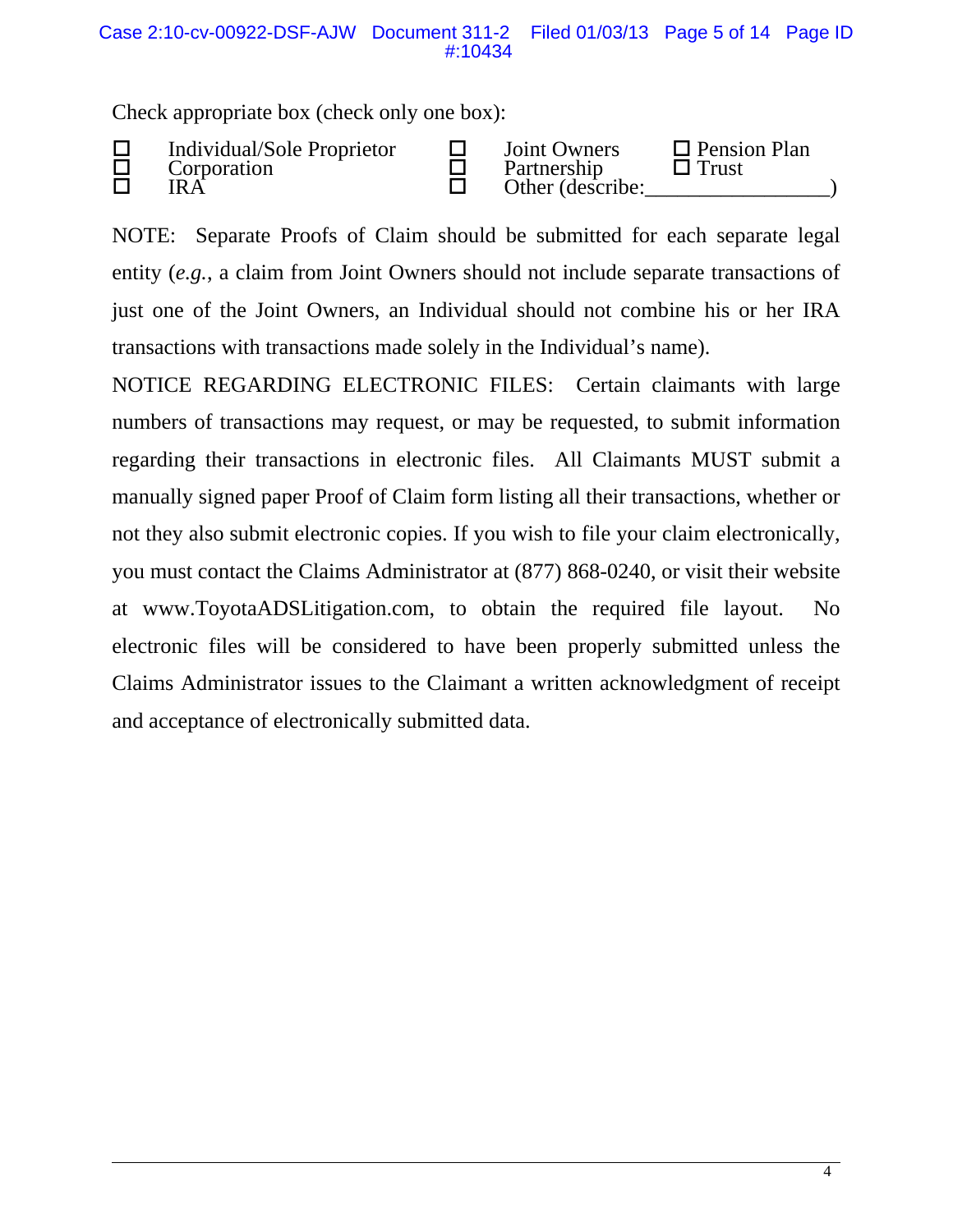# **PART II: TRANSACTIONS IN TOYOTA ADS'S**

**A. INITIAL TOYOTA ADS HOLDINGS:** State the number of Toyota ADS's the Claimant owned at the close of trading on May 9, 2005:

If none, write "zero" or "0". If other than zero, be sure to attach the required documentation.

**B. TOYOTA ADS PURCHASES:** List all purchases or acquisitions of Toyota ADS's made between May 10, 2005, and May 4, 2010, inclusive. Please note that ADS's purchased or acquired during the 90-day look-back period between February 3, 2010, and May 4, 2010, inclusive, will be used only to balance your claim, and will not calculate to a Recognized Loss. (NOTE: If you acquired your Toyota ADS's during this period other than by an open market purchase, please enter the transaction(s) in the table below with a transaction type of "R" for received ADS's and provide a complete description of the terms of the acquisition on a separate page). Be sure to attach the required documentation.

| Trade Date $(s)$ |                      |                       |                       | <b>Trans</b> |
|------------------|----------------------|-----------------------|-----------------------|--------------|
| (List)           | Number of            |                       |                       | Type         |
| Chronologically) |                      | <b>Purchase Price</b> | <b>Total Purchase</b> | $(P/R)$ **   |
| Month/Day/Year   | <b>ADS</b> Purchased | Per ADS               | Price*                |              |
|                  |                      |                       |                       |              |
|                  |                      |                       |                       |              |
|                  |                      |                       |                       |              |

\* excluding commissions, transfer taxes or other fees

\*\* P=Purchase, R=Received (Transfer In)

\_\_\_\_\_\_\_\_\_\_\_\_\_\_\_\_\_\_\_

**C. TOYOTA ADS SALES:** List all sales of Toyota ADS's made between May 10, 2005, and May 4, 2010, inclusive. Sales includes all dispositions of Toyota ADS's, including disposition through conversion to Toyota common stock. Be sure to attach the required documentation. (NOTE: If you delivered your Toyota ADS's during this period other than by an open market sale, please enter the transaction(s) in the table below with a transaction type of "D" for delivered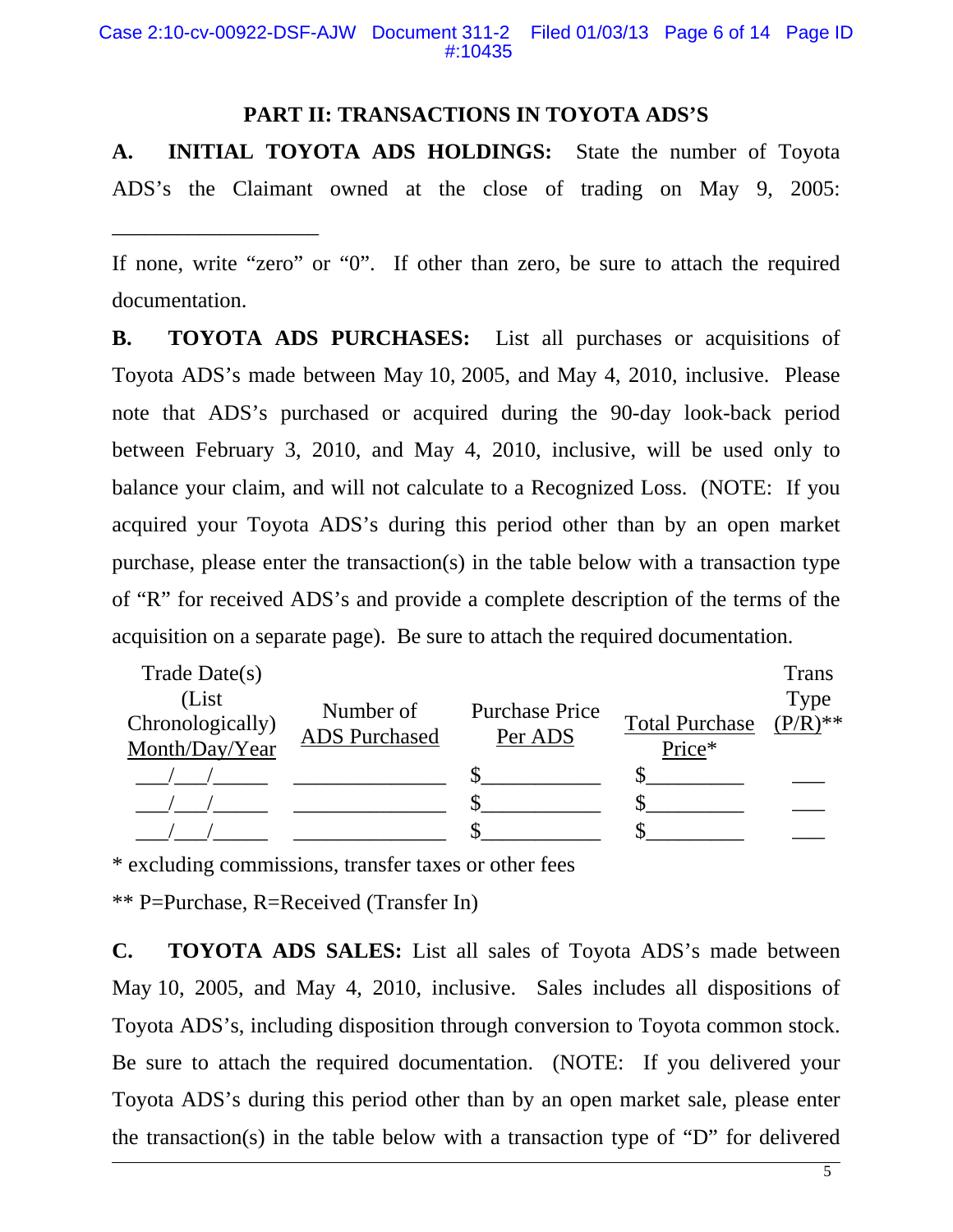ADS's and provide a complete description of the terms of the transfer on a separate page.)

| Trade Date $(s)$<br>(List)<br>Chronologically)<br>Month/Day/Year | Number of<br>ADS Sold | Sale Price<br>Per ADS | <b>Total Sale</b><br>Price* | <b>Trans</b><br>Type<br>$(S/D)^{**}$ |
|------------------------------------------------------------------|-----------------------|-----------------------|-----------------------------|--------------------------------------|
|                                                                  |                       |                       |                             |                                      |
|                                                                  |                       |                       |                             |                                      |
|                                                                  |                       |                       |                             |                                      |

\*excluding commissions, transfer taxes or other fees. The "sale" price for conversions to Toyota stock shall be deemed the closing price of the ADS on the date of conversion.

\*\* S=Sale, D=Delivery (Transfer Out)

# **D. UNSOLD TOYOTA ADS HOLDINGS AT THE CLOSE OF TRADING ON MAY 4, 2010:** State the number of Toyota ADS's the Claimant owned at the close of trading on May 4, 2010. \_\_\_\_\_\_\_\_\_\_\_\_\_ Be sure to attach the required documentation.

# **IF YOU NEED ADDITIONAL SPACE TO LIST YOUR TRANSACTIONS PLEASE PHOTOCOPY THIS PAGE, WRITE YOUR NAME ON THE COPY AND CHECK THIS BOX:**

### $\Box$

# **IF YOU DO NOT CHECK THIS BOX THESE ADDITIONAL PAGES MAY NOT BE REVIEWED.**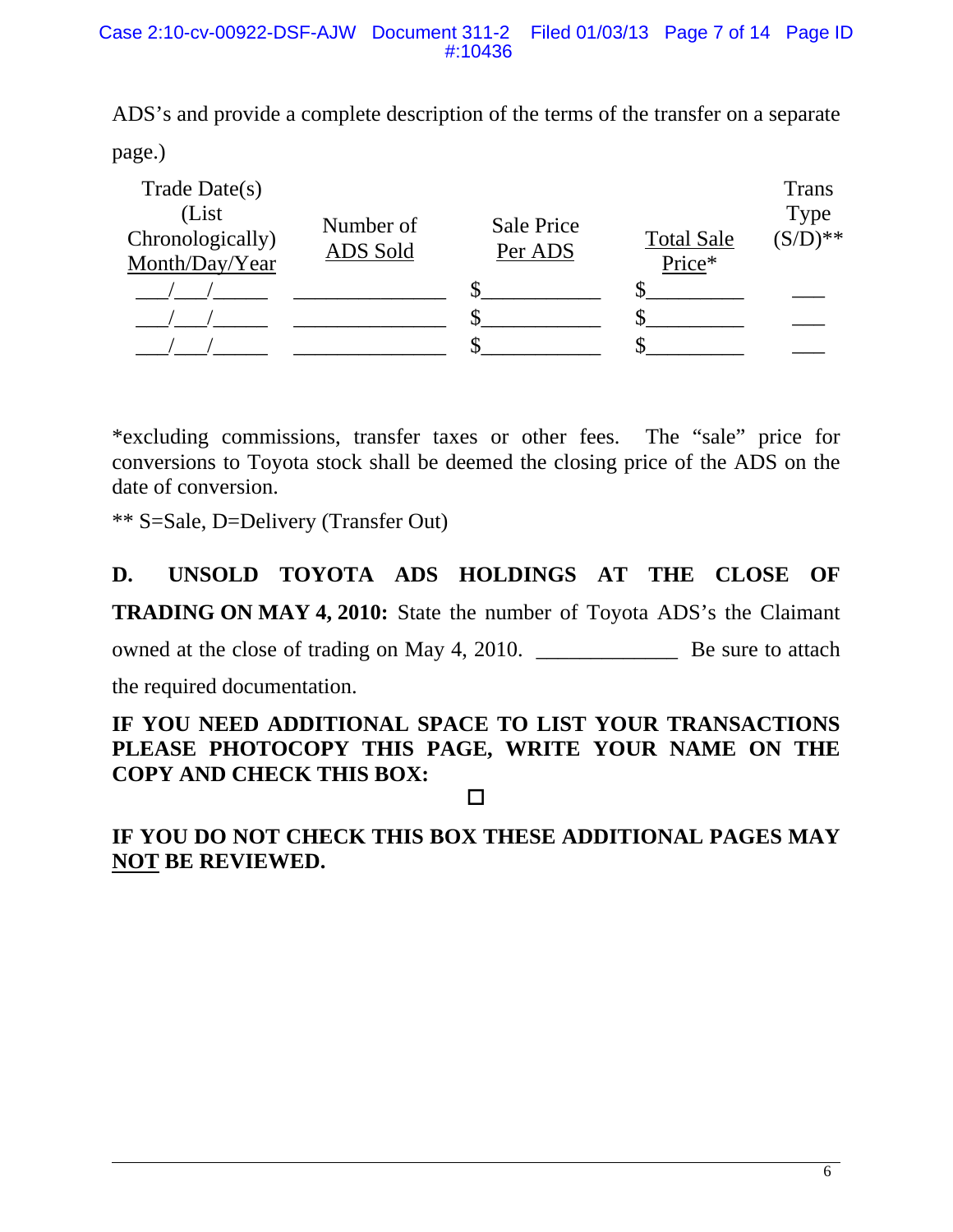#### **PART III: RELEASE OF CLAIMS AND SIGNATURE**

### **Definitions**

"Released Persons" means each and all of the Defendants and their Related Persons.

"Defendants" means Toyota Motor Corporation, Toyota Motor North America, Inc., Toyota Motor Sales, U.S.A., Inc., ("Toyota"), Katsuaki Watanabe, Fujio Cho, Yoshimi Inaba, James E. Lentz III, Irving A. Miller, Robert S. Carter and Robert C. Daly (the "Individual Defendants").

"Related Persons" means each of a Defendant's past or present directors, officers, managers, employees, partners, members, principals, agents, underwriters, insurers and co-insurers and their reinsurers, controlling shareholders, attorneys, accountants or auditors, personal or legal representatives, predecessors, successors (including by way of merger, consolidation, or other acquisition of controlling interest), parents, subsidiaries, divisions, joint ventures, assigns, spouses, heirs, executors, estates, administrators, related or affiliated entities, any entity in which a Defendant has a controlling interest, any members of any Individual Defendant's Immediate Family, or any trust of which any Individual Defendant is the settlor or which is for the benefit of any Individual Defendant's family, in their respective capacities as such.

"Released Claims" means any and all claims (including "Unknown Claims" as defined below), debts, demands, controversies, obligations, losses, rights, liabilities and/or causes of action of any kind or nature whatsoever—including, but not limited to, any claims for damages (whether compensatory, special, incidental, consequential, punitive, exemplary or otherwise) injunctive relief, declaratory relief, rescission or rescissionary damages, interest, attorneys' fees, expert or consulting fees, costs, expenses, or any other form of legal or equitable relief whatsoever—whether based on federal, state, local, foreign, statutory or common law or regulation, class or individual in nature, known or unknown, fixed or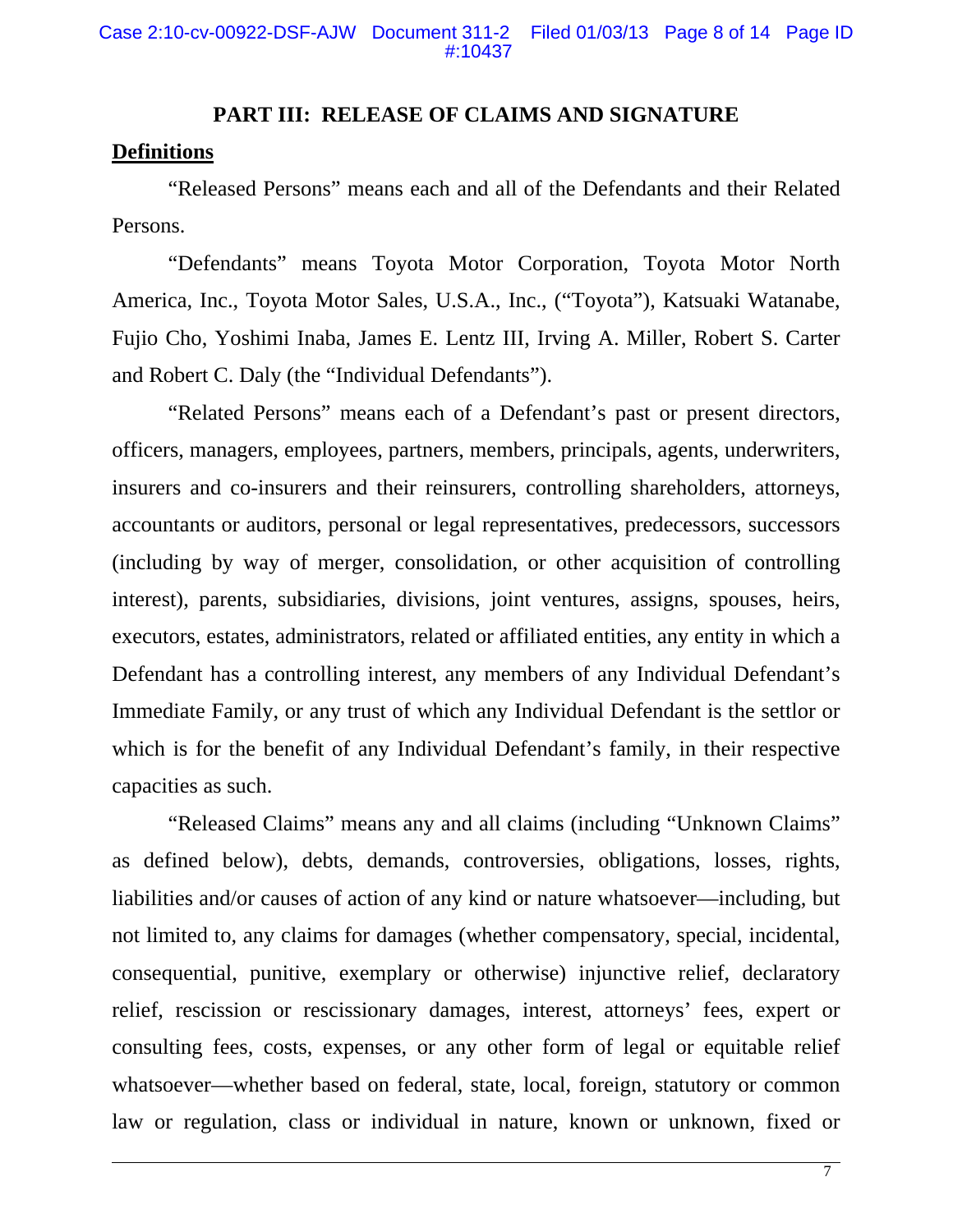#### Case 2:10-cv-00922-DSF-AJW Document 311-2 Filed 01/03/13 Page 9 of 14 Page ID #:10438

contingent, suspected or unsuspected, concealed or hidden, accrued or un-accrued, liquidated or un-liquidated, at law or in equity, matured or un-matured, and that either were asserted or could have been asserted, that relate to the purchase or acquisition of the American Depository Shares of Toyota Motor Corporation by the respective Class Member during the Class Period and (i) have been asserted in this Litigation by the Class Members or any of them against any of the Released Persons (as defined below), or (ii) could have been asserted in the Litigation or any other forum by the Class Members or any of them against any of the Released Persons, which arise out of or are based upon or related in any way to the allegations, transactions, facts, matters or occurrences, representations or alleged omissions involved, set forth, or referred to in the Litigation, including, but not limited to, statements or alleged omissions relating to unintended acceleration in Toyota vehicles (including Toyota, Lexus and Scion brand vehicles), recalls of Toyota vehicles (including Toyota, Lexus and Scion brand vehicles), the quality of Toyota vehicles (including Toyota, Lexus and Scion brand vehicles) and/or Toyota's financial results. For clarification, Released Claims do not include claims that relate to the purchase or acquisition of Toyota common stock (except to the extent that Toyota American Depositary Shares represent underlying Toyota common stock, in which case claims relating to the purchase of Toyota American Depositary Shares are included in the Released Claims), or claims based upon, relating to or arising out of the interpretation or enforcement of the terms of the Settlement.

"Class" means all Persons (other than those Persons who timely and validly request exclusion from the Class) who purchased or otherwise acquired the American Depositary Shares of Toyota Motor Corporation during the period from May 10, 2005, through and including February 2, 2010, excluding the Defendants, and their Related Persons.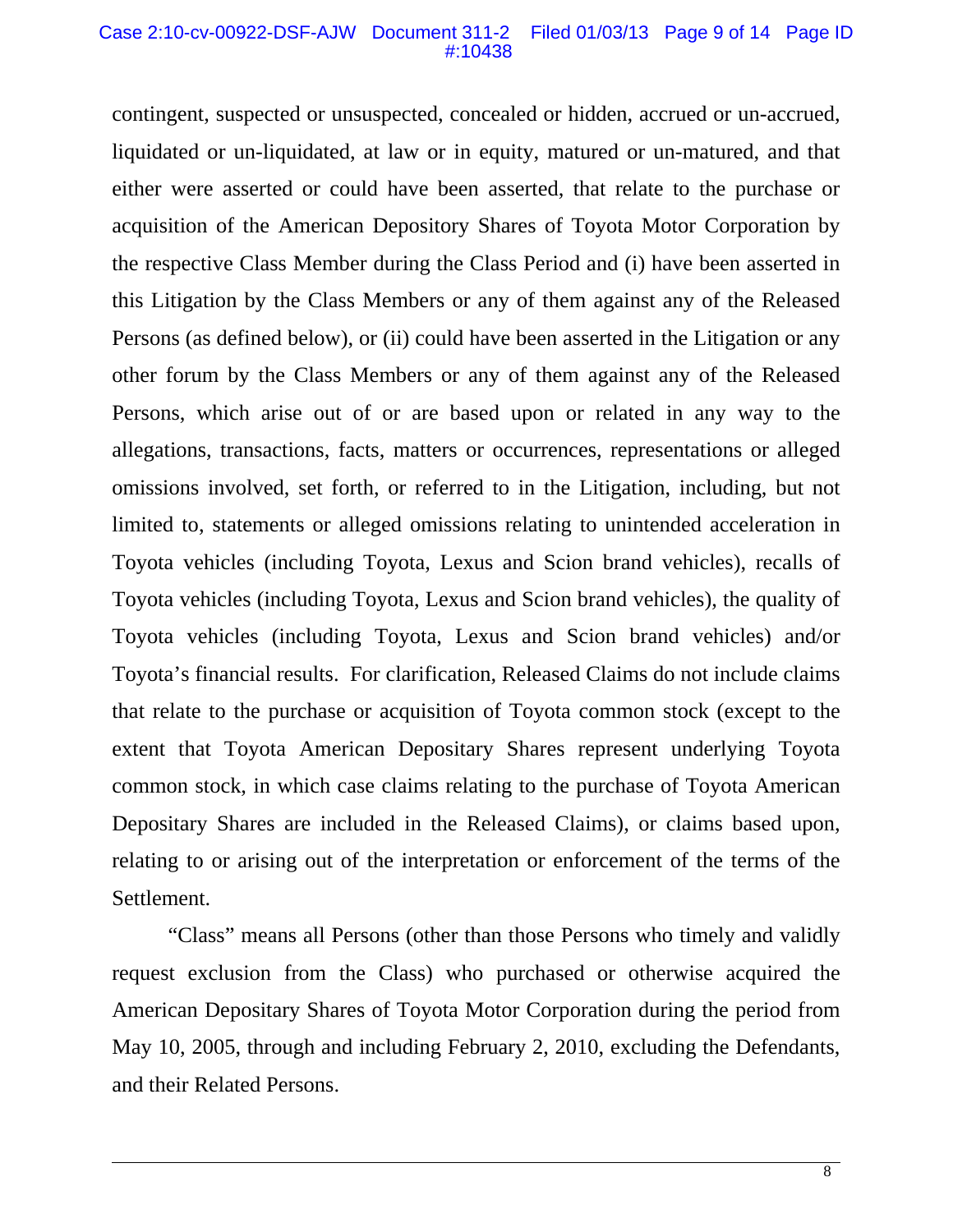#### Case 2:10-cv-00922-DSF-AJW Document 311-2 Filed 01/03/13 Page 10 of 14 Page ID #:10439

"Unknown Claims" means any Released Claims that any Lead Plaintiff or any Class Member does not know or does not suspect to exist in his, her, or its favor at the time of the release of the Released Parties, which, if known by him, her, or it, might have affected his, her, or its settlement with and release of the Released Persons, or might have affected his, her, or its decision(s) with respect to the settlement. With respect to any and all Released Claims, upon the effective date of the Settlement, Lead Plaintiff shall have expressly waived and relinquished, and each of the Class Members shall be deemed to have, and by operation of the Judgment shall have, expressly waived and relinquished the provisions, rights, and benefits conferred by California Civil Code §1542, which provides:

# **A GENERAL RELEASE DOES NOT EXTEND TO CLAIMS WHICH THE CREDITOR DOES NOT KNOW OR SUSPECT TO EXIST IN HIS OR HER FAVOR AT THE TIME OF EXECUTING THE RELEASE, WHICH IF KNOWN BY HIM OR HER MUST HAVE MATERIALLY AFFECTED HIS OR HER SETTLEMENT WITH THE DEBTOR.**

Lead Plaintiff shall expressly waive and relinquish, and each of the Class Members shall be deemed to have, and by operation of the Judgment shall have, expressly waived and relinquished, any and all provisions, rights, and benefits conferred by any law of any law of any state or territory of the United States, or any foreign state or territory, or any principle of common law, which is similar, comparable or equivalent to California Civil Code § 1542. Lead Plaintiff and Class Members may hereafter discover facts in addition to or different from those that any of them now knows or believes to be true related to the subject matter of the Released Claims, but Lead Plaintiff upon the Effective Date shall expressly, fully, finally and forever settle and release and each Class Member, upon the Effective Date, shall be deemed to have, and by operation of Judgment shall have, fully, finally, and forever settled and released any and all Released Claims, known or unknown,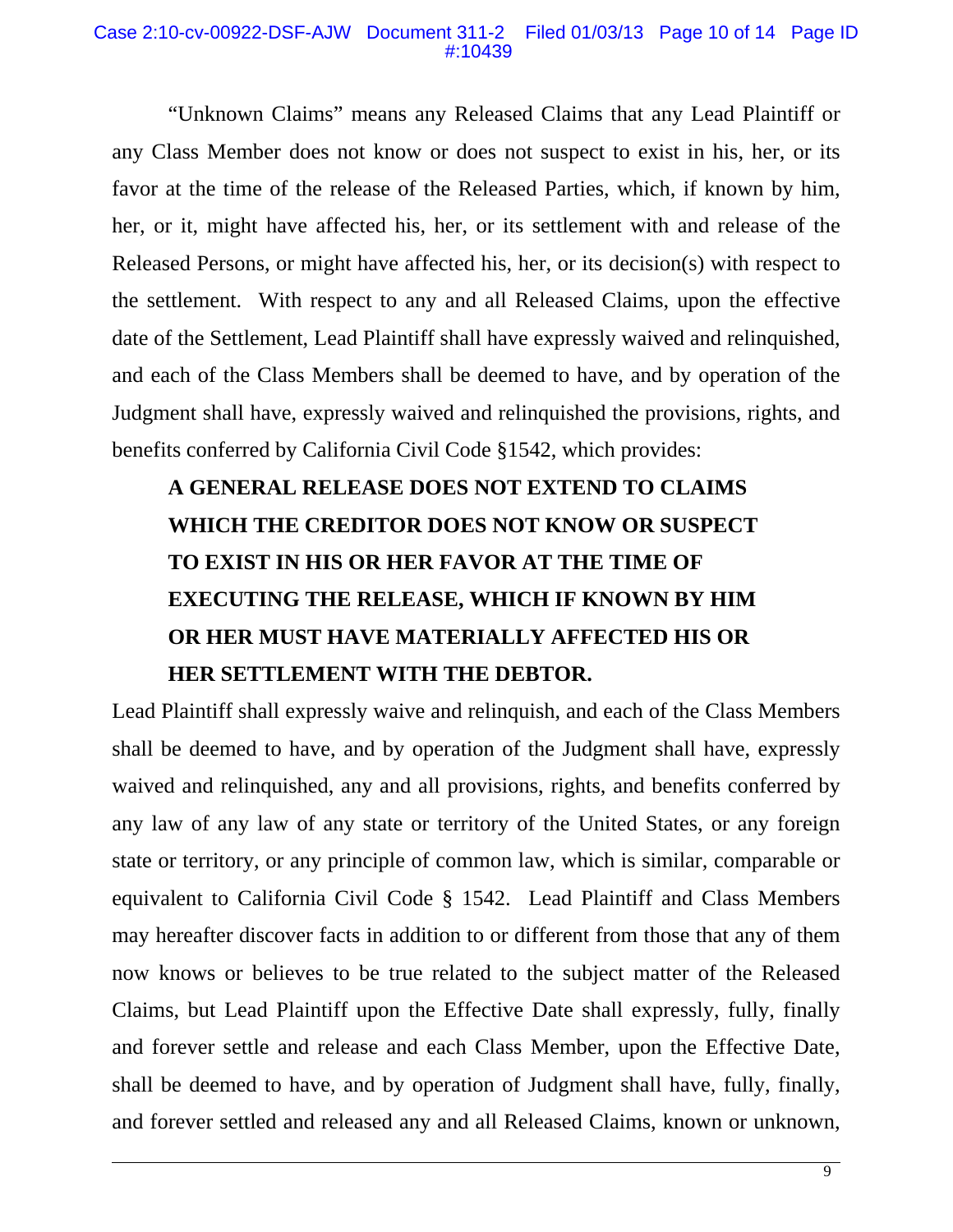#### Case 2:10-cv-00922-DSF-AJW Document 311-2 Filed 01/03/13 Page 11 of 14 Page ID #:10440

suspected or unsuspected, contingent or non-contingent, whether or not concealed or hidden, which now exist, or heretofore have existed, upon any theory of law or equity now existing or coming into existence in the future, including, but not limited to, conduct that is negligent, intentional, with or without malice, or a breach of any duty, law, regulation or rule, without regard to the subsequent discovery or existence of such different or additional facts. Lead Plaintiff acknowledges, and the Class Members shall be deemed by operation of the Judgment to have acknowledged, that the foregoing waiver of "Unknown Claims" (and inclusion of "Unknown Claims" in the definition of "Released Claims") was separately bargained for and is a key element of the settlement of which this release is a part.

# **The Release**

I (We) understand and acknowledge that without further action by anyone, on and after the effective date of the Settlement, each Class Member, for good and sufficient consideration, the receipt and adequacy of which are hereby acknowledged, shall be deemed to have, and by operation of law and of the Judgment shall have fully, finally, and forever released, relinquished, discharged and dismissed each and every one of the Released Claims against each and every one of the Released Persons, whether or not a Proof of Claim Form is executed and delivered by, or on behalf of, such Class Member, and whether or not I (we) share in the Settlement Fund*.* 

#### **SIGNATURE AND CERTIFICATIONS**

By signing and submitting this Proof of Claim Form, the Claimant(s) or the person(s) who represents the Claimant(s) certifies, as follows:

I (We) submit this Proof of Claim Form under the terms of the Amended Stipulation of Settlement described in the Notice. I (We) also submit to the jurisdiction of the United States District Court for the Central District of California, with respect to my (our) claim as a Class Member and for purposes of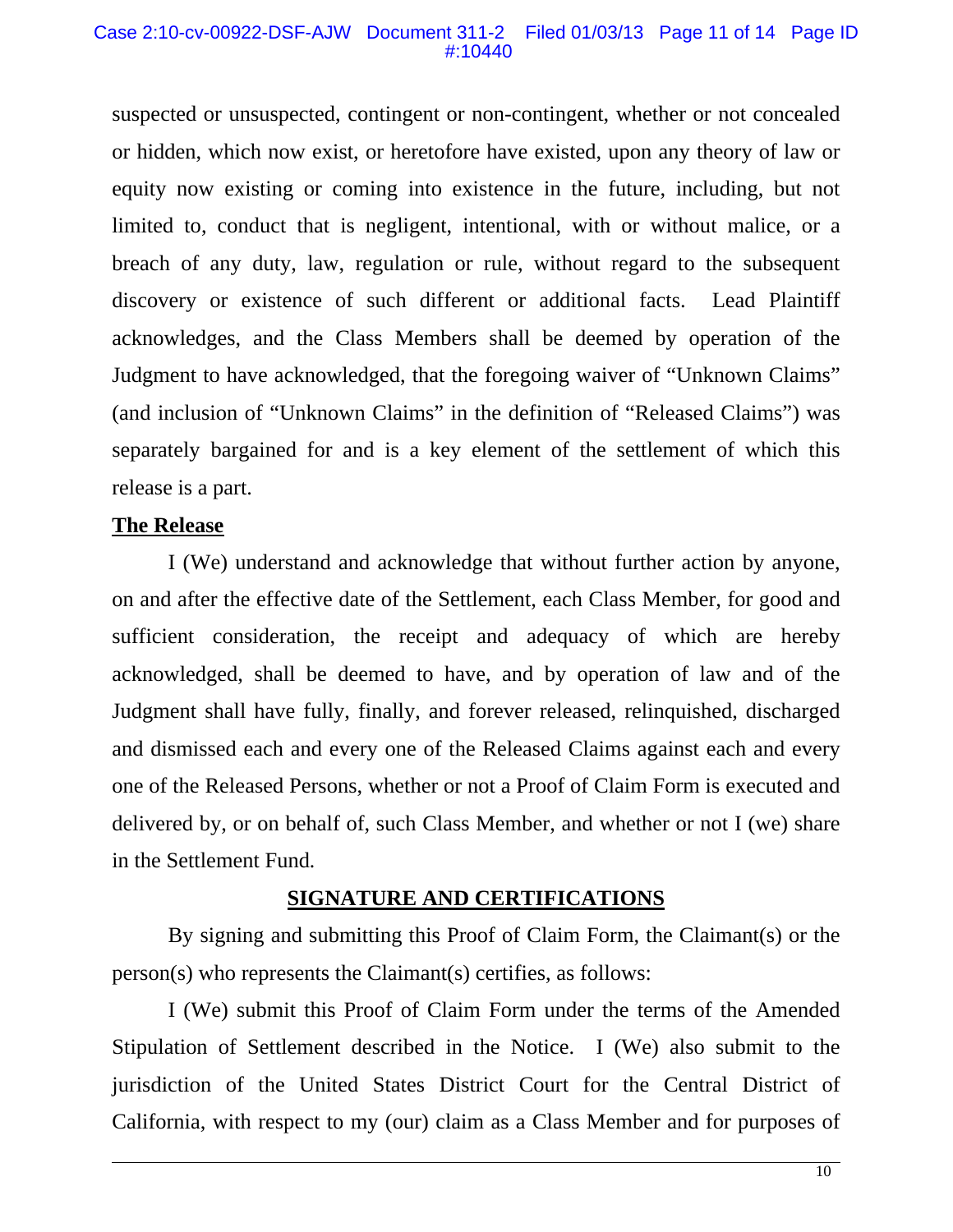enforcing the release set forth herein. I (We) further acknowledge that I (We) am (are) bound by and subject to the terms of any judgment that may be entered in the Action. I (We) agree to furnish additional information to the Claims Administrator to support this claim if requested to do so. I (We) have not submitted any other claim covering the same purchases or acquisitions of Toyota ADS during the Class Period and know of no other person having done so on my (our) behalf.

I (We) hereby acknowledge full and complete satisfaction of, and do hereby fully, finally and forever release, relinquish and discharge and dismiss each and every one of the Released Claims against each and every one of the Released Persons as defined above,

1. that the Claimant(s) is a (are) Class Member(s), as defined herein and in the Notice;

2. that I (we) have not filed a request for exclusion from the Class and that I (we) do not know of any request for exclusion from the Class filed on my (our) behalf with respect to my (our) transactions in Toyota ADS's;

3. that I (we) own(ed) the Toyota ADS's identified in the Proof of Claim, or that, in signing and submitting this Proof of Claim, I (we) have the authority to act on behalf of the owner(s) thereof;

4. that Claimant(s) may be eligible to receive a distribution from the Net Settlement Fund;

5. that I (we) agree to furnish such additional information with respect to this Proof of Claim as the parties, the Claims Administrator or the Court may require;

6. that I (we) waive trial by jury, to the extent it exists, and agree to the Court's summary disposition of the determination of the validity or amount of the claim made by this Proof of Claim;

7. that I (we) have not assigned or transferred or purported to assign or transfer, voluntarily or involuntarily, any matter released pursuant to this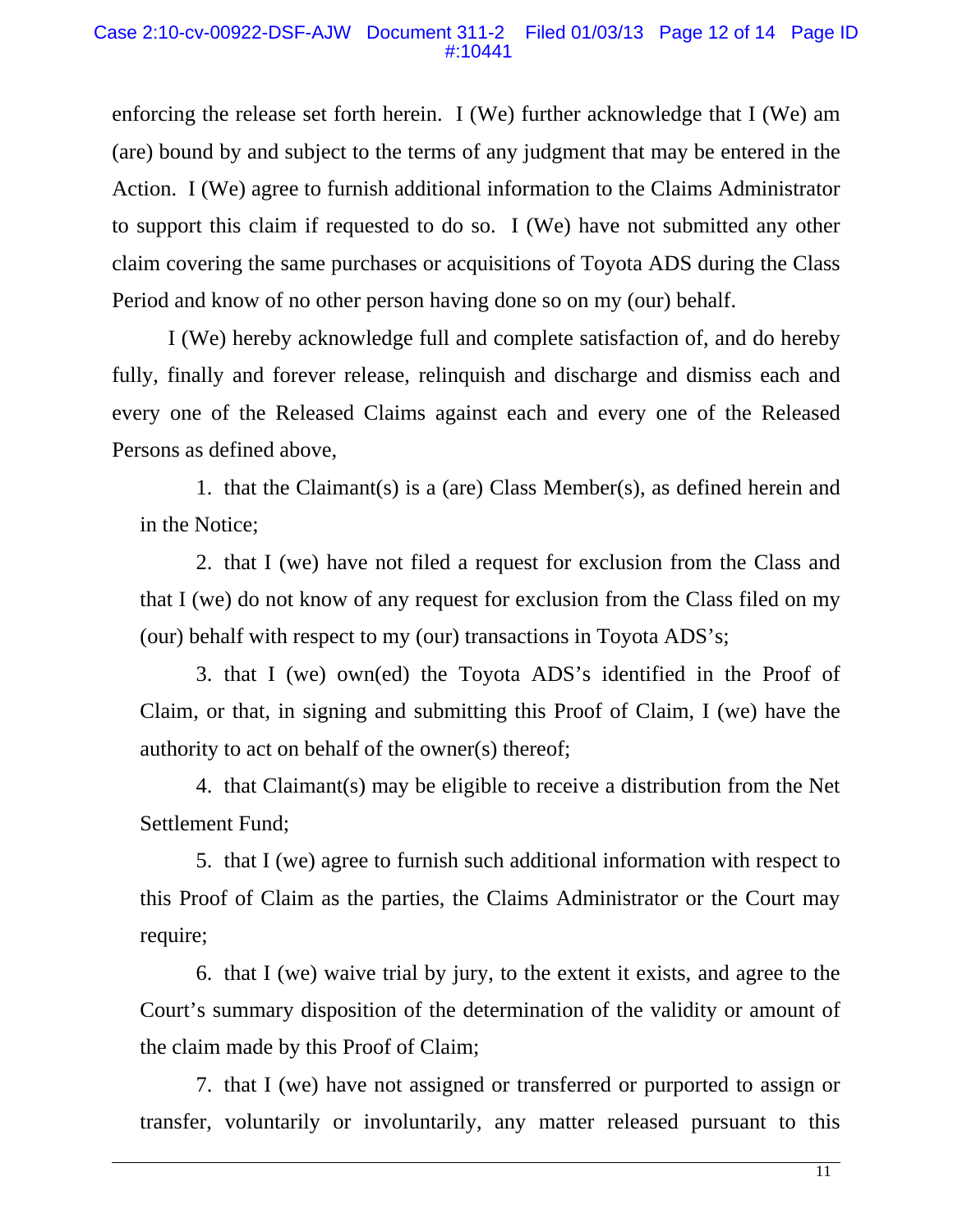12

release or any other part or portion thereof;

8. that I (we) have included information about all of my (our) transactions in Toyota ADS's which occurred during the Class Period; and

9. that I (we) certify that I am (we are) not subject to backup withholding under the provisions of Section  $3406(a)(1)(c)$  of the Internal Revenue Code.

**NOTE**: If you have been notified by the Internal Revenue Service that you are subject to backup withholding, please strike the language that you are not subject to backup withholding in the certification above. The Internal Revenue Service does not require your consent to any provision other than the certification required to avoid backup withholding.

I (We) declare, under penalty of perjury under the laws of the United States of America, that the statements made and answers given in this Proof of Claim are true and correct and that the documents submitted herewith are true and genuine.

Signature of Claimant

Print Name of Claimant Date

Signature of Joint Claimant, if any

Print Name of Joint Claimant Date

*If Claimant is other than an individual, or is not the person completing this form, the following also must be provided:* 

Signature of Person Completing Form

Print Name of Person Completing Form Date

Capacity of Person Signing (Executor, President, Trustee, etc.)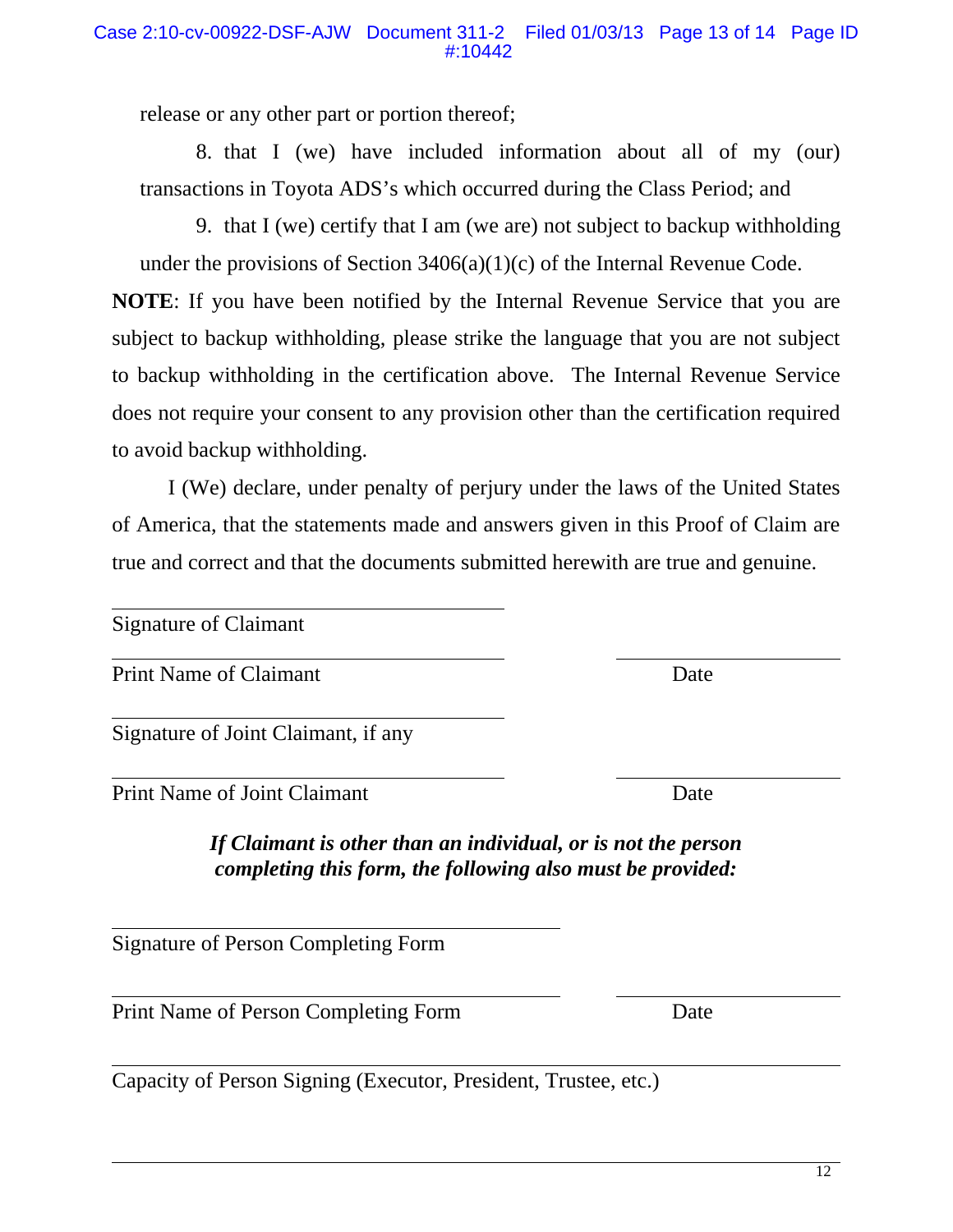# **REMINDER CHECKLIST**

- \* Please sign the Certification Section of the Proof of Claim and Release form.
- \* If this Claim is being made on behalf of Joint Claimants, then both must sign.
- \* Please remember to attach supporting documents.
- **\* DO NOT SEND** ORIGINALS OF ANY SUPPORTING DOCUMENTS.
- \* Keep a copy of your Proof of Claim and Release form and all documentation submitted for your records.
- \* The Claims Administrator will acknowledge receipt of your Proof of Claim and Release by mail, within 60 days. Your claim is not deemed filed until you receive an acknowledgment postcard. If you do not receive an acknowledgment postcard within 60 days, please call the Claims Administrator toll free at (877) 868-0240.
- \* If you move, please send your new address to:

In re Toyota Motor Corporation Securities Litigation Claims Administrator

P.O. Box 5110

Portland, OR 97208-5110

**Do not use highlighter on the Proof of Claim and Release form or supporting documentation.**

# **THIS PROOF OF CLAIM MUST BE POSTMARKED NO LATER THAN MAY 7, 2013, AND MUST BE MAILED TO:**

In re Toyota Motor Corporation Securities Litigation Claims Administrator P.O. Box 5110 Portland, OR 97208-5110

# **ACCURATE CLAIMS PROCESSING TAKES A SIGNIFICANT AMOUNT**

# **OF TIME.**

# **THANK YOU FOR YOUR PATIENCE**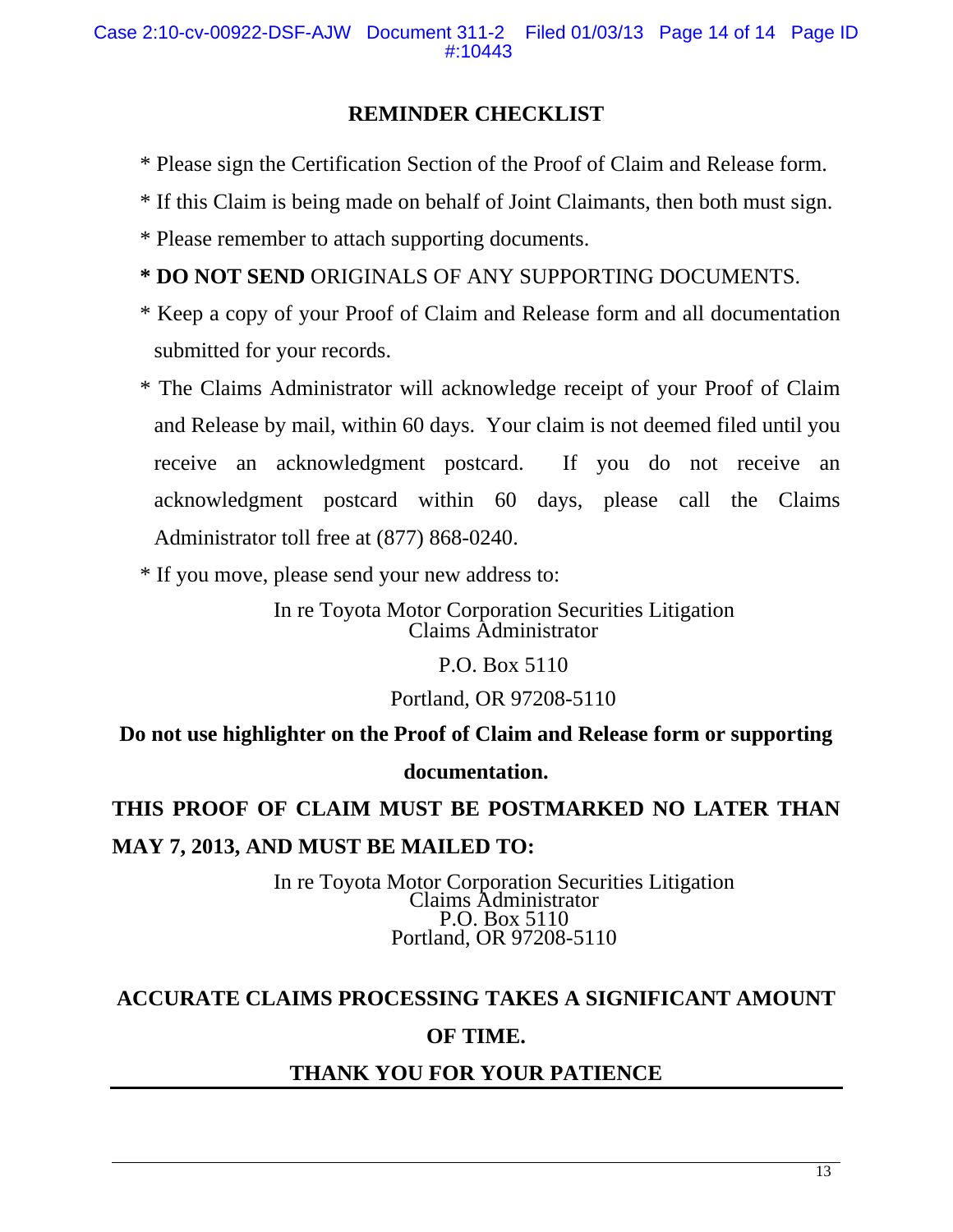# UNITED STATES DISTRICT COURT CENTRAL DISTRICT OF CALIFORNIA

#### IN RE TOYOTA MOTOR **CORPORATION** SECURITIES LITIGATION

Master File No. CV 10-922 DSF (AJWx)

# **SUMMARY NOTICE**

# **EXHIBIT A-3**

Courtroom: 840<br>Judge: Dale Dale S. Fischer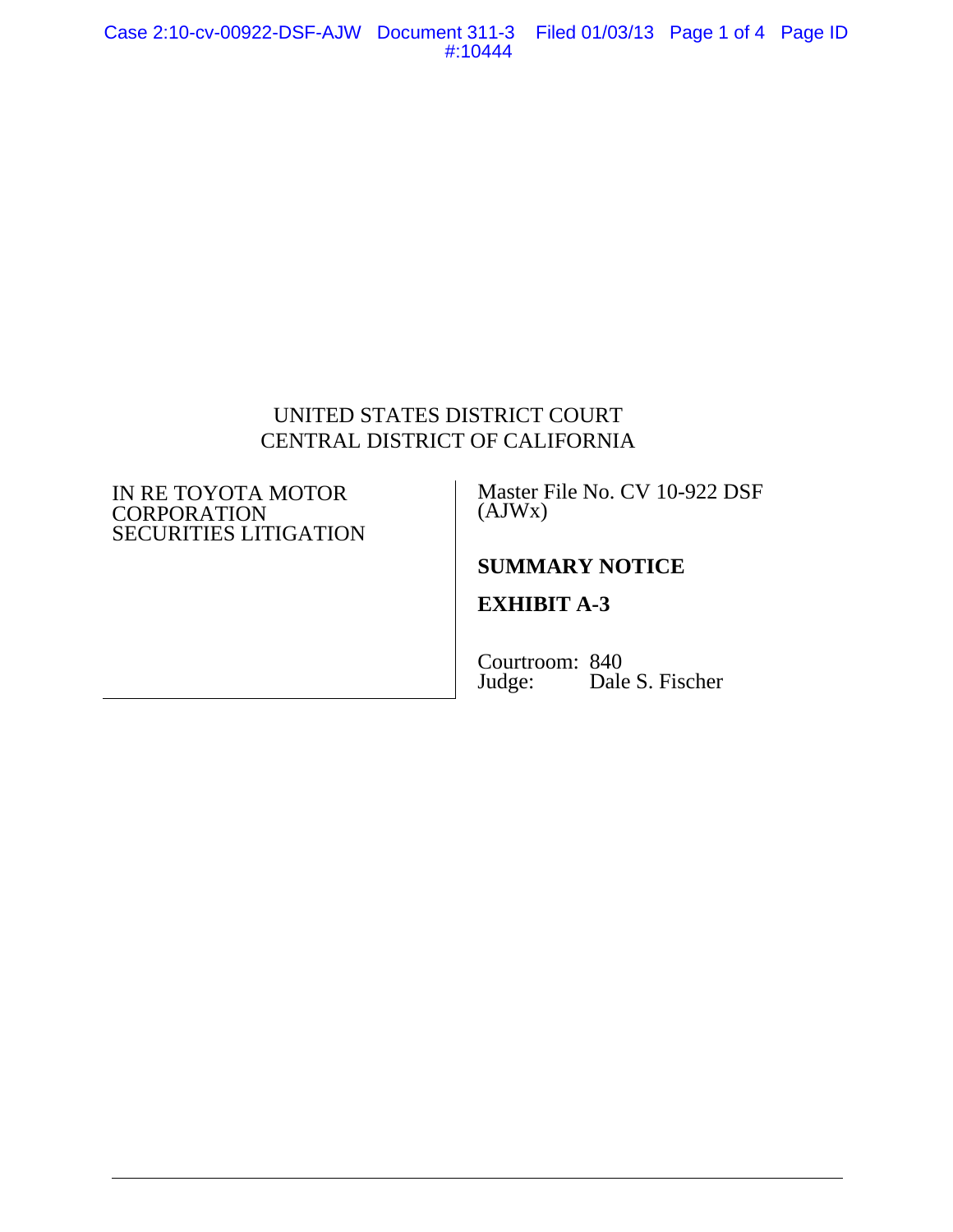# **TO: ALL PERSONS AND ENTITIES WHO PURCHASED OR OTHERWISE ACQUIRED THE AMERICAN DEPOSITARY SHARES OF TOYOTA MOTOR CORPORATION ("TOYOTA ADS'S") BETWEEN MAY 10, 2005, AND FEBRUARY 2, 2010, INCLUSIVE:**

YOU ARE HEREBY NOTIFIED that a proposed settlement has been reached in this action. A hearing will be held with respect to the settlement on March 11, 2013, at 1:30 p.m. before the Honorable Dale S. Fischer in the United States District Court for the Central District of California, 255 East Temple Street, Courtroom 840, Los Angeles, CA 90012.

The purpose of the hearing is to determine whether the proposed settlement of the securities class action claims asserted in this litigation, pursuant to which Defendants will deposit the sum of \$25,500,000.00 in cash into a settlement fund in exchange for the dismissal of the litigation and a release of claims against Defendants and their related persons and entities, should be approved by the Court as fair, reasonable, adequate and in the best interests of the class, which includes all persons and entities who purchased or otherwise acquired Toyota ADS's between May 10, 2005, and February 2, 2010, inclusive, excluding the Defendants, and their Related Persons (as defined in the Amended Stipulation of Settlement).

If you purchased or otherwise acquired Toyota ADS's at any time between May 10, 2005, and February 2, 2010, inclusive, you may be entitled to share in the distribution of the settlement fund if you submit a claim form no later than May 7, 2013, establishing that you may be entitled to a recovery.

If you purchased or otherwise acquired Toyota ADS's at any time between May 10, 2005, and February 2, 2010, inclusive, you have the right to object to the settlement, the plan of allocation and/or the request by Lead Counsel for an award of attorneys' fees and expenses, or otherwise request to be heard, by submitting no later than February 19, 2013, a written objection in accordance with the procedures described in a more detailed notice that has been mailed to all persons known to be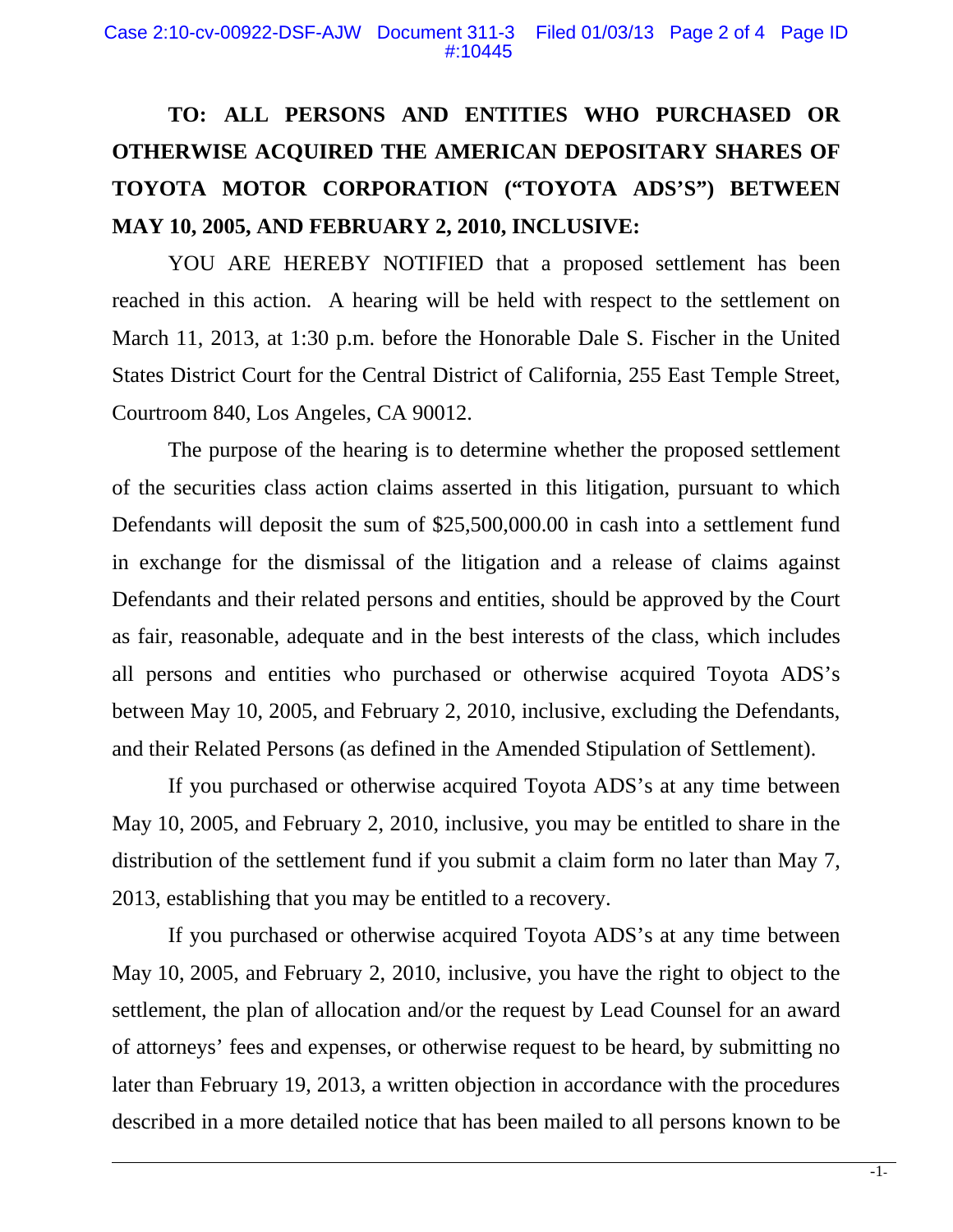#### Case 2:10-cv-00922-DSF-AJW Document 311-3 Filed 01/03/13 Page 3 of 4 Page ID #:10446

purchasers or other acquirers of Toyota ADS's between May 10, 2005, and February 2, 2010, inclusive. You also have the right to exclude yourself from the class by submitting no later than February 19, 2013, a written request for exclusion from the Class in accordance with the procedures described in the more detailed notice. If the settlement is approved by the Court, you will be bound by the settlement and the Court's final order and judgment, including the releases provided for in the final order and judgment, unless you submit a timely and valid request to be excluded.

This notice provides only a summary of matters regarding the litigation and the settlement. A detailed notice describing the litigation, the proposed settlement, and the rights of members of the Class to appear in Court at the hearing, to request to be excluded from the Class and/or to object to the settlement, the plan of allocation and/or the request by Lead Counsel for an award of attorneys' fees and expenses has been mailed to all persons known to be purchasers or other acquirers of Toyota ADS's between May 10, 2005, and February 2, 2010, inclusive. You may obtain a copy of this notice, a proof of claim form, or other information by writing to the following address or calling the following telephone number:

> In re Toyota Motor Corporation Securities Litigation Claims Administrator P.O. Box 5110 Portland, OR 97208-5110

or by downloading the same from www.ToyotaADSLitigation.com or www.blbglaw.com.